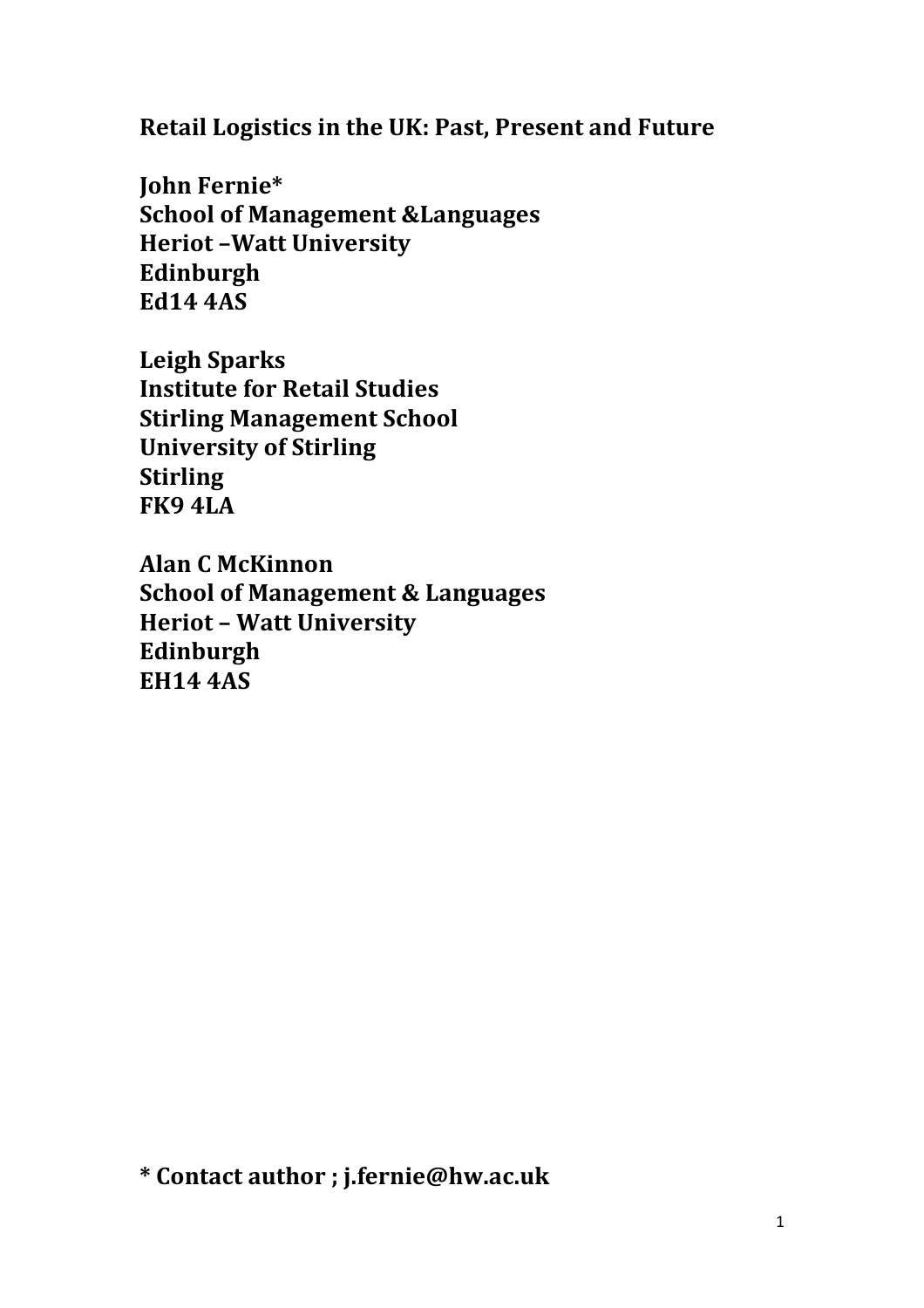# **Retail Logistics in the UK: Past, Present and Future**

**Key words:** retail logistics, UK, grocery, fashion, etail-logistics, sustainability

**Paper Type: General Review** 

**Purpose**: The purpose of this paper is to provide an overview of the logistical transformation of British retailing over the last three decades and to discuss likely challenges that face logistics managers in the future

**Design/Approach**: Reviews the key works on retail logistics, including the research undertaken by the authors over the last 20 years.

**Findings**: Illustrates how retailers have control of the supply chain in the UK drawing upon examples from both the grocery and fashion sectors. Challenges for the future include macro-environment issues such as climate change and recession in addition to improvements in existing in operations with regard to e-fulfilment and implementation of technologies such as RFID.

**Originality/Value**: This paper provides one of the few contributions to appraise the research undertaken on retail logistics in the UK over the last 20-30 years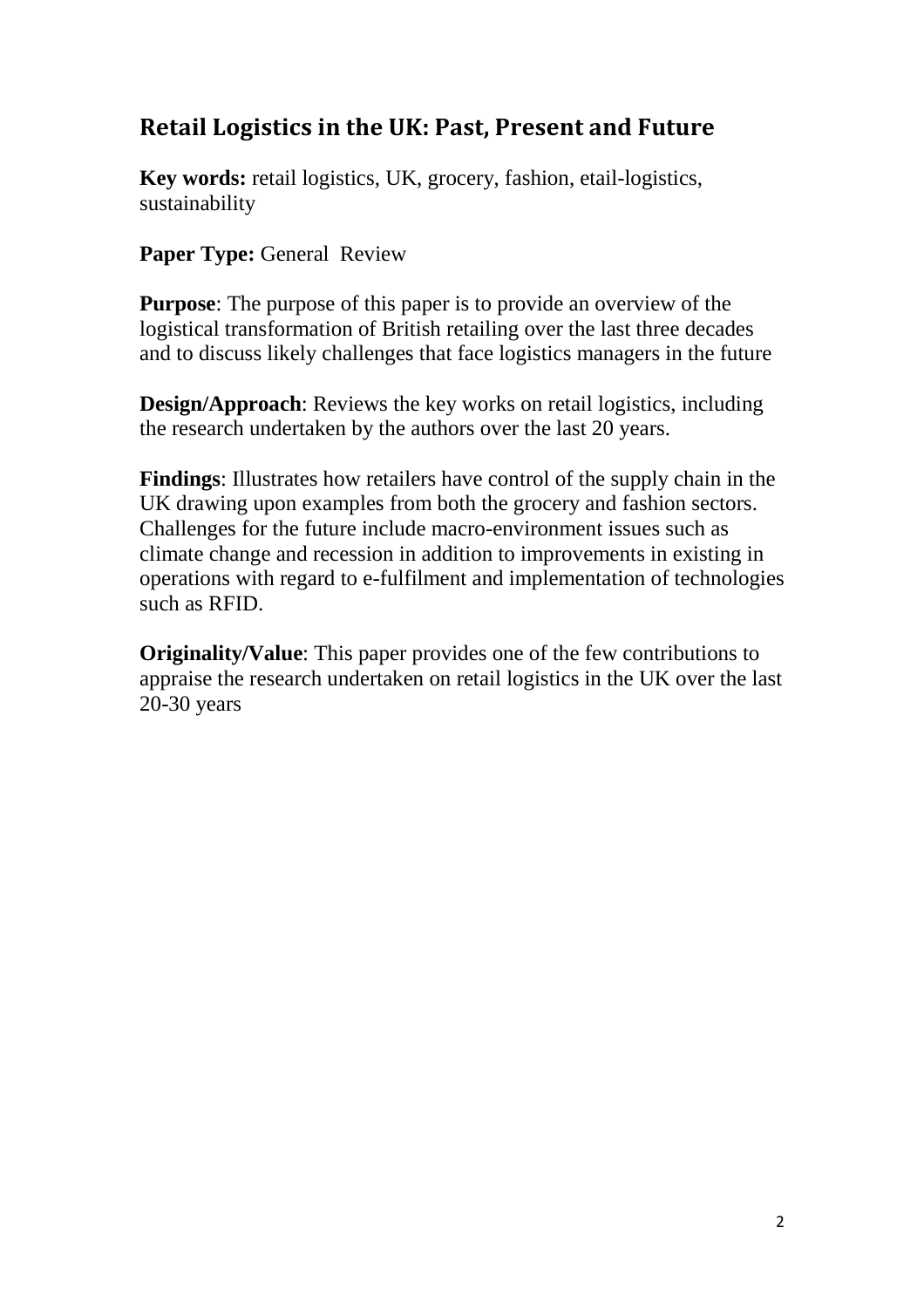# **Retail Logistics in the UK: Past, Present and Future**

### **Introduction**

In the late 1990s, Leigh Sparks wrote that there had been a 'logistical transformation' of British retailing in the previous decade (Sparks, 1998). At the same time John Fernie provided a review of these logistical changes, commenting that the key challenges for the future were those in relation to political, environmental and technological change (Fernie, 1997). The British Government had imposed a brake on out of town shopping developments, and along with environmental groups was seeking to improve recycling of waste and reduce 'food miles' in the supply chain. Concurrently the dot.com boom was producing forecasts of home shopping sales in Europe to account for up to 25% of overall sales (Mandeville, 2000). Fernie (1997) noted that logistics managers faced new challenges in the Millennium although the pace of change would be difficult to predict. Together John Fernie and Leigh Sparks have produced 3 editions of Logistics & Retail Management since the late 1990s; each edition has involved a considerable re-write to accommodate changes in the retail supply chain (Fernie and Sparks, 1998, 2004, 2009).

The purpose of this paper is to shed light on the 'logistical transformation' of British retailing during the last three decades. The paper discusses the key logistics concepts and their application to the retail supply chain, prior to dealing more specifically with changes both in the grocery supply chain and fashion logistics. A section is then devoted to the development of etail logistics before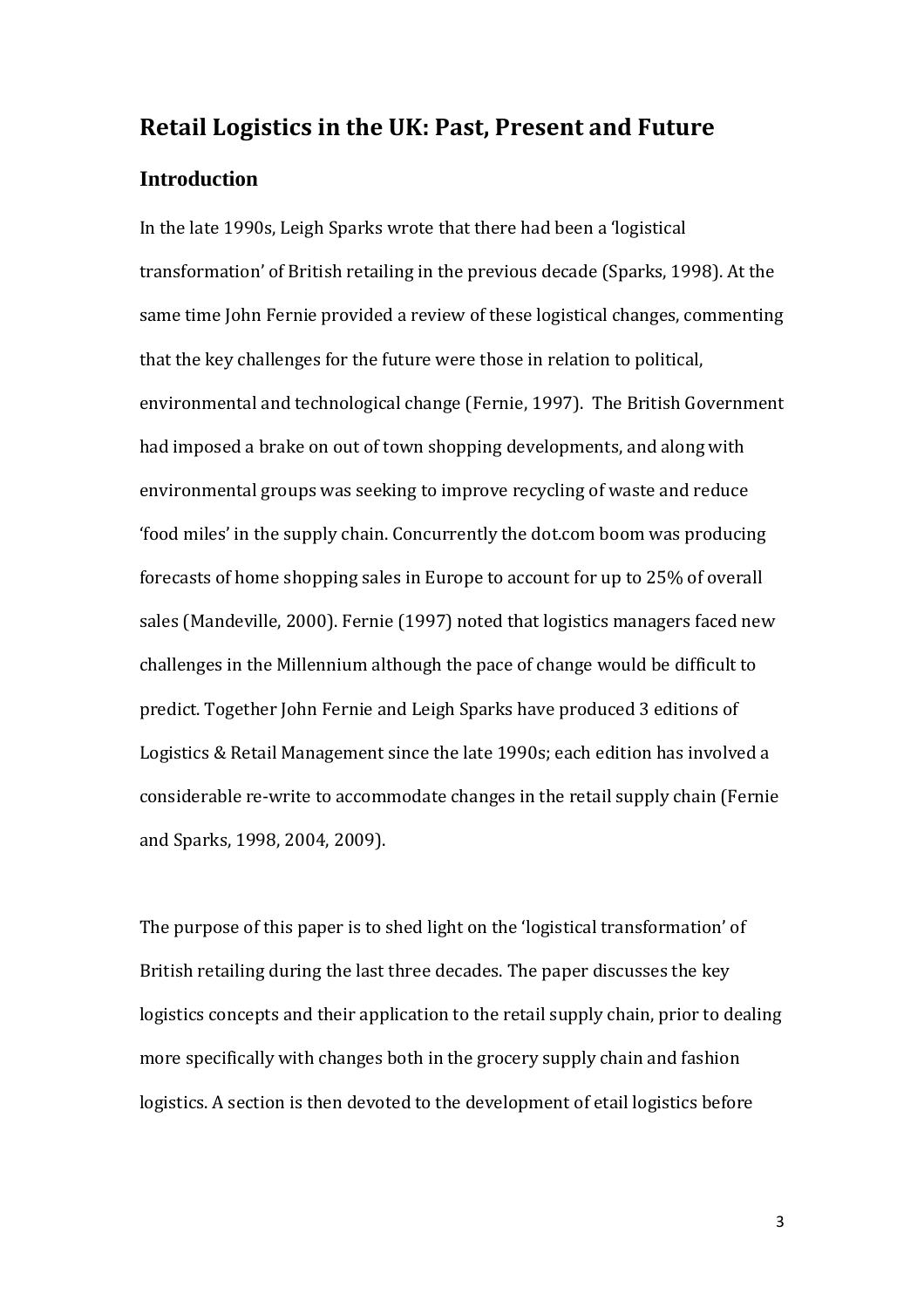finally, a discussion of likely challenges that logistics managers will face in the future is provided.

#### **Retail Logistics and Supply Chain Transformation**

Retailers were once the passive recipients of products, allocated to stores by manufacturers in anticipation of demand. Today, retailers are the controllers of product supply in reaction to known customer demand. They control, organise and manage the supply chain from production to consumption. This is the essence of the retail logistics and supply chain transformation that has taken place during the last 20 to 30 years.

In 1996 Alan McKinnon reviewed and summarised the key components required for this retail logistics transformation. He identified six closely related and mutually reinforcing trends:

1. *Increased control over secondary distribution*: retailers have increased their control over secondary distribution (ie warehouse to shop) by channelling an increasing proportion of their supplies through distribution centres (DCs). In some sectors such as food this process is now virtually complete. British retailers exert much tighter control over the supply chain than their counterparts in many other countries. Their logistical operations are heavily dependent on information technology (IT), particularly the large integrated stock replenishment systems that control the movement and storage of an enormous number of separate products.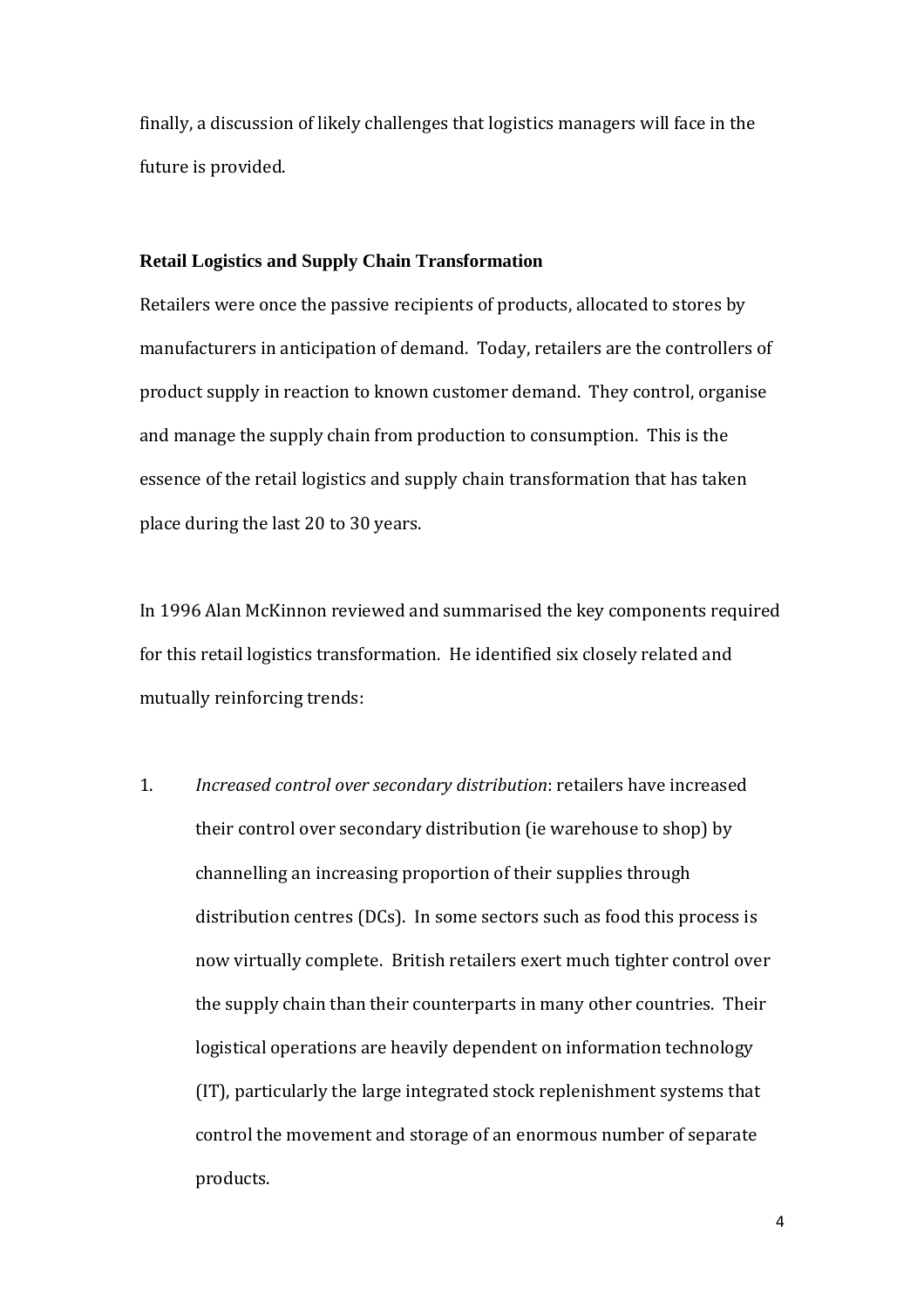- 2. *Restructured logistical systems*: retailers have reduced inventory and generally improved efficiency through for example the development of 'composite distribution' (the distribution of mixed temperature items through the same distribution centre and on the same vehicle) and centralisation in specialist warehouses of slower moving stock. In the case of mixed retail businesses the establishment of 'common stock rooms' (where stock is shared across a number of stores, with demand deciding to which store stock is allocated) is developed.
- 3. *Adoption of 'Quick Response' (QR)*: the aim has been to cut inventory levels and improve the speed of product flow. This has involved reducing order lead-time and moving to a more frequent delivery of smaller consignments both internally (between DC and shop) and externally (between supplier and DC). This has greatly increased both the rate of stock-turn and the amount of product being 'cross-docked', rather than stored at DCs. QR was made possible by the development of EDI (Electronic Data Interchange) and EPOS (Electronic Point of Sale), the latter driving the 'Sales Based Ordering' (SBO) systems that most of the larger retailers have installed. For example, as an item is sold and scanned in a shop, the data are used to inform replenishment and reordering systems and thus react quickly to demand. Sharing such data with key suppliers further integrates production with the supply function. Major British retailers have been faster to adopt these technologies than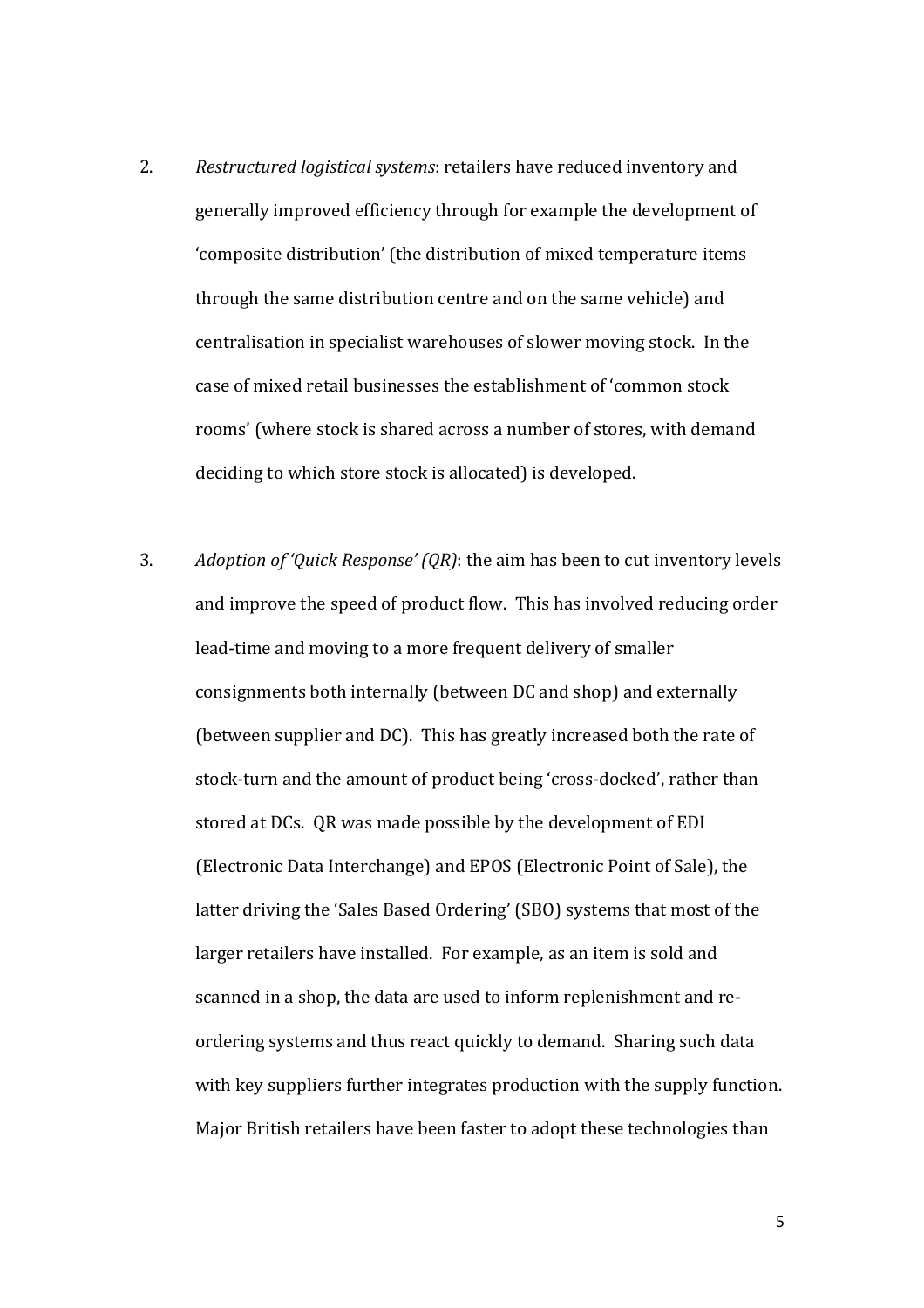their counterparts in other European countries, though they still have to diffuse to many small retail businesses.

- 4. *Rationalisation of primary distribution (i.e. factory to warehouse)*: partly as a result of QR pressures and partly as a result of intensifying competition, retailers have extended their control upstream of the DC (i.e. from the DC to the manufacturer). In an effort to improve the utilisation of their logistical assets, many have integrated their secondary and primary distribution operations and run them as a single 'network system'. This reduces waste and improves efficiency.
- 5. *Increased return flow of packaged material and handling equipment for recycling/re-use*: retailers have become much more heavily involved in this 'reverse logistics' operation. This trend has been reinforced by the introduction of the EU packaging directive. Although the United Kingdom currently lags behind other European countries, particularly Germany, in this field, there remain opportunities to develop new forms of re-usable container and new reverse logistics systems to manage their circulation.
- 6. *Introduction of Supply Chain Management (SCM) and Efficient Consumer Response (ECR)*: having improved the efficiency of their own logistics operations, many retailers have begun to collaborate closely with suppliers to maximise the efficiency of the retail supply chain as a whole. SCM (and within this, ECR) provide a management framework within which retailers and suppliers can more effectively co-ordinate their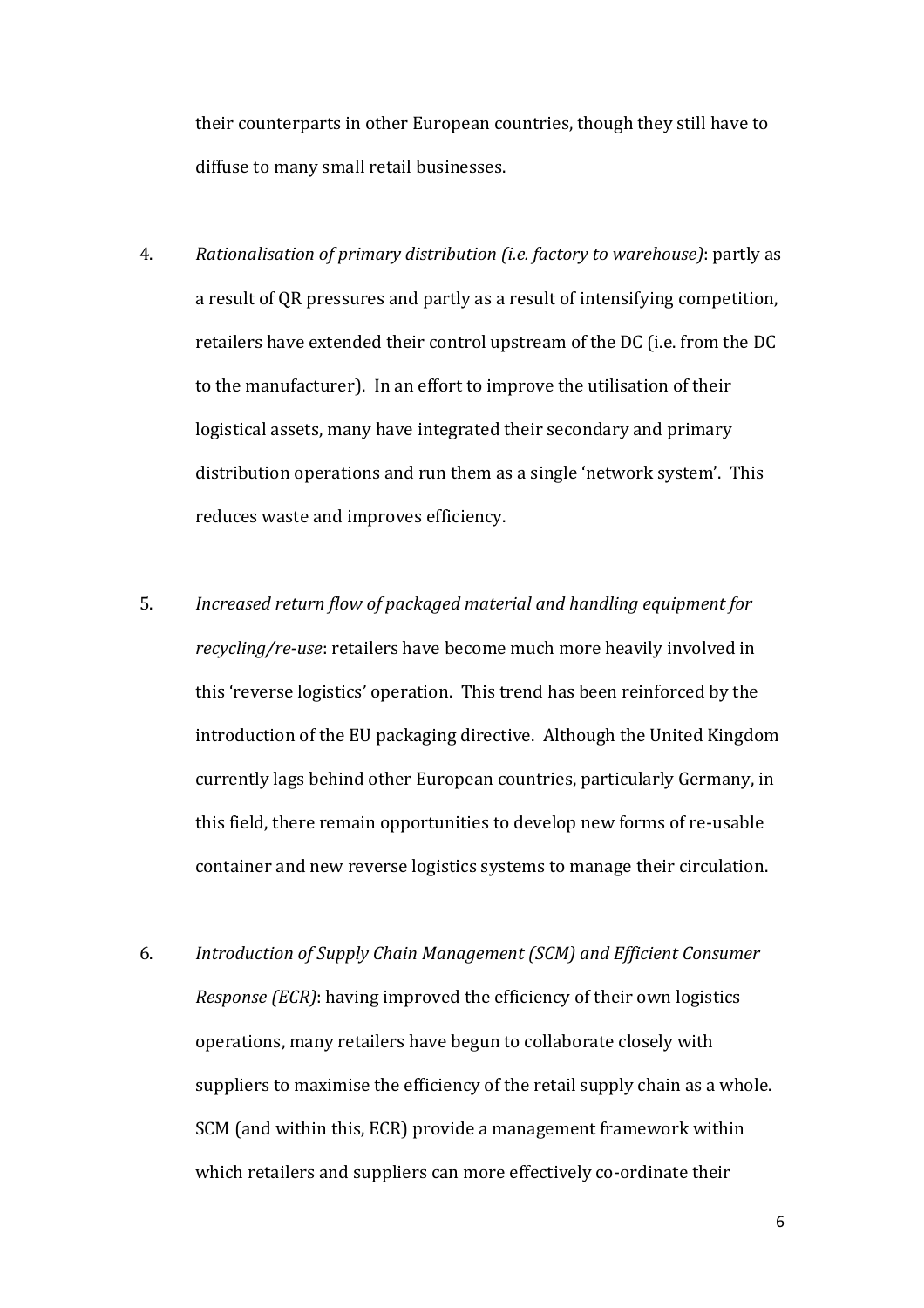activities. The underpinning technologies for SCM and ECR have been well established in the United Kingdom, so conditions have been ripe for such developments.

It is clear that many of these trends identified by McKinnon (1996) have been the focus for retailers in the intervening decade or so. Issues such as primary distribution and factory gate pricing, consolidation centres and stockless depots and Collaborative Planning Forecasting and Replenishment (CPFR) have occupied much attention. The overall focus in retail logistics has been altered from an emphasis on the functional aspects of moving products to an integrative approach that attempts to develop end-to-end supply chains. This outcome is normally referred to as supply chain management.

#### **Supply Chain Management**

The roots of supply chain management are often attributed to Peter Drucker and his seminal 1962 article on "the economy's dark continent". At this time he was discussing distribution as one of the key areas of business where major efficiency gains could be achieved and costs saved. Then, and through the next two decades, the supply chain was still viewed as a series of disparate functions (Langley 1986). Once the functions began to be integrated and considered as a supply chain rather than separately, several key themes emerged:

- (a) a shift from a push to a pull, ie. a demand, driven supply chain.
- (b) customers gaining more power in the marketing channel.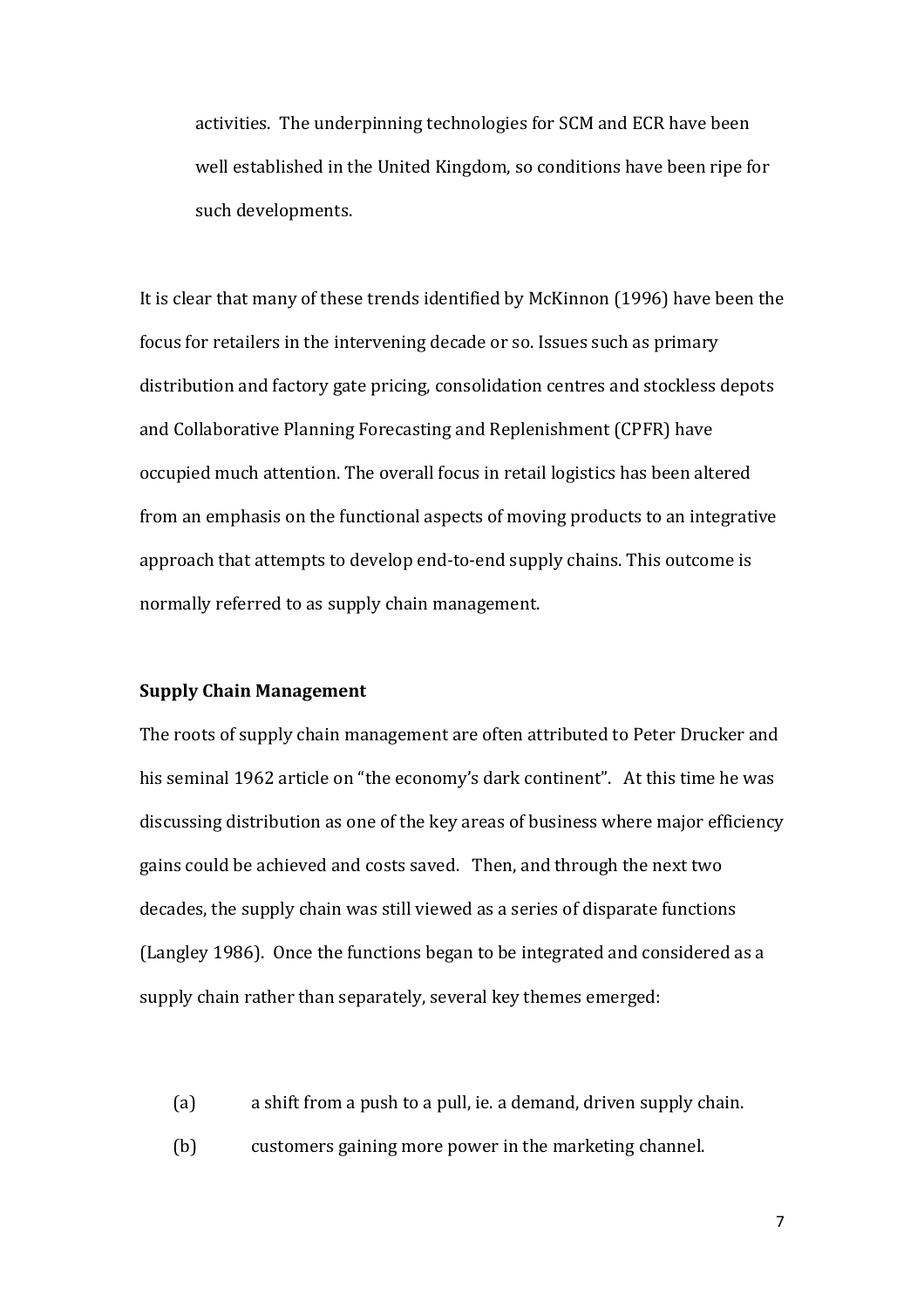- (c) an enhanced role of information systems to gain better control of the supply chain.
- (d) the elimination of unnecessary inventory in the supply chain.
- (e) a focus upon core capabilities and increased outsourcing of noncore activities to specialists.

To achieve maximum effectiveness of supply chains, it became clear that integration ie. the linking together of previously separated activities within a single system was required. Companies have had therefore to review their internal organisation to eliminate duplication and ensure that total costs can be reduced, rather than allow separate functions to control their costs in a suboptimal manner. Similarly, supply chain integration can be achieved by establishing on-going relationships with trading partners throughout the supply chain.

In industrial markets supply chain integration focused upon the changes promulgated by the processes involved in improving efficiencies in manufacturing. Total quality management, business process re-engineering and continuous improvement brought Japanese business thinking to western manufacturing operations. The implementation of these practices was popularised by Womack et al's (1990) book "The Machine that Changed the World" which focused on supply systems and buyer-seller relationships in car manufacturing. In a retail context it is claimed that food retailers such as Tesco have increasingly embraced such lean principles for parts of their business (eg Jones 2002). The update by Womack and Jones (2005) of the state of 'Lean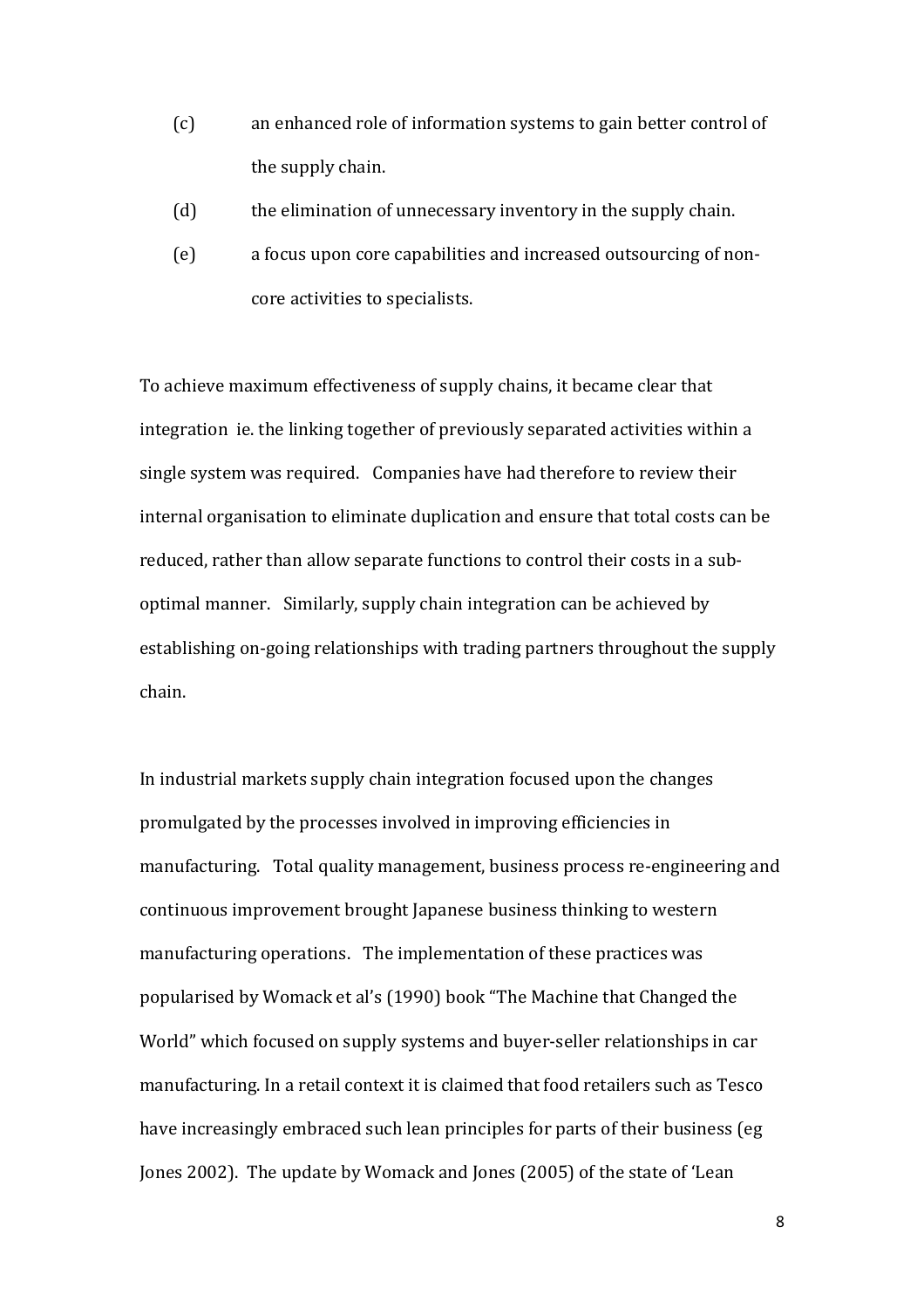Solutions' puts retailing (or at least some retailers) at the heart of the changes underway.

During the 1990s this focus on so-called "lean production" was challenged in the US and UK, because of an over reliance on efficiency measures ("lean") rather than innovative ("agile") responses. Agility as a concept was developed in the US in response to the Japanese success in lean production. Agility plays to US strengths of entrepreneurship and information systems technology. An agile supply chain is highly responsive to market demand (Christopher 2000). Harrison et al (1999) argue that the improvements in the use of information technology to capture 'real time' data means less reliance on forecasts and creates a virtual supply chain between trading partners. By sharing information, process integration takes place between partners who focus upon their core competencies. The final link in the agile supply chain is the network where a confederation of partners structure, co-ordinate and manage relationships to meet customer needs (Aldridge and Harrison 2000).

Both approaches of course have their proponents. There is however no reason why supply systems may not be a combination of both lean and agile approaches, with each used when most appropriate (the so-called 'leagile' approach – Mason-Jones et al 2000, Naylor et al 2002, Towill and Christopher 2002, Bruce et al, 2004). Table 1 provides a summary comparison of lean, agile and leagile supply chains (Agarwal et al 2006). It can be seen that they all have value in particular circumstances.

INSERT TABLE 1 HERE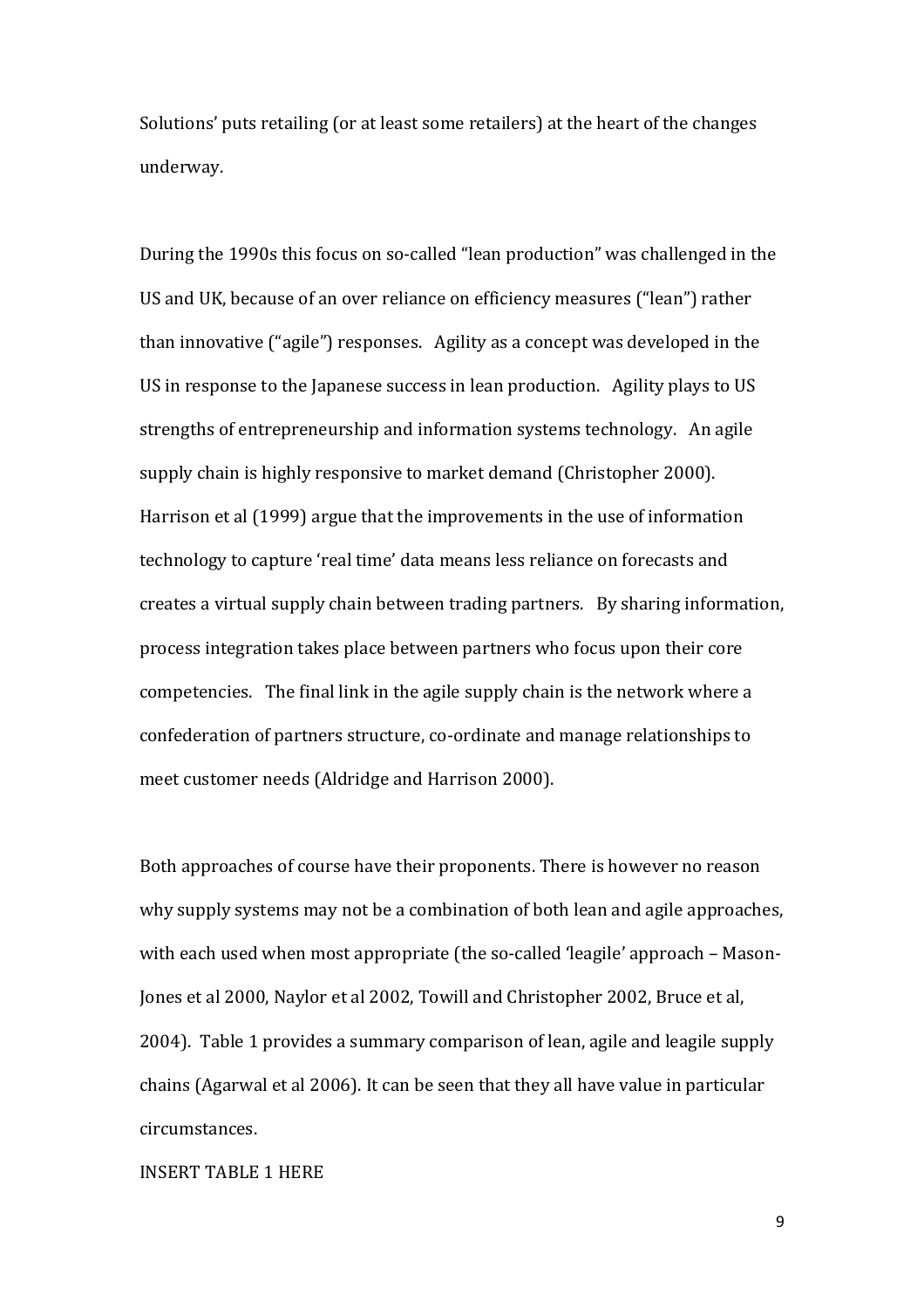It can be suggested that the key concepts within Supply Chain Management include the value chain, resource-based theory of the firm, transaction cost economics and network theory. The thrust of all these concepts is the obtaining of competitive advantage through managing the supply chain (ie within and beyond the single firm) more effectively. They all explore possible benefits of a pan-firm orientation. The aim for retailers (and their supply partners) is to manage this chain to create value for the customer at an acceptable cost. The managing of this so called 'pipeline' has been a key challenge for logistics professionals, especially with the realisation that the reduction of time not only reduces costs, but also gives competitive advantage.

According to Christopher and Peck (2003) there are three dimensions to timebased competition that must be managed effectively if an organisation is going to be responsive to market changes. These are:

- time to market: the speed at bringing a business opportunity to market
- time to serve: the speed at meeting a customer's order
- time to react: the speed at adjusting output to volatile responses in demand.

Christopher and Peck (2003) use these principles to develop strategies for strategic lead-time management. By understanding the lead times of the integrated web of suppliers necessary to manufacture a product, they argue that a 'pipeline map' can be drawn to represent each stage in the supply chain process from raw materials to customer. In these maps it is useful to differentiate between 'horizontal' and 'vertical' time: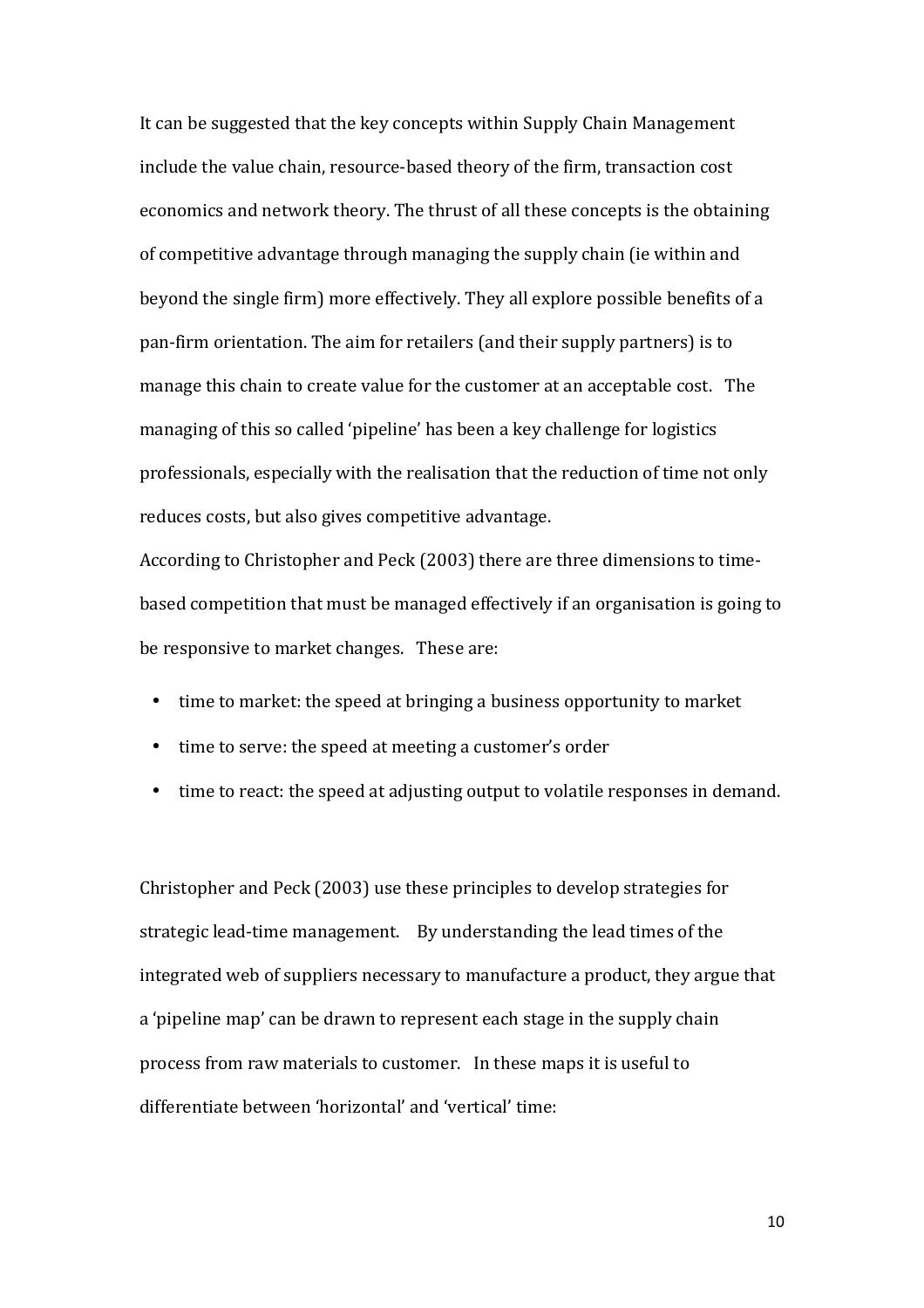- Horizontal time is time spent on processes such as manufacture, assembly, in-transit or order processing;
- Vertical time is the time when nothing is happening, no value is added but only cost and products/materials are standing as inventory.

It was in fashion markets that this notion of 'time based competition' had most significance, in view of the short time window for changing styles. In addition, the prominent trend in the last decades of the twentieth century has been to source products globally, often in low cost Pacific Rim nations, which lengthened the physical supply chain pipeline. Time has thus become a critical factor to manage with competing tendencies of fashion and supply time. These factors combine to illustrate the trade-offs that have to be made in supply chain management and suggested an imperative to develop closer working relationships with supply chain partners, whether local or distant. Zara is the classic retail example of this "fast fashion" (Bhardwaj and Fairhurst 2010). At the core of such approaches is not only the concept of time, but ideas about visibility (Barrett and Oke 2007) and minimizing and managing disruptions in the supply chain (Oke and Gopalakrishnan 2009).

Walters and Rainbird (2004) conclude that if companies focus too much on the cost implications of supply chain management, then they over emphasise cost efficiency at the expense of meeting consumer demands (ie. the service dimensions). As supply chains have become complex webs and networks with tiers of suppliers to be managed then the business tendency to manage this complexity is to focus on cost efficiency. Walters and Rainbird (2004) argue that firms will be better placed if they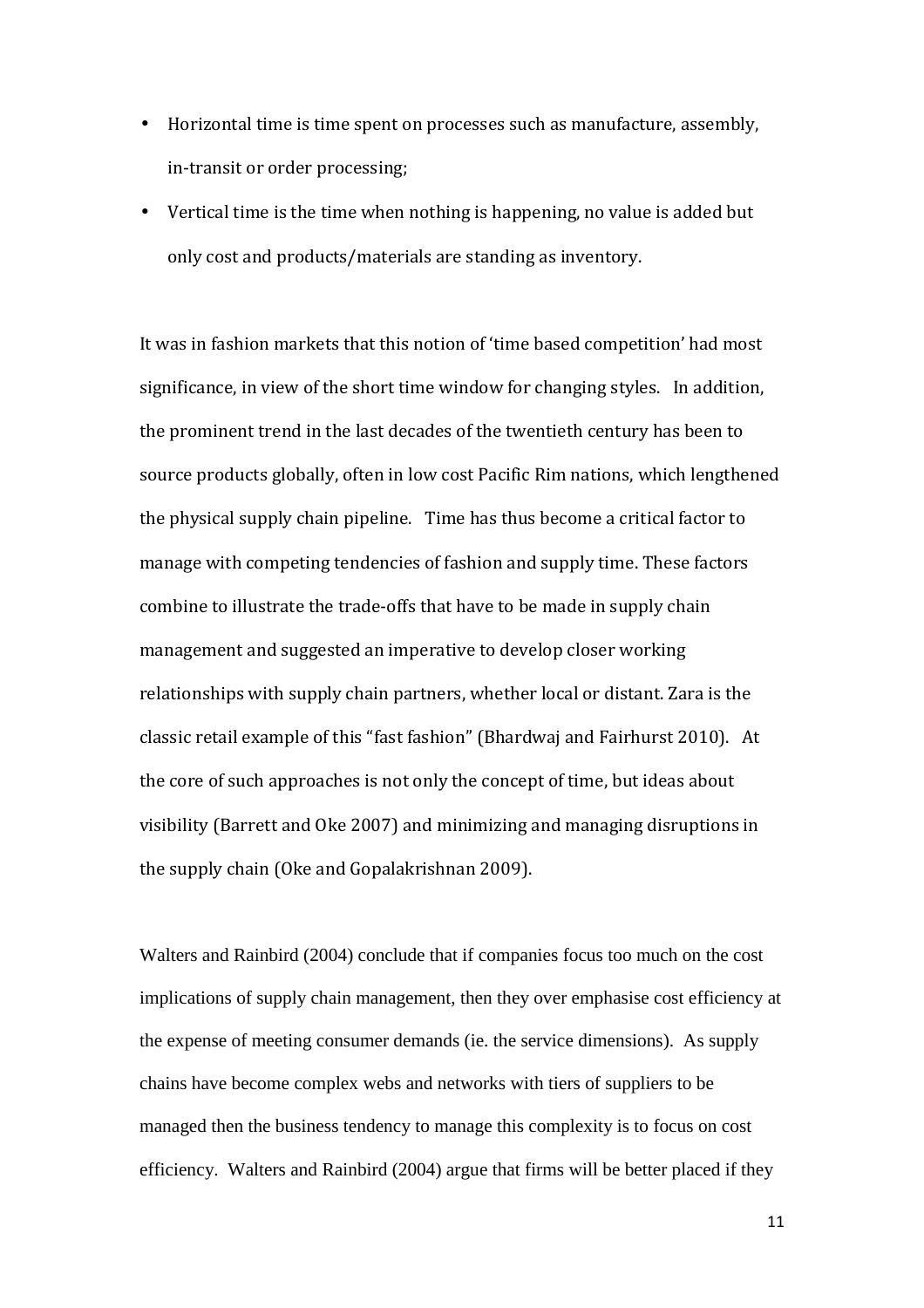combine their supply chain capabilities with demand-chain effectiveness. They suggest that demand-chains, which focus on demand, customers and markets and current and potential products and services are vital for businesses, including retailers. As Table 2 suggests there are differences between supply and demand chain processes and approaches. Others might argue that effective and efficient supply chains by definition include demand-chain considerations. Walters (2006a, 2006b) presses the demand chain argument, whilst Canever et al (2008) provides an example of the approach. All recognise the links between supply and demand chain concepts. Here we intend supply chain management to mean incorporating a demand orientation and balance, and to include appropriate lean and agile principles. We illustrate these approaches and the logistics transformation on which they are based below, through examples from the grocery and fashion sectors.

#### INSERT TABLE 2 HERE

#### **The Grocery Retail Supply Chain in the UK**

The development of supply chain management and the consequent implementation of relationship initiatives have been identified as the fourth and final stage of the evolution of grocery logistics in the UK (Fernie et al 2000). This relationship stage relates to a more collaborative approach to supply chain management after decades of confrontation. The UK is often mooted to have the most efficient grocery supply chain in the world, forming a key contributor to the success and profit margins of its grocery retailers.

This logistical transformation of UK retailing has occurred in a short period of time (Sparks 1998). In the first stage of evolution (pre-1980) the dominant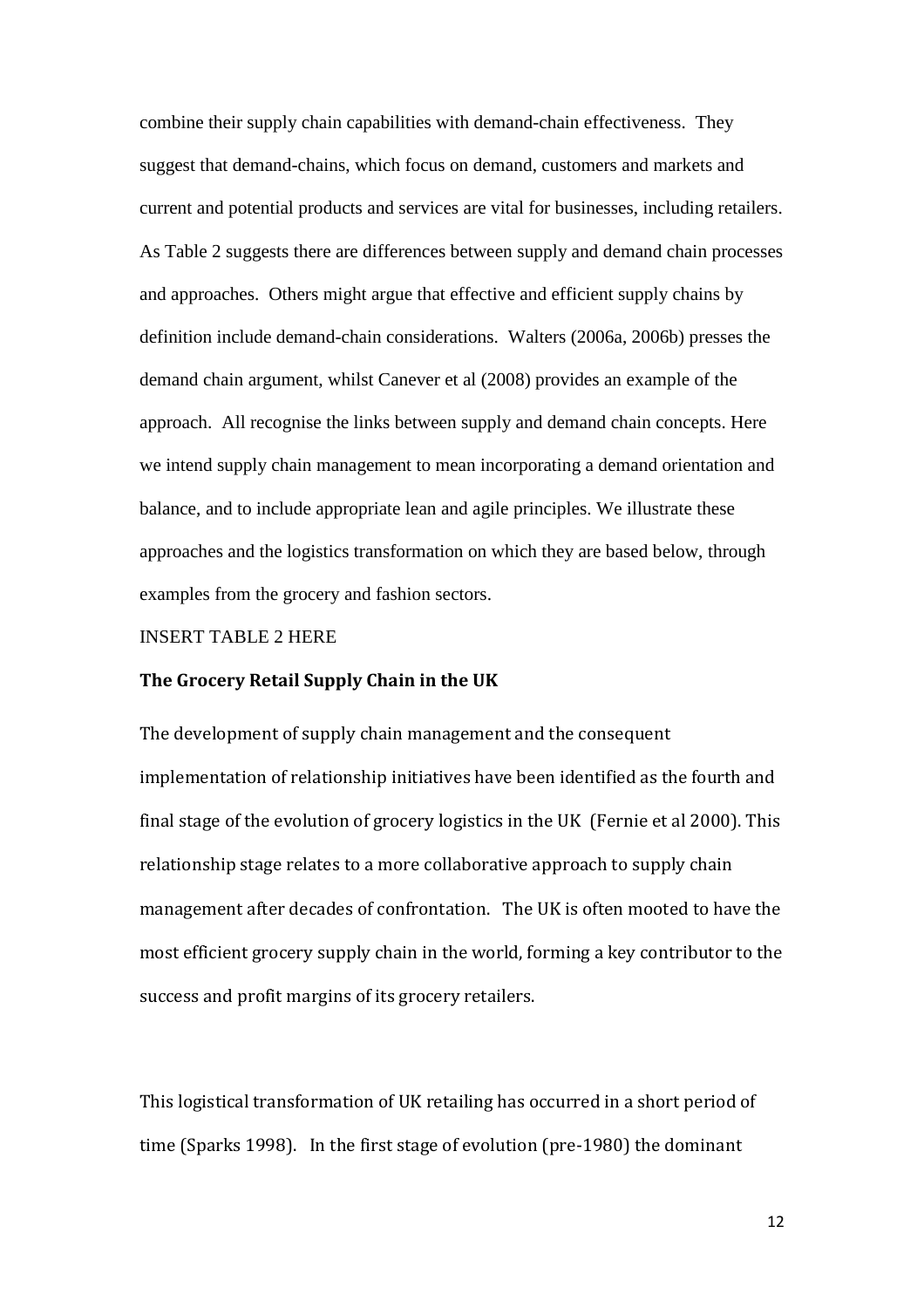method of distribution to stores was by manufacturers that stored products at their factories or field warehouses for multiple drops to numerous small shops. As the retail multiples gained in prominence retailers invested in regional distribution centres to consolidate deliveries from suppliers for onward delivery to stores. This was the first step change in the supply of FMCGs in that buying and distribution became a headquarter function in retailing and the logistical infrastructure created a market for third party logistics service providers.

To all intents and purposes, this change marked the removal of suppliers from control of the supply chain and reinforced the power position at the retailer end of the channel. This period of centralisation throughout the 1980s enabled retailers to reduce lead times, minimise inventory and give greater product availability to customers in their stores. The 1990s witnessed a consolidation of this process. In many cases inventory had only been shifted from store to RDC. By implementing JIT principles, retailers began to focus on their primary distribution networks (from supplier to RDC) demanding more frequent deliveries of smaller quantities. Clearly this created a problem for many suppliers in that they could not deliver full vehicle loads of product. To ensure that vehicle utilisation could be maximised, consolidation centres were created upstream of the RDC. Additionally, retailers have established supplier collection programmes to pick up products from suppliers' factories on return trips from stores.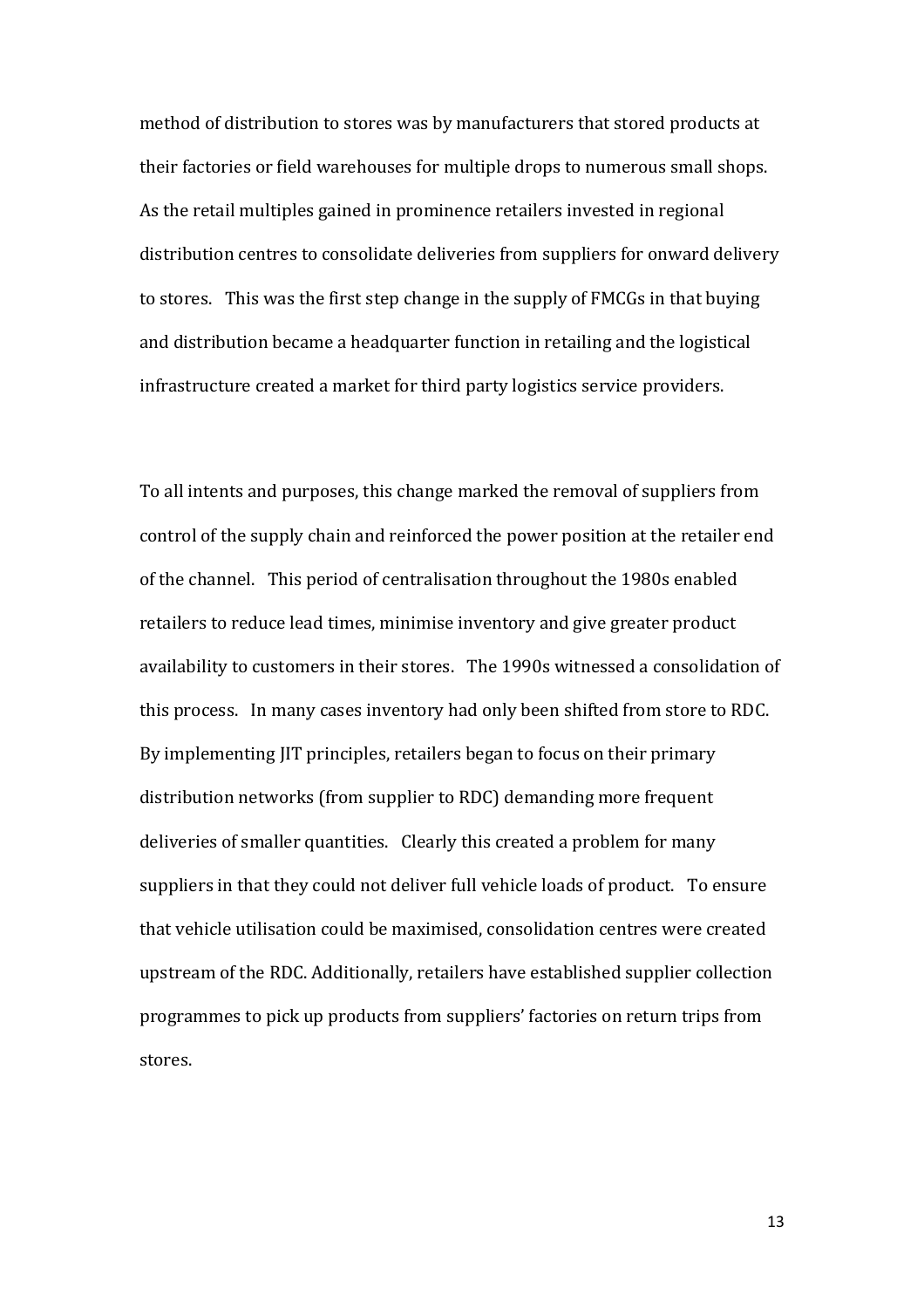In the first part of this century, retail networks have continued to be upgraded as ECR initiatives were enacted and grocery retailers accommodated the increase in non-food products through their distribution centres. Furthermore, the greater sharing of information, especially through internet exchanges, fostered collaborative planning, forecasting and replenishment (CPFR) initiatives to reduce supply chain response times.

It should be stressed that UK grocery retail logistics is relatively distinctive. Retailers not only control the supply chain but also have taken over marketing responsibilities that were once the sole domain of the manufacturer, e.g. product development, branding, advertising and distribution. The high level of retail product brand penetration has enabled them to build up store loyalty and diversify into other businesses such as banking. Control of channels is a way of life for such companies.

In other countries a more fragmented store offering is apparent and different store choice attributes are evident. For example, price and promotions are key drivers of consumer choice in the US, Germany and France when compared with the UK. This means the consumer buys in bulk and the retailer 'forward buys' promotional stock that needs to be housed in distribution centres. Of course, in these markets land and property costs are relatively low compared with the UK, so that the savings in buying costs can outweigh the additional logistics costs. When Safeway (prior to the takeover by Morrisons in 2004) in the UK adopted a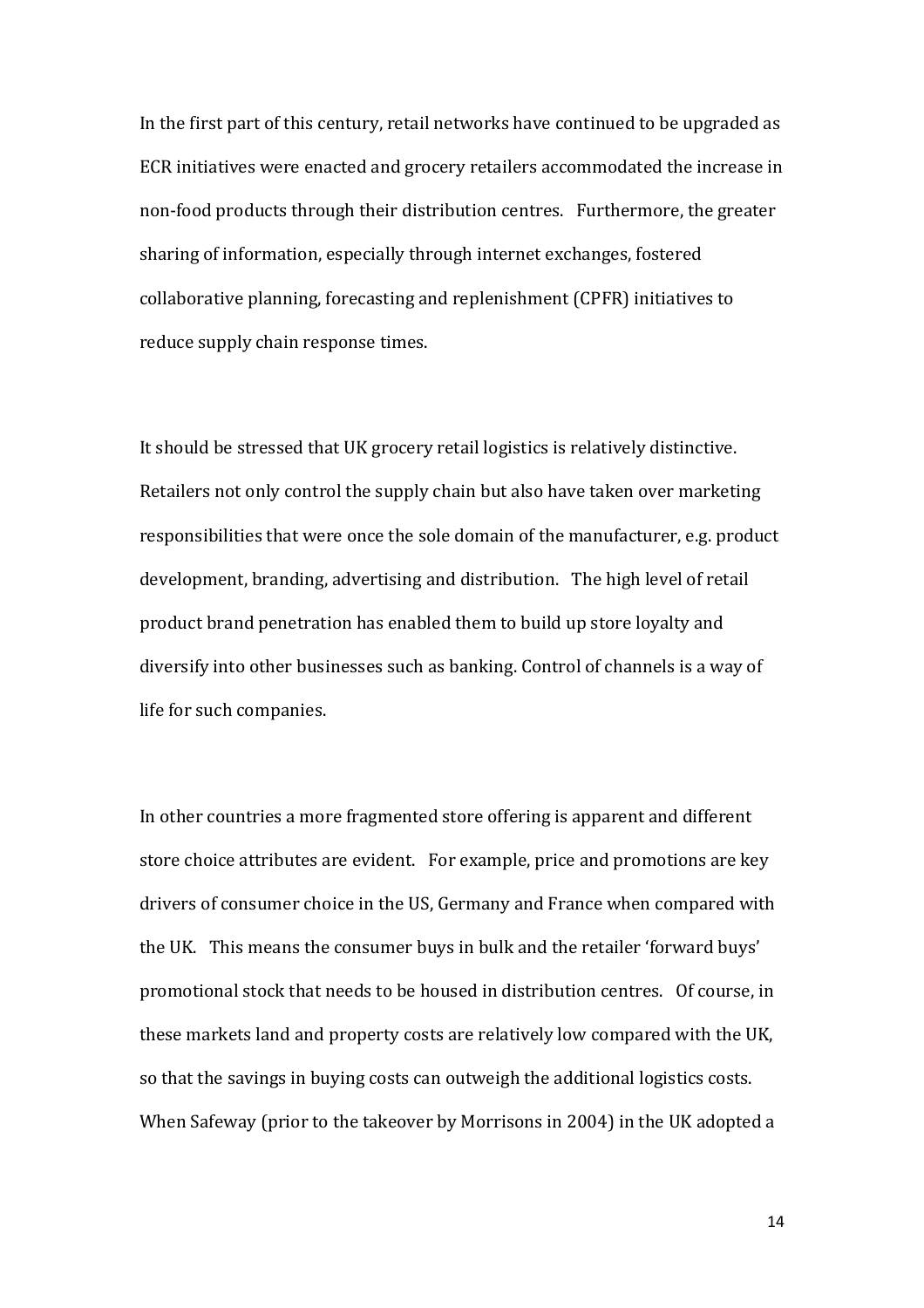high/low promotional strategy in order to compete with Asda (Wal-Mart), this led to significant disruption and changes in the operation of its RDC network.

It is also true that not all British grocery retailers have had a smooth ride when it comes to their supply systems. There is little doubt that Tesco has led the way (Sparks 1986, Smith 2006, Smith and Sparks 1993, 2004, 2009) and that their success has put pressure on their competitors. This pressure has been felt in directly competitive ways and also in terms of perceptions of supply chains. As Tesco constantly upgraded its supply chain, others struggled to catch up. Asda endured a transformative period as Wal-Mart systems were introduced. Morrisons had to spend a lot of time and effort on getting the merger with Safeway managed successfully, including logistical integration. Perhaps most dramatically, Sainsbury (having led the market in logistics terms in the 1960/70s, but then rather failing to invest in the 1980/90s) decided to go for an advanced technical and technological re-organisation of its supply chain. This "leap" had disastrous consequences. Out of Stocks (OOS) and poor On Shelf Availability (OSA) led to customer dissatisfaction and loss of market share. The company has taken much of the second half of the 2000s to recover its position in the market; much of this recovery was based on a return to more traditional logistics handling systems and approaches. Although a **cause célèbre** in the trade and academic literature (see Fernie and Sparks, 2009, Zentes et al, 2007 and Fernie and Grant, 2008), OOS/OSA was an industry wide area of concern with IGD /ECR UK monitoring OSA levels and creating industry sub-groups to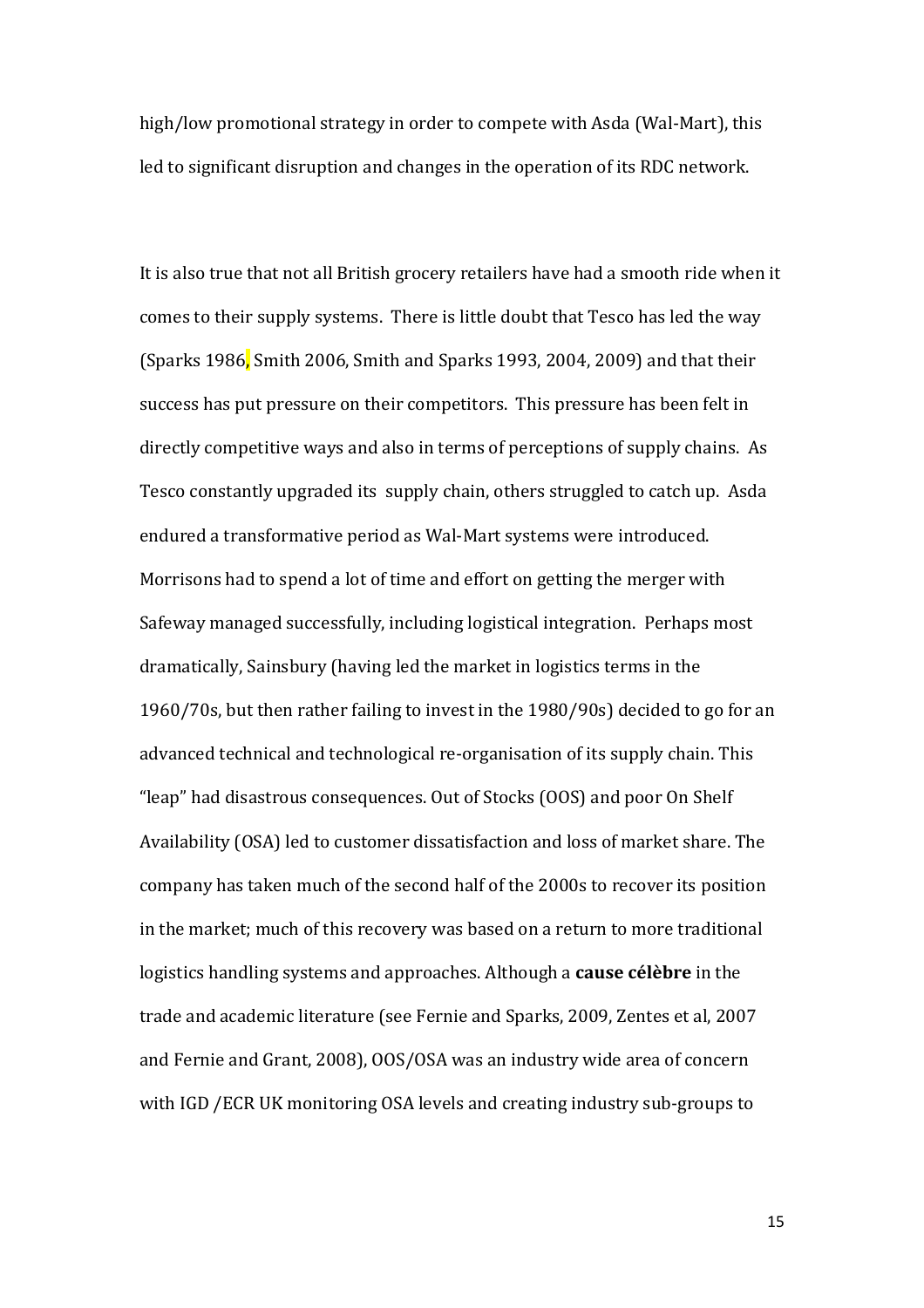investigate causes and management action to address the issue. OOS however remains an issue both practically and academically (Aastrup and Kotzab 2010).

#### **Fashion Logistics in the UK**

Much of the research on retail logistics has focused upon food/grocery retailing (Fernie and Grant, 2008; Fernie and Sparks, 1998, 2009; Grant and Fernie, 2008), due to the dominance and power position of food retailers in the UK market. For fashion retailers, the process has evolved differently, mainly due to the differing nature of fashion markets. Christopher et al (2004) and Fernie and Sparks (2009) identify four characteristics of fashion markets;

- 1. Short life cycles products are designed to represent a period in time or trend, and this is getting shorter;
- 2. High volatility trends gain and lose popularity due to forces outside the control of fashion retailers, for example the influence of celebrity;
- 3. Low predictability high volatility naturally decreases the ability to forecast sales;
- 4. High level of impulse purchasing. consumers place high hedonic value to fashion goods and therefore there is an instant need to purchase it.

An additional characteristic in fashion retail is overseas sourcing; "globalisation of the textile and clothing supply chain is currently intensifying, with many companies sourcing components from overseas," (Jones, 2002 as cited by Bruce et al, 2004, p. 155). This has contributed to the success of retailers such as Zara,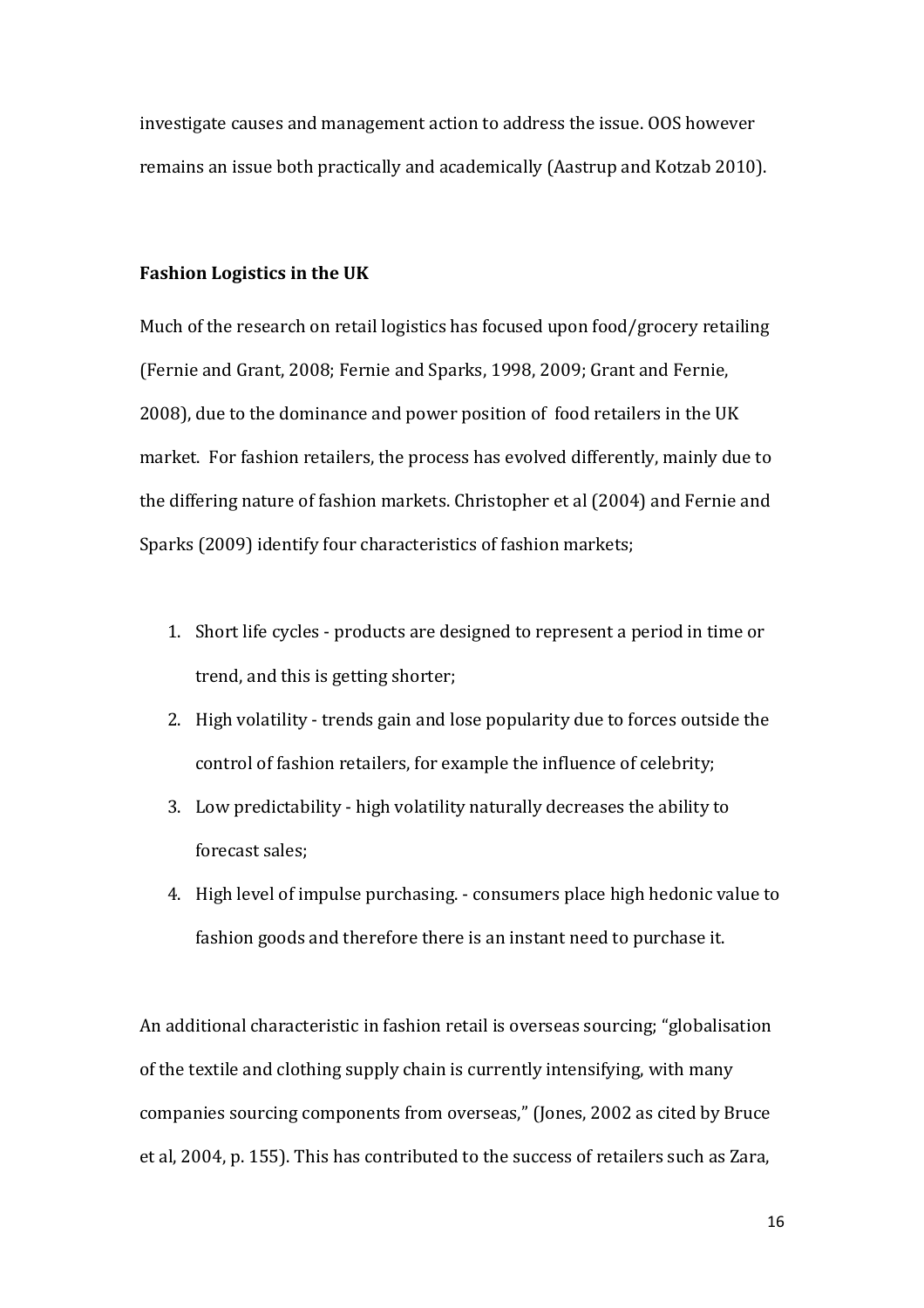H&M, New Look, Matalan and including some of the grocery retailers, notably George at Asda, who emerged as strong entrants into the UK fashion market in the 1990s (Barnes and Lea-Greenwood, 2006). The increased level of threat from these retailers forced other UK retailers (e.g. previous market leader Marks and Spencer) to focus their attention on cost and find ways to decrease cost price. The natural reaction to this has been for retailers to move production to countries with low labour costs (Bruce et al, 2004); "This resulted in extensive and complex apparel supply chains, and consequentially, to long lead times for fashion product due to the large geographical distance between sourcing and selling markets," (Barnes and Lea-Greenwood, 2006, p. 260). However, fashion retailers consider the cost price benefits of off shore sourcing to be of greater concern than the negative impact on lead time (Fernie and Azuma, 2004).

Christopher et al (2004) argue that the combination of all of these characteristics has impacted upon the way in which the logistics process has evolved for fashion retailers. For example, the achievement of quick response is of paramount importance (Bruce et al, 2004). Quick response was developed in the USA in the mid 1980s (Birtwistle et al, 2003; Cooper et al, 1997; Fernie, 1994; Fiorito et al, 1995, Lowson et al 1999), partly as a result of Kurt Salmon Associates estimating that inefficiencies in the US supply chain were losing companies approximately \$25 billion each year (Barnes and Lea-Greenwood, 2006; Birtwistle et al, 2003; Fernie, 2006). The factors causing such huge losses included the amount of time between ordering a product and receiving it and the consequent disruptions between sales, order, receipts, restocking etc (Birtwistle et al, 2003).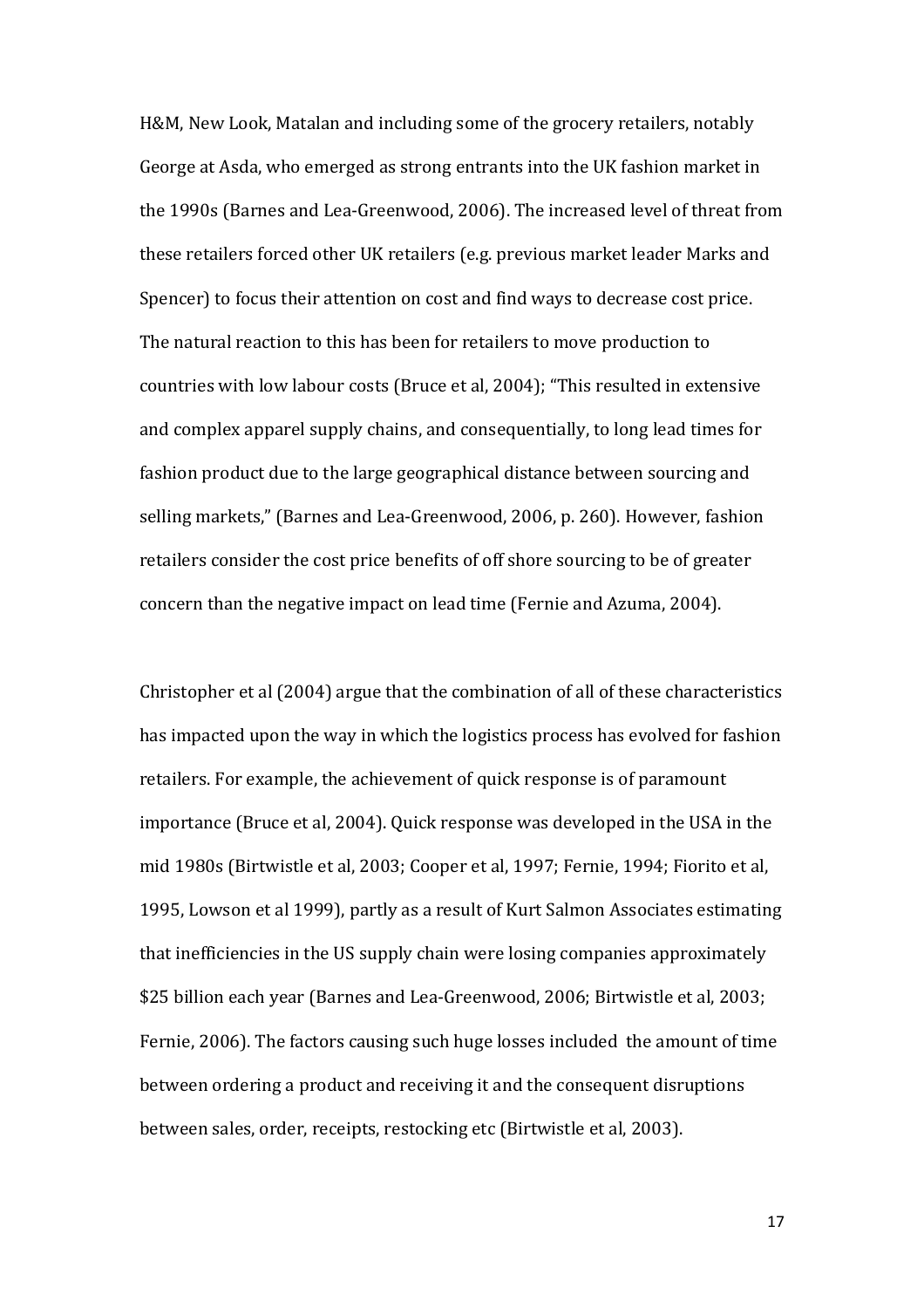Quick response strategies were developed in an attempt to speed up the time that it took for raw materials to be processed into finished goods. Quick response has been defined as, "a consumer driven business strategy of co-operative planning by supply chain partners … using IT and flexible manufacturing to eliminate inefficiencies from the entire supply chain," (McMichael *et al.,* 2000, p. 613). Quite simply quick response is a process by which suppliers and retailers develop mutually beneficial and long term relationships in order to reduce lead times and forecasting errors (Fiorito et al, 1995; Forza and Vinelli, 1997). Barnes and Lea-Greenwood (2006), Birtwistle et al (2003) and Fernie (2006) have used the Spanish fashion retailer Zara as an example of a vertically integrated retailer using quick response methods. Zara only commits up to 20 per cent of their buying budget six months in advance of the season with commitment increasing to 50 per cent by the start of the season (Birtwistle et al, 2003). This affords Zara flexibility for the remaining 50 per cent of their budget, allowing the company to react to the latest fashion trends. The result being the allocation of new stock to stores every two weeks, encouraging more frequent visits from customers. The whole business is demand driven and the response time from design to product in store can be as little as twenty one days (Morrell, 2001, Burt et al 2006).

Strong supplier relationships and technology are not the sole factors that underpin the achievement of quick response. Additional supply chain factors can also contribute to a reduction in lead times and forecasting errors, both important elements when striving for quick response. Bruce et al (2004) argue that a supply chain that implements agility will reduce lead times and achieve quick response. However the textiles and clothing industry does not necessarily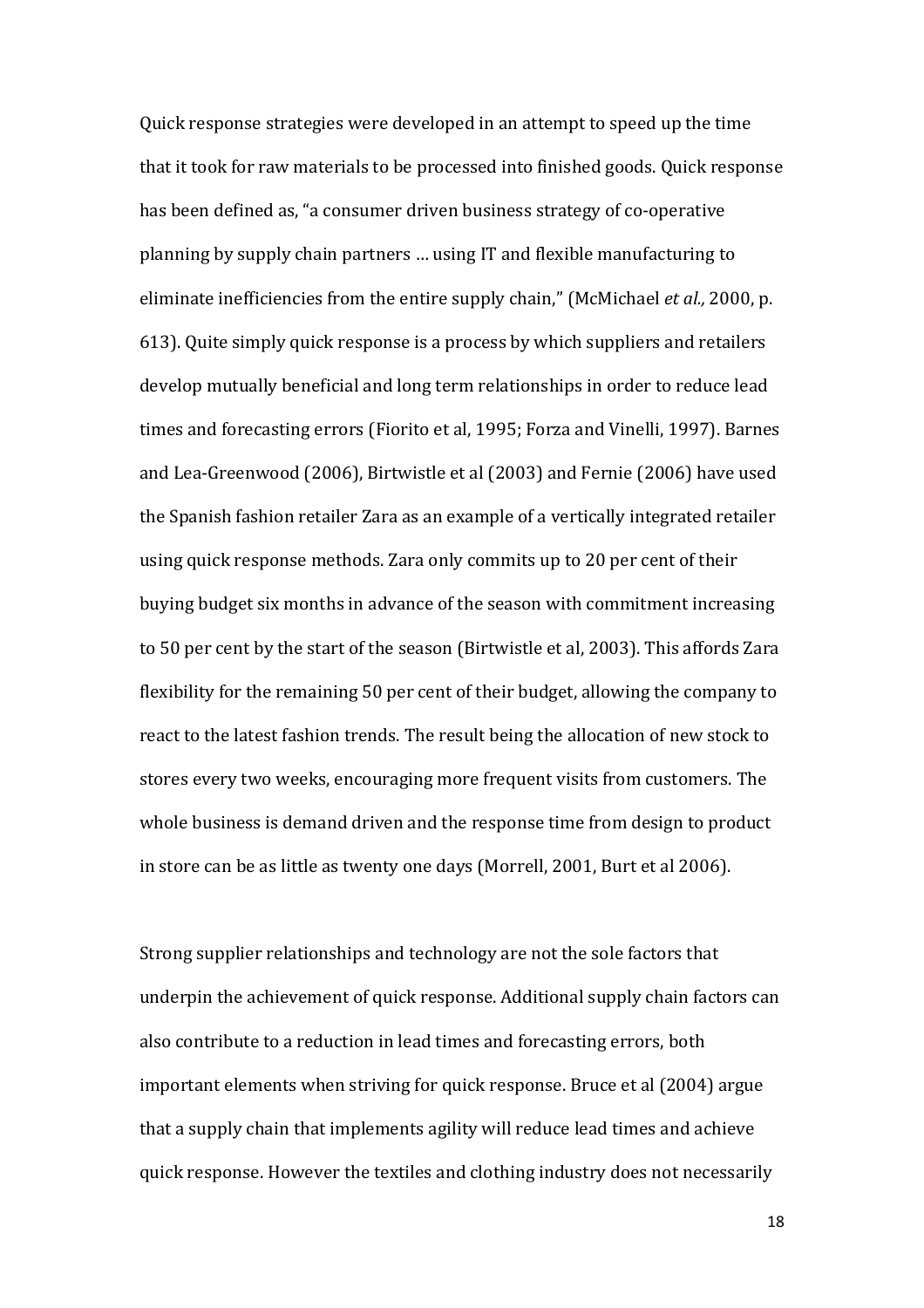neatly fit into either a lean or agile paradigm. A third hybrid supply chain approach has thus emerged in which inventory is held in some generic or modular form and the final assembly or configuration is only completed when the precise customer requirement is known (Christopher and Towill, 2001). The method of postponement of the production of finished product implies that retailers can source large quantities of generic products from low cost countries and modify them closer to the market when exact demand has been recorded. The questions for the retailer are over the exact choice of products to treat in this way and the location of the postponement (or de-coupling) point in the chain and on the ground. There is also a need for excellent data systems and dissemination and the ability to finish products quickly.

#### **The Challenge of E-tail logistics**

At the outset of this paper it was mentioned that in the 1990s a dot.com boom was envisaged, but that the nature of home shopping and the logistical infrastructure to support such growth was unclear. At that time TV shopping was often mooted to be the likely channel to dominate the e-commerce market. This has not occurred and the over-optimistic forecasts of e-commerce sales were erroneously linked to consumer acceptance of internet purchasing and retailing. Global usage of the internet of course has grown significantly in the first decade of the  $21<sup>st</sup>$  century. In the UK there are estimated to be 46.7 million users which represents a penetration rate of 76.6% (Miniwatts Marketing Group, 2010). The slow growth of retail sales online in the late 1990s and early 2000s can be attributed to the use of the internet for informational rather than transactional purposes. Concerns over site security and the initial difficulties in navigating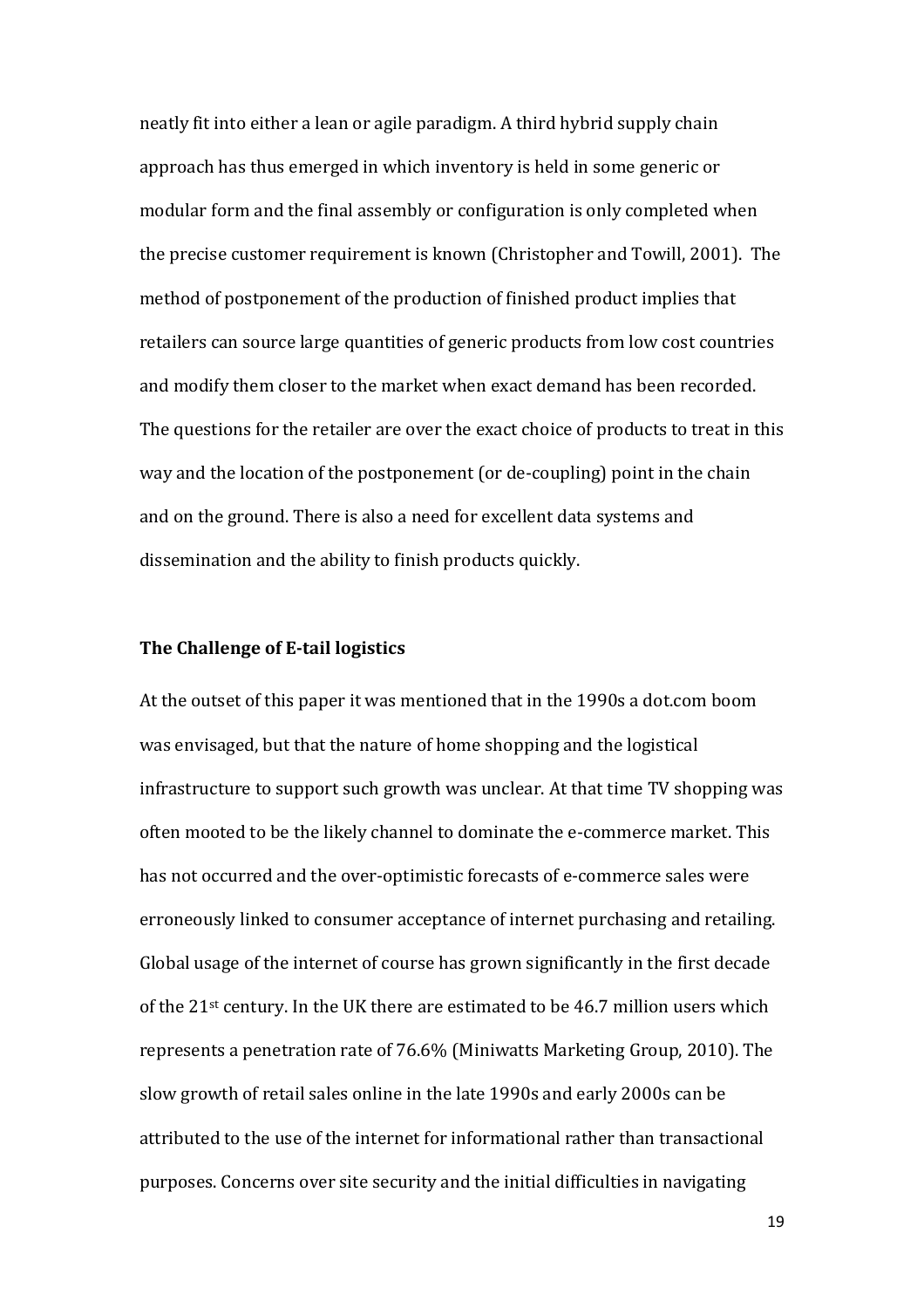sites deterred potential consumers. Also the internet presence of 'bricks and mortar' retailers was limited and conservative in nature because of a fear of cannabalising their traditional store sales. However this has now changed and eretailing has developed more widespread acceptance (see Williams 2009 for a review of the evolution of e-tailing).

In recent years, as the innovation took off, there has been a steady increase in online sales, at a time when recession has impacted upon high street shopping. Whilst some figures of online retail sales should be treated with caution in that some consultancies group digital delivered goods, e.g. bank transactions, airline tickets etc as retail sales, other estimates such as those from Verdict Research deal only with physical products and may be more representative. An indication of the growth in sales is given by Verdict (2008), which show that the UK market has grown from £362 million in 1998 (0.2% of retail expenditure) to £19.5 billion in 2008 (6.7% of retail sales).

Forecasts of the growth of online retail sales are invariably demand-driven and assume that it will be possible to deliver orders to the home at a cost and service standard home shoppers will find acceptable. This is a bold assumption. Over the past decade many e-tail businesses have failed primarily because of an inability to provide cost-effective order fulfilment.

The greatest logistical challenges probably face companies that provide a grocery delivery service to the home. They must typically pick an order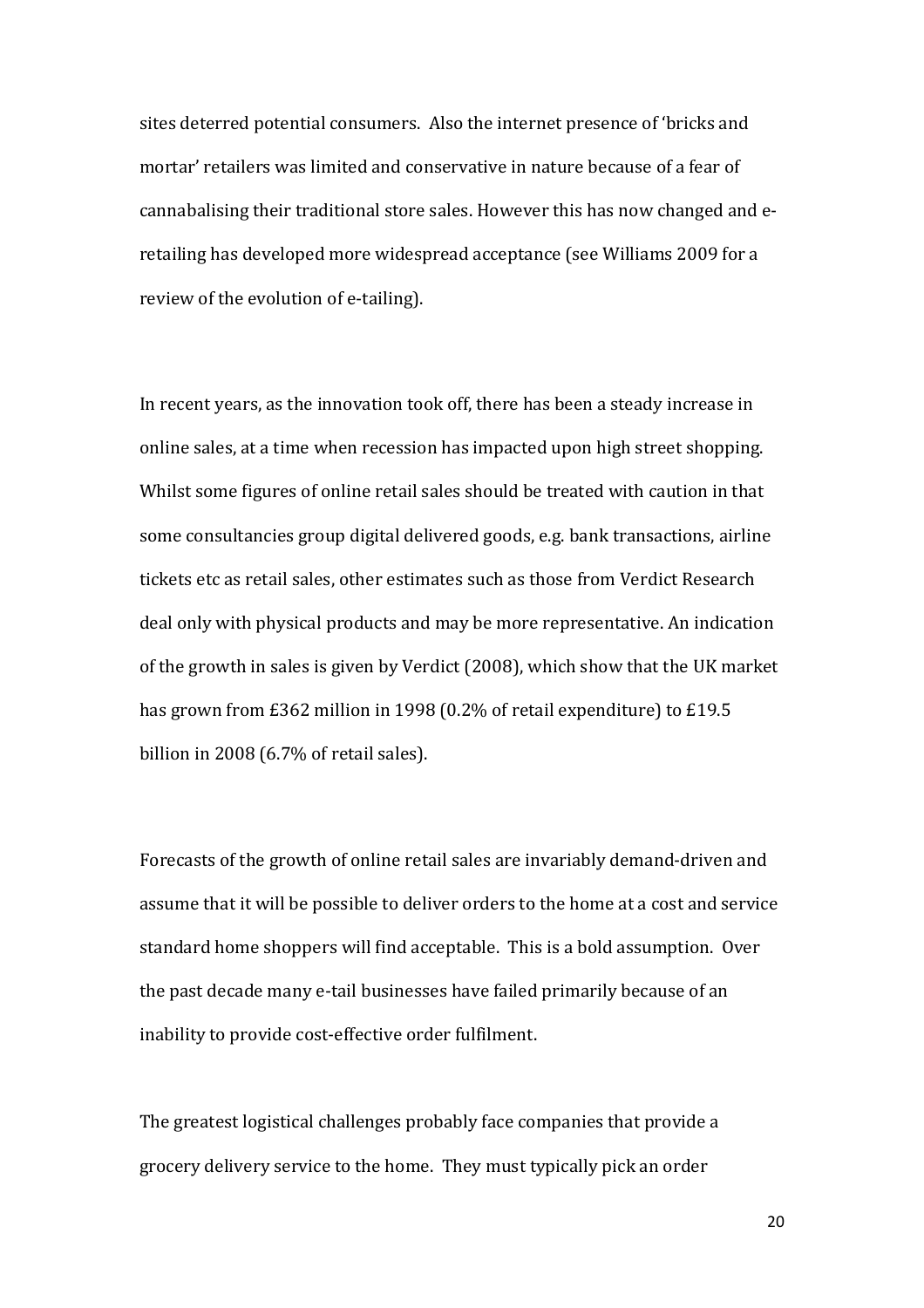comprising 60-80 items across three temperature regimes from a total range of 10-25,000 products within 12-24 hours for delivery to customers within 1-2 hour time-slots. For example, Tesco is currently picking and delivering an average of 250,000 such orders every week. New logistical techniques have had to be devised to support e-grocery retailing on this scale. Online shopping for non-food items has demanded less logistical innovation. Catalogue mail order companies have had long experience of delivering a broad range of merchandise to the home, while some major High Street retailers have traditionally made home delivery a key element in their service offering. Online shopping is, nevertheless, imposing new logistical requirements. First, it is substantially increasing the volume of goods that must be handled, creating the need for new distribution centres and larger vehicle fleets. Second, many online retailers are serving customers from different socio-economic backgrounds from the traditional mail order shopper. As they live in different neighbourhoods, the geographical pattern of home delivery is changing. Third, online shoppers typically have high logistical expectations, demanding rapid and reliable delivery at convenient times (Xing and Grant, 2006).

The distribution of non-grocery items however normally exhibits the following differing characteristics:

1. They are generally supplied directly to the home from the point of production or a central distribution centre. Each order comprises a small number of items (often just one) and the order picking is centralised at a national or regional level. A large proportion of the orders are channelled through the 'hub-and-spoke' networks of large parcel carriers or mail order companies.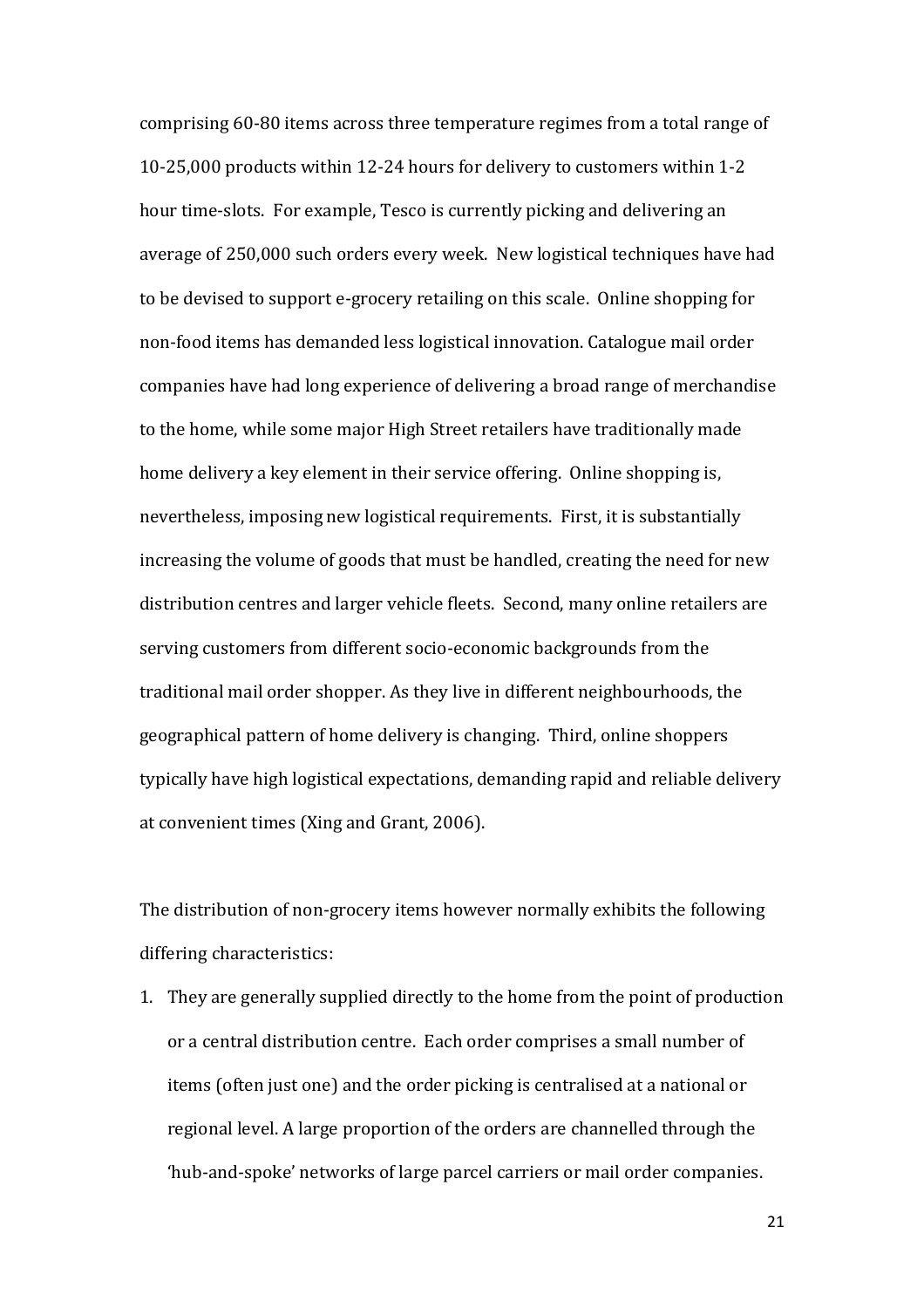- 2. Within these types of delivery networks, each order must be individually packaged at the central distribution point. This not only increases the volume of packaging in the supply chain: it also takes up more space on vehicles in both the forward and reverse channels.
- 3. Within home shopping systems, whether catalogue- or Internet-based, there is a large flow of returned product. Typically, around 30% of non-food products delivered to the home are returned to e-tailers (in contrast to 6- 10% for 'bricks and mortar' retailers) (Nairn, 2003). This requires a major reverse logistics operation comprising the retrieval, checking, repackaging and redistribution of returned merchandise.
- 4. Because of this large volume of returned product, considerable effort has to be made in rapid "refurbishment" of the returned product to ensure it is quickly available for re-sale on-line.

Wide fluctuations in online demand for particular products, particularly newly released items, can cause the flow of freight through home delivery channels to surge. This was illustrated by the distribution of new Harry Potter books through the Amazon.com networks to arrive on the doorsteps of tens of thousands of households on the day of publication.

#### *Distribution of Online Grocery Sales*

In contrast to the average general merchandise order, which comprises 1-3 separate items, the average online grocery order contains 60-80 items, many of which are perishable and need rapid picking and delivery. This requires localised order picking either in an existing shop or a dedicated fulfilment / pick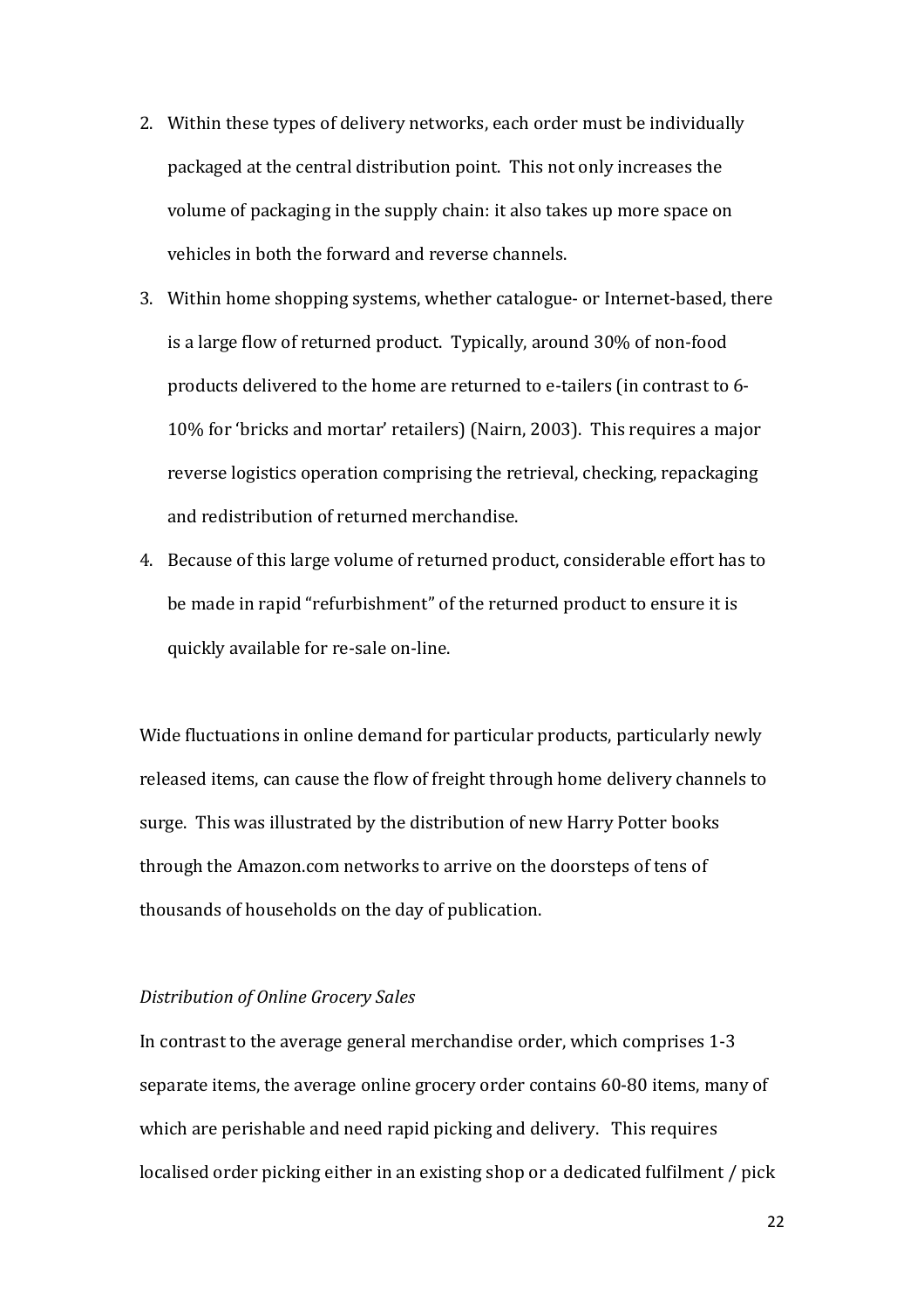centre. Over the past few years there has been much discussion of the relative merits of store-based or fulfilment centre picking.

The main advantage of store-based fulfilment is that it minimises the amount of speculative investment in new logistical facilities for which future demand is uncertain. Webvan, for example, was planning to build a network of 26 new automated warehouses, at a cost of approximately \$35 million each, to provide egrocery delivery across the US. Fewer than half of these warehouses were set up before the company went bankrupt in 2001. As a 'pure-player' in the e-grocery market, Webvan did not have an established chain of retail outlets and would have had to form an alliance with an existing retailer to adopt the store-based model. Several British supermarket chains, such as Sainsbury, ASDA and Somerfield, as 'bricks and clicks' retailers, had the option of pursuing store-based or pick-centre fulfilment and opted initially for the latter. Tesco, by contrast, opted for the store-based model. Their experience is described below.

Basing home delivery operations at existing shops allows retailers to improve the utilisation of their existing assets and resources. Retail property can be used more intensively and staff shared between the store and online operations. It is possible to pool retail inventory between conventional and online markets, improving the ratio of inventory to sales. This also gives online shoppers access to the full range of products available in a supermarket to which most of them will be accustomed.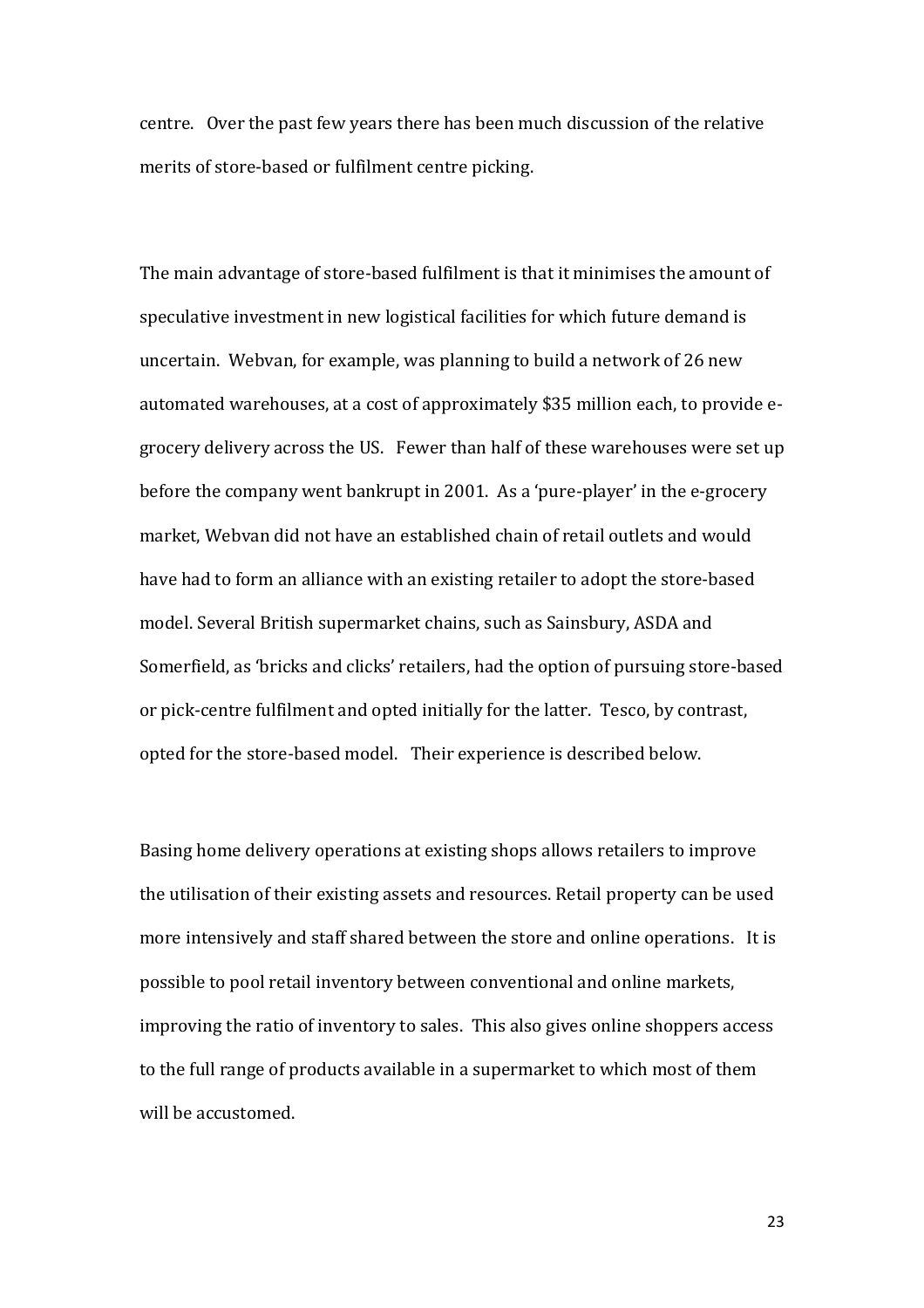Another major benefit of shop-based fulfilment is that it enables the retailer to achieve a rapid rate of geographical expansion, securing market share and winning customer loyalty much more quickly than competitors committed to the fulfilment centre model.

On the negative side, however, integrating conventional and online retailing operations in existing shops can impair the standard of service for both groups of customer. The online shopper is disadvantaged by not having access to a dedicated inventory. Although a particular product may be available on the shelf when the online order is placed, it is possible that by the time the picking operation gets underway 'conventional' shoppers may have purchased all the available stock. Where these in-store customers encounter a 'stock-out' they can decide themselves what alternative products to buy, if any. Online shoppers, on the other hand, rely on the retailer to make suitable substitutions. Substitution rates are reckoned to be significantly higher for store-based fulfilment systems than e-grocers operating separate pick centres. For example, Ocado, the only UK e-grocery to rely solely on a pick-centre, claims that it can achieve substitution rates of less than 5%, whereas customers using its store-based competitors sometimes experience substitution rates more than twice this level (McClellan, 2003). In comparing substitution rates, however, allowance must be made for differences in product range. Ocado's range of around 12,500 products is less than half that of the major supermarket chains engaged in online shopping.

Doubts have been expressed about the long-term sustainability of store-based fulfilment. As the volume of online sales expands, conflicts between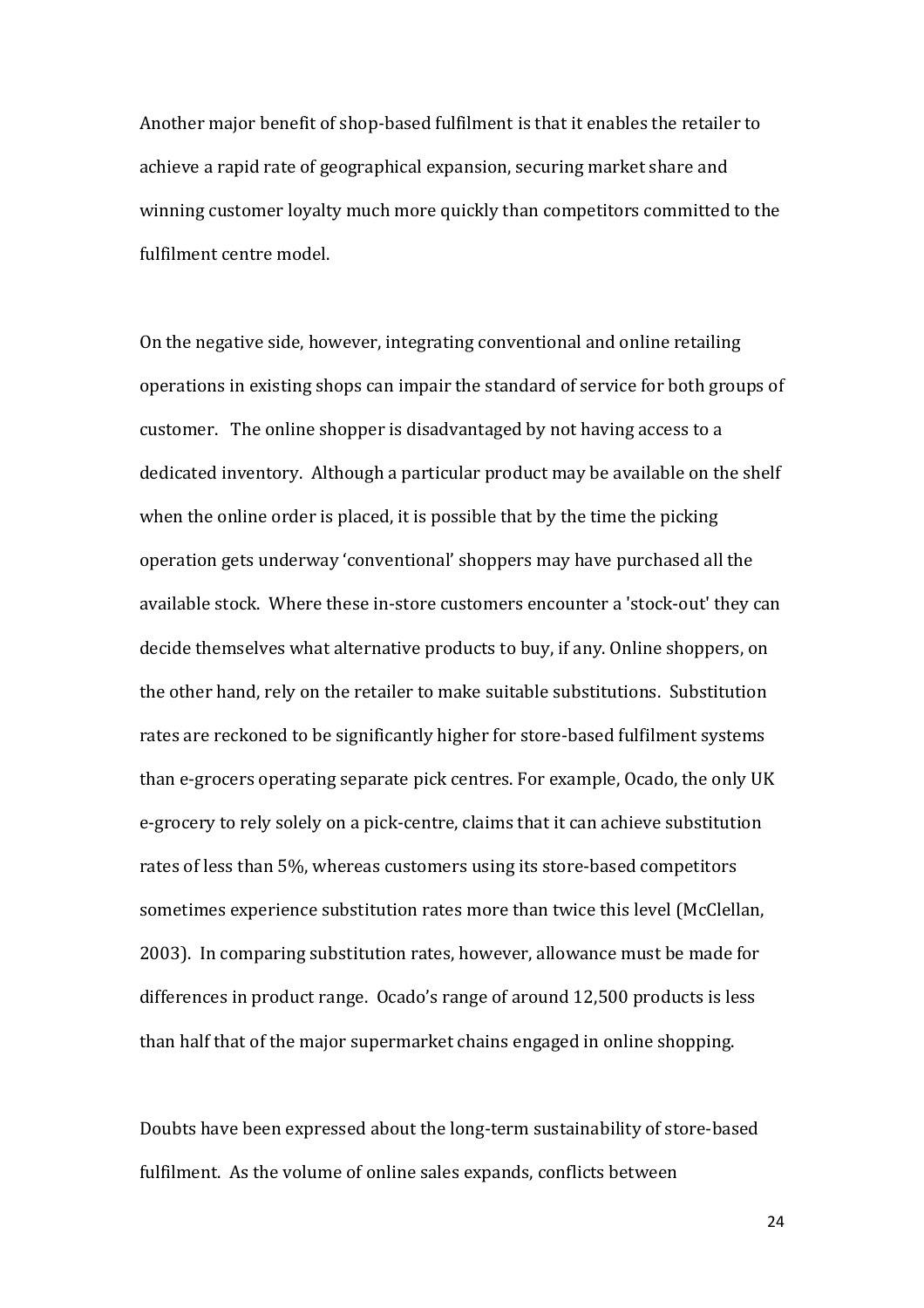conventional and online retailing are likely to intensify. At the 'front end' of the shop, aisles may become increasingly crowded with staff picking orders for online customers. In practice, however, much of the picking of high-selling lines is done in the back store-room. It is at the 'back-end' that space pressures may become most acute. Over the past twenty years the trend has been for retailers to reduce the amount of back storage space in shops as in-store inventory levels have dropped and quick-response replenishment become the norm. This now limits the capacity of existing retail outlets to support the online order fulfilment operation. New shops can, nevertheless, be purpose-built to integrate conventional retailing and online fulfilment. The Dutch retailer Ahold has coined the term 'wareroom' to describe a dedicated pick facility co-located with a conventional supermarket (Mees, 2000).

Most of the purpose-built fulfilment centres so far constructed are on separate sites. They offer a number of logistical advantages over store-based picking. As their inventory is dedicated to the online service, home shoppers can check product availability at the time of ordering and, if necessary, alter their shopping list. The order picking function should also be faster and more efficient in fulfilment centres as they are specially designed for the multiple-picking of online orders.

To be cost-effective, dedicated pick centres must handle a large throughput. The threshold level of throughput required for viability also depends on the breadth of the product range. It is very costly to offer an extensive range in the early stages of an e-tailing operation when sales volumes are low. Offering a limited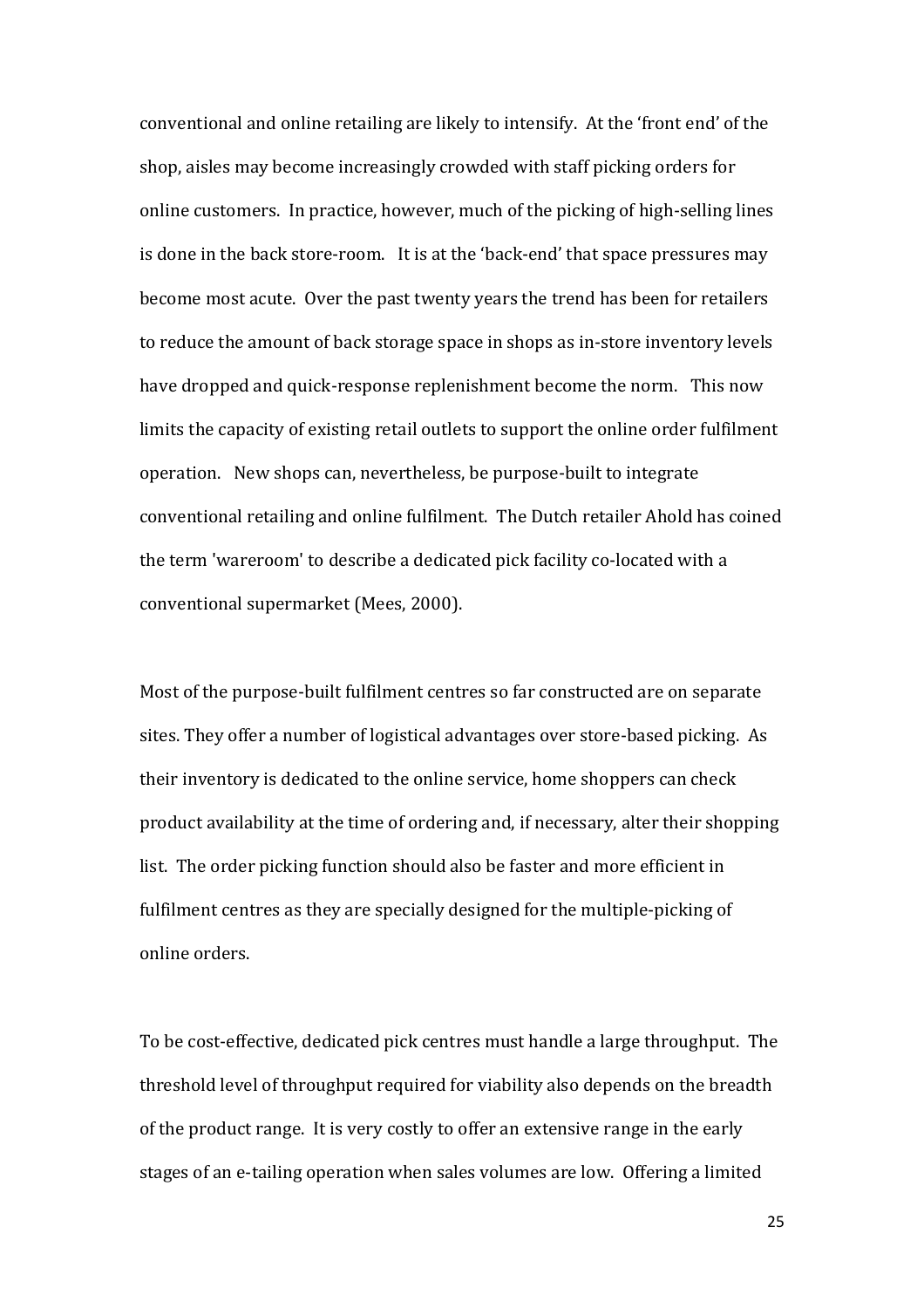range can cut the cost of the operation but make it more difficult to lure consumers from conventional retailing. Another inventory-related problem which retailers using pick centres have encountered is the difficulty of disposing of excess stocks of short-shelf life product. When over-stocking occurs in a shop, consumer demand can be stimulated at short notice using price reductions or instore merchandising techniques. It is more difficult using electronic media to clear excess inventory of fresh produce from fulfilment centres that consumers never visit.

Several studies have argued that store-based fulfilment is more appropriate in the early stages of a retailer's entry into the e-grocery market (e.g. Fraunhofer Institute, 2002). It represents a low risk strategy and allows new business to be won at a relatively low marginal cost. As the volume of online sales grows, however, the cost and service benefits of picking orders in a dedicated centre steadily increase until this becomes the more competitive option. Several breakeven analyses have been conducted to estimate the threshold online sales volume at which the fulfilment centre model is likely to be superior. Tesco appears to have reached this threshold volume in the South East of England. In 2006 it opened its first dedicated fulfilment centre in south London, known as a 'Tesco-com only store', because it has a similar format to a conventional shop but is used solely for the picking of online orders. It has subsequently opened 2 other dot.com stores at Aylesford in Kent and Greenford in London with plans to open 10 in total in areas of high population density. (Retail Week, March 12, 2010). The viability threshold for such dedicated operations will vary from retailer to retailer depending on the size and layout of shops, the nature of the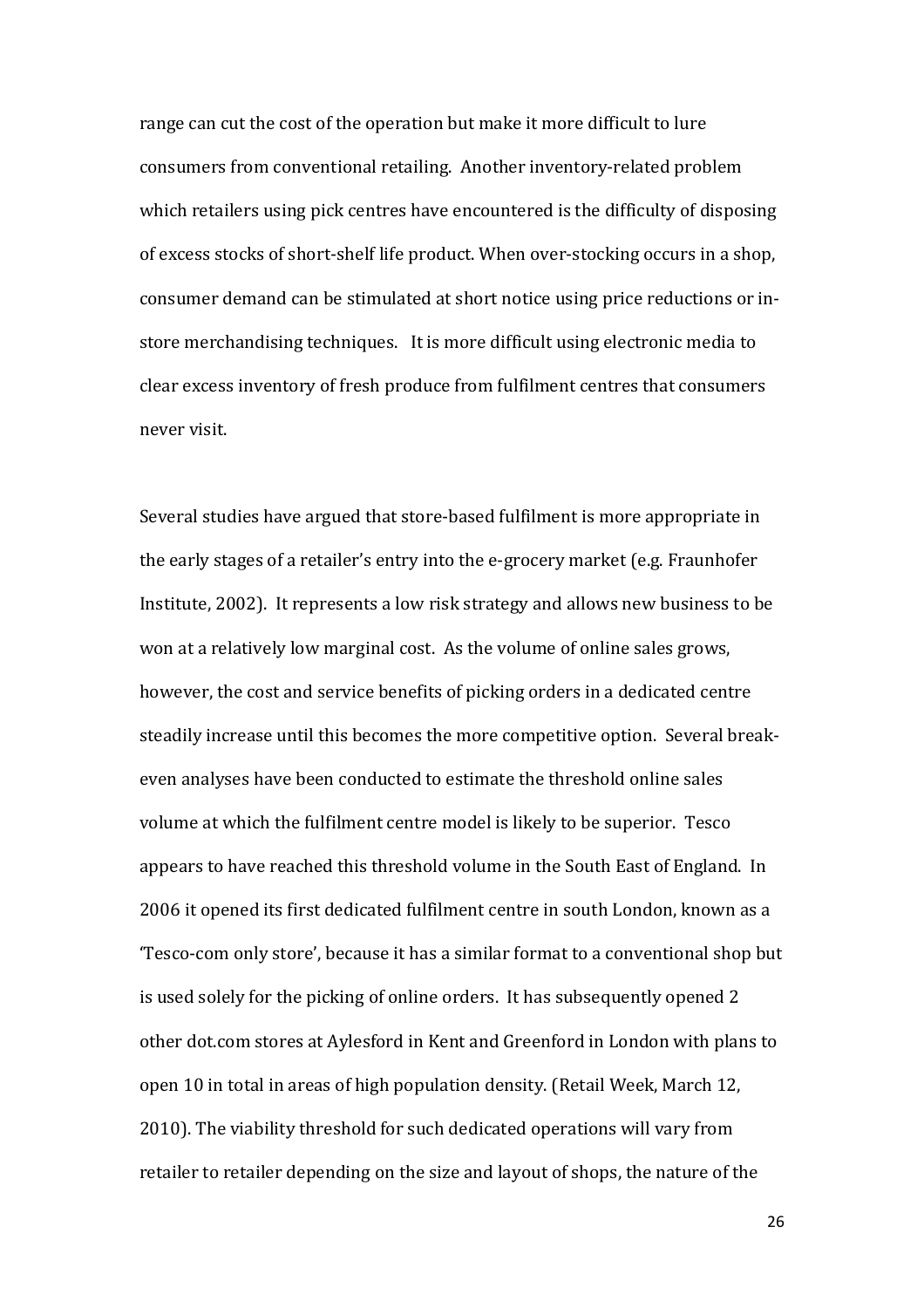upstream distribution system, the product range and the customer base. It will also be highly sensitive to the allocation of retail overheads between the conventional and online shopping operations.

A further complicating factor is the geography of the retail market. The relative efficiency of the two types of fulfilment is likely to vary with the density of demand and level of local competition in different parts of the country. In a mature e-grocery market, dedicated pick centres may serve the conurbations, while store-based distribution remains the most cost effective means of supplying the rural hinterlands. The US e-grocer Peapod has a policy of using store-based fulfilment when penetrating new local markets, working in collaboration with retail chains. Once volumes have reached an adequate level, as in Chicago and San Francisco, the company has invested in 'distribution centres'.

Experience in the UK suggests that most new entrants to the e-grocery market opted for the fulfilment model prematurely. Sainsbury, Somerfield and ASDA all set up pick centres and closed them down within a few years. It is now generally acknowledged that at the present level of e-grocery sales in the UK, the storebased distribution model, pioneered by Tesco, is the most cost effective. By supplying orders mainly from its existing shops Tesco dominates the UK internet grocery market, is developing similar businesses amongst its international portfolio and has established itself as the world's largest online grocery retailer (and probably its most profitable).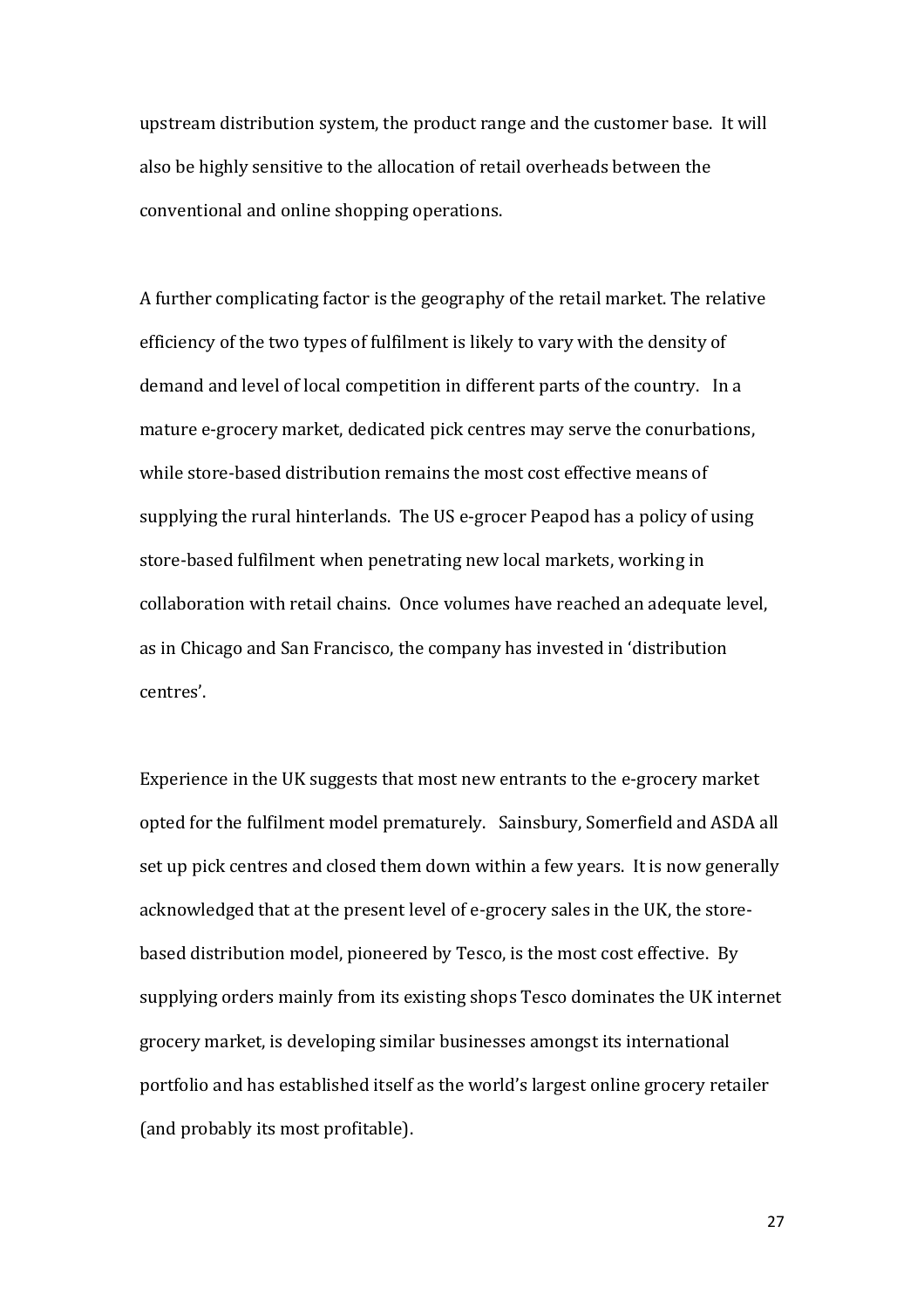#### *The Last Mile Problem*

In making the final delivery to the home, companies must strike an acceptable and profitable balance between customer convenience, distribution cost and security. Most customers would like deliveries to be made urgently at a precise time with 100% reliability. This would minimise waiting time and the inconvenience of having to stay at home to receive the order. Few customers would be willing to pay the high cost of time-definite delivery, however.

The relationship between the width of home delivery 'windows' and transport costs has been modelled for the London area by Nockold (2002). Expanding the window from 180 minutes to 225 minutes and 360 minutes was found to cut transport costs by, respectively, 6-12% and 17-24%. Eliminating the time constraint completely yielded cost savings of up to a third. Similar research undertaken in Helsinki has indicated that transport cost savings of 40-60% are possible where carriers can deliver at any time during the 24 hour day (Punakivi and Tanskanen, 2002). Such flexibility can usually only be achieved where a system of 'unattended delivery' is available. It is estimated that around 50-60% of UK households have no-one at home during the working day. An average of 12% of home deliveries in the UK then fail because there is no-one there to receive the goods, imposing a direct cost on carriers of approximately £682 million in 2006 and causing considerable inconvenience to online shoppers (IMRG, 2006). A good deal of creative thinking has been applied to this problem.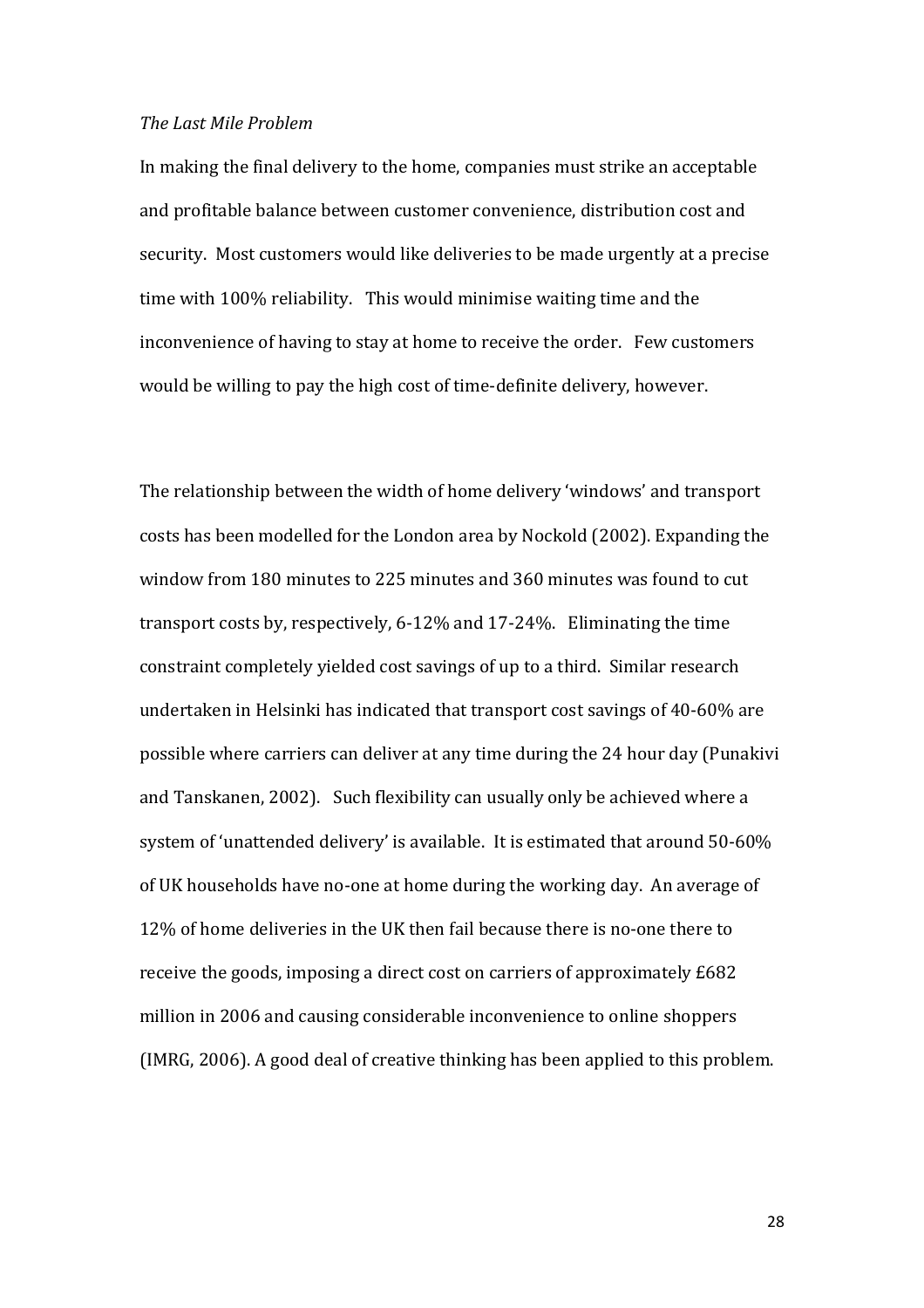Figure 1 provides a classification of the main forms of unattended delivery that have so far been developed (McKinnon and Tallam, 2003). A fundamental distinction exists between unsecured and secured delivery. Unsecured delivery, sometimes called 'doorstepping' in the UK, involves simply leaving the consignment outside the house, preferably in a concealed location. This eliminates the need for a return journey and can be convenient for customers, but obviously exposes the order to the risk of theft or damage.

#### INSERT FIGURE 1 HERE

When no-one is at home, the delivery can be secured in four ways:

- 1. Giving the delivery driver internal access to the home or an outbuilding
- 2. Placing the order at a home-based reception (or 'drop') box:
- 3. Leaving it at a local collection point
- 4. Delivering the order to a local agency which stores it and delivers it when the customer is at home

To date, there has been very limited investment in home reception facilities. Many of the companies marketing innovative solutions to the last mile problem have gone out of business, while others have redirected their attention to the faster growing and more lucrative B2B market for the unattended delivery of shop orders, spare parts and catalogues. Investment in a fixed box at an individual home can only be justified at present where the customer makes regular use of an e-grocery service. The volume of non-food product being delivered to the home is still much too low to make such an investment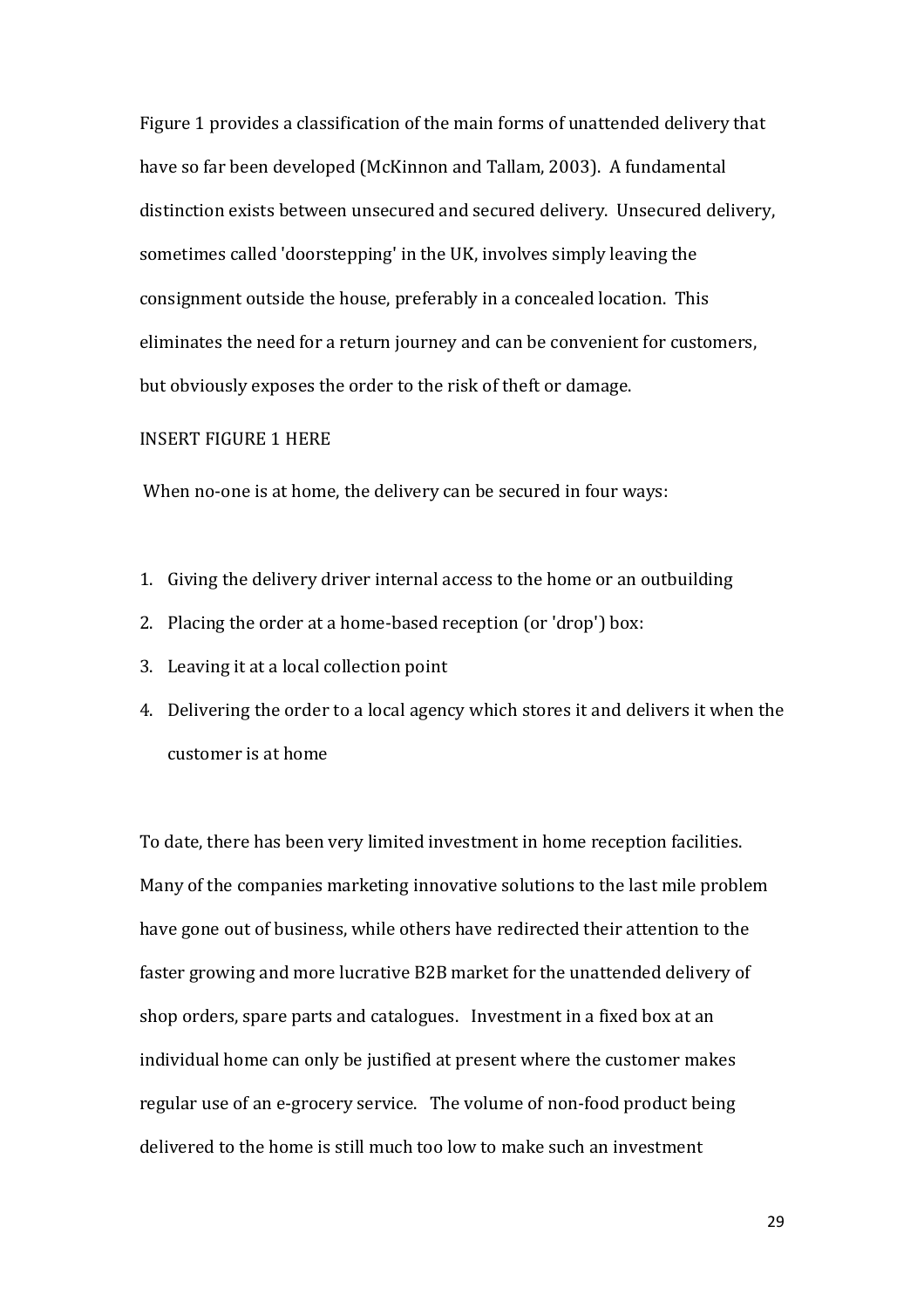worthwhile for the average household. It was estimated in 2003 that only around 22 packages were delivered annually to the average household in the UK (Foley et al., 2003).

It is likely that, for the foreseeable future, CDPs strategically located in or around retail outlets, transport terminals and petrol stations offer the best prospects of commercial viability. They appear to strike a reasonable balance between the conflicting demands of customer convenience, delivery efficiency and security. They can also integrate flows of B2C and B2B orders to achieve an adequate level of throughput.

#### **Future Challenges**

The main trade associations associated with retail supply chains (CIES, CILT, IGD, ECRUK) invariably undertake 'top of the mind 'surveys of their membership to draw up a list of the key challenges facing logisticians in the future, for example, Auton's 2005 survey of CILT members of the key issues of the day. In many ways the topics were fairly similar across most of the forums and conferences. So throughout the 2000s much management attention was devoted to factory gate pricing, including global sourcing, on shelf availability and the implementation of technologies such as RFID. In our book we acknowledged the importance of these issues with contributed chapters on these themes (Fernie and Sparks, 2009). To some extent, however, many issues cited tend to be operational rather than strategic in nature so we felt that over-riding challenges were those relating to e-commerce and sustainability. In addition, the credit crunch and subsequent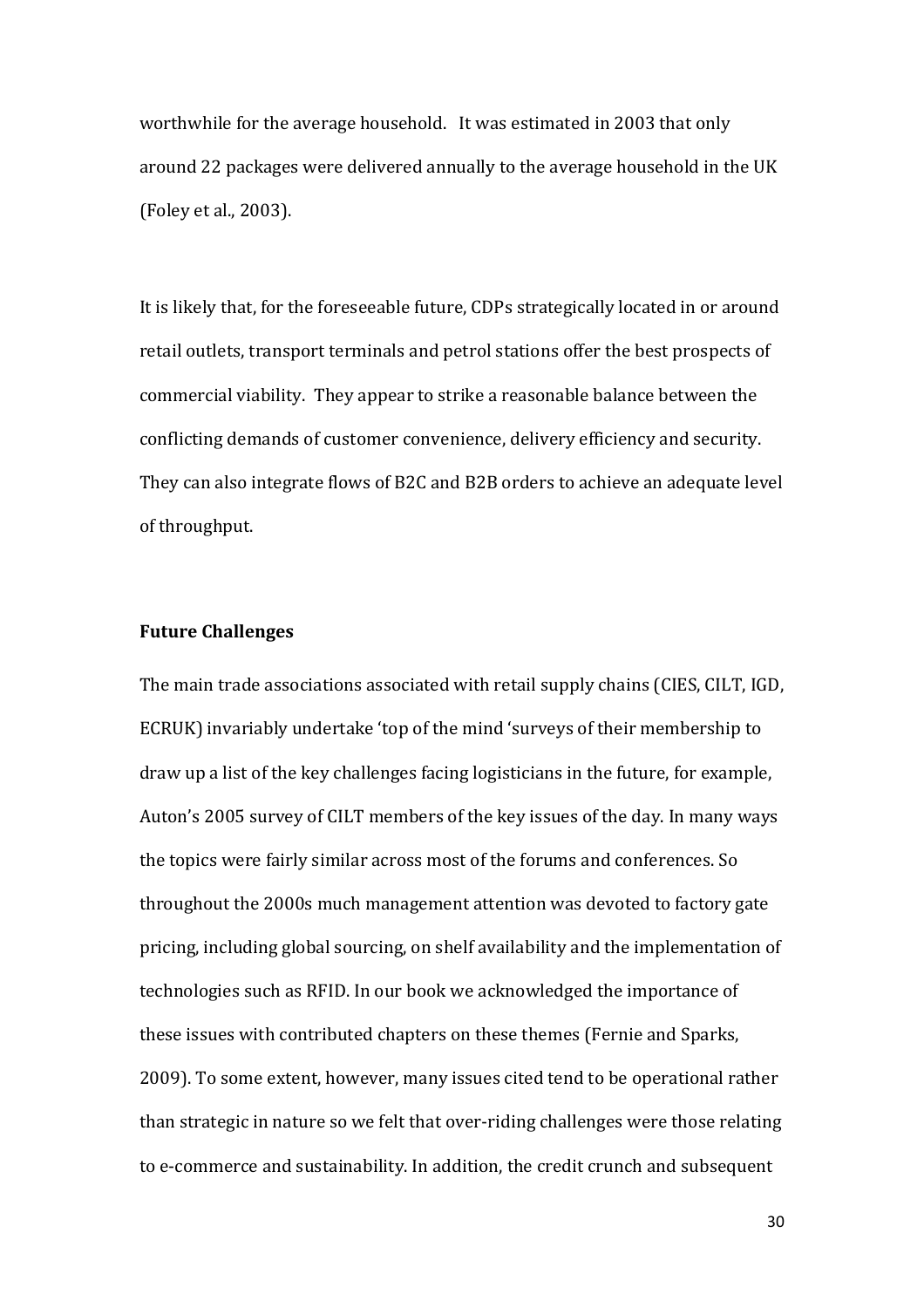recession put additional pressure on managers to achieve efficiency gains. We have discussed e-commerce challenges at some length in the previous section and focus here on efficiency, transparency, flexibility and sustainability.

(a) *Efficiency* : The last few years has witnessed an unprecedented downturn in the economy after a decade of exceptional growth. Although a minor recovery is possible in 2010, the negativity surrounding economies generally make it difficult not to focus on efficiency in its broadest sense. The fluctuating price of fuel and the collapse of the pound have led to rises in prices of many products at a time when disposable income is being severely constrained. As a consequence, demand is slackening and altering. If demand is less volatile and weakening then it could be argued that efficiency could be less of a concern. However, the vast increase in the cost of transporting products makes efficiency absolutely vital. If money can be saved by better load-fill or cleaner driving or by not having so many voids or errors, then the overall effect will be beneficial.

 For retailers therefore there are now even more good reasons to be concerned with efficiency. It would seem unlikely that cost pressures are going to diminish in the near future, and whilst consumer confidence and spending may return, being as efficient as possible does not seem like a bad strategy. So it is likely that there will be enhanced pressure to smooth flows as much as possible, to ensure as full a vehicle fill as can be achieved and to make sure that products are in their 'correct' places. Modernisation of equipment and systems and training of staff will be important to ensure efficiency can be gained/delivered. Many of the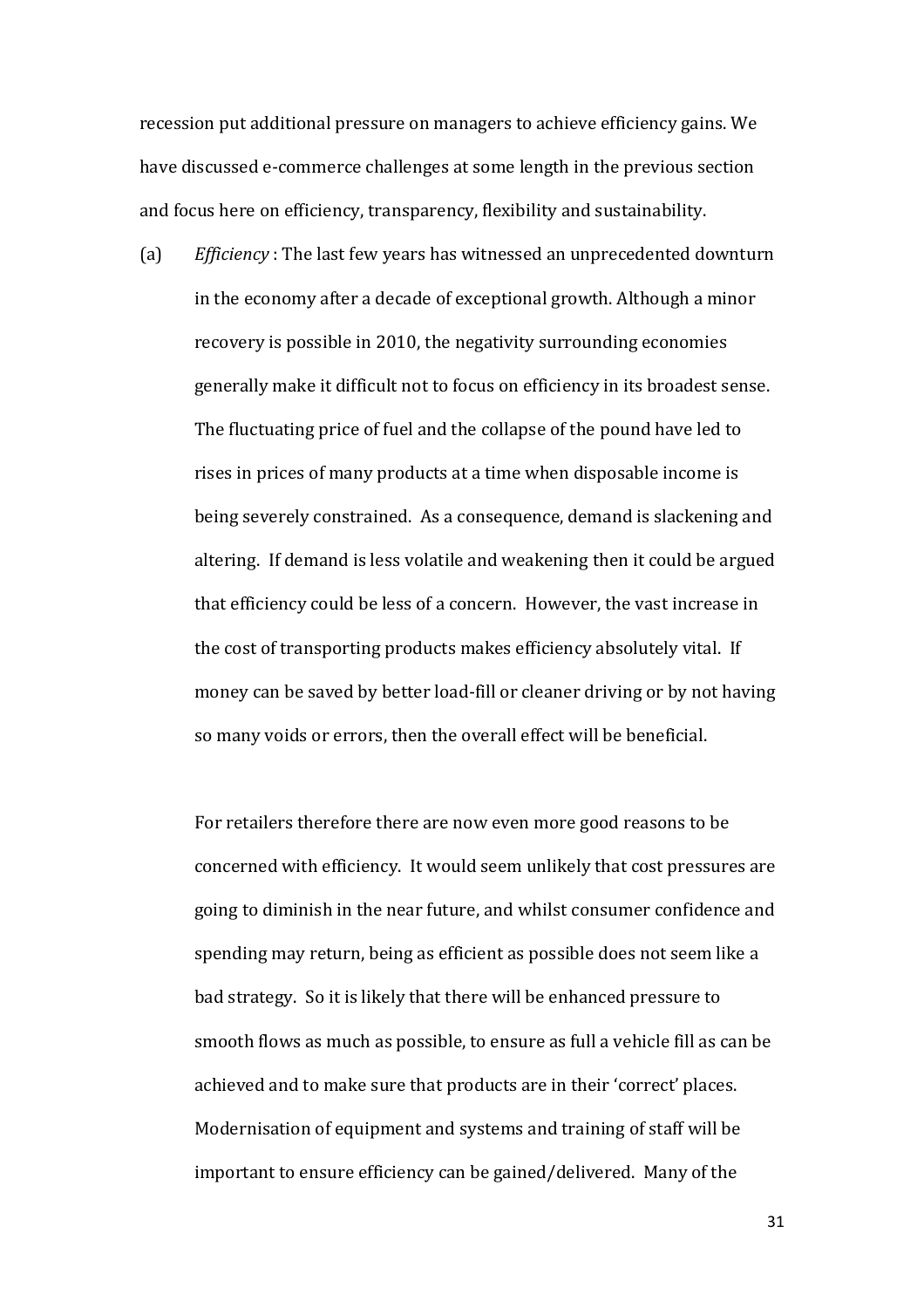likely developments will be focused on specific issues generating incremental improvements with rapid pay-back.

(b) *Transparency* : A corollary of efficiency to some degree is the ability to generate transparency in the supply chain, for both internal and external stakeholders. If a supply chain is transparent then it is likely that it can be made more efficient. The more visible that the activities and the products/equipment are in the supply chain, then the more likely it is that mistakes or errors will be avoided and/or problems can be dealt with as they occur. In essence enhanced transparency has the potential to provide a more efficient and effective supply system and to improve availability.

 Transparency has a number of dimensions, but increasingly technology is providing the means to improve clarity. However there also has to be the willingness to allow transparency to occur across the supply chain. RFID is a pertinent example here. It has the potential to make supply chains more transparent (though at some cost), but the real benefits seem to derive at two levels; within a business and within the supply chain. If the data from RFID are not shared then true improvements from the knowledge and transparency will be much more scarce.

 There is another dimensions to transparency, which has arisen in particular from the increasing interest in internet sales. As internet usage has expanded so the pressures on retailers have increased through their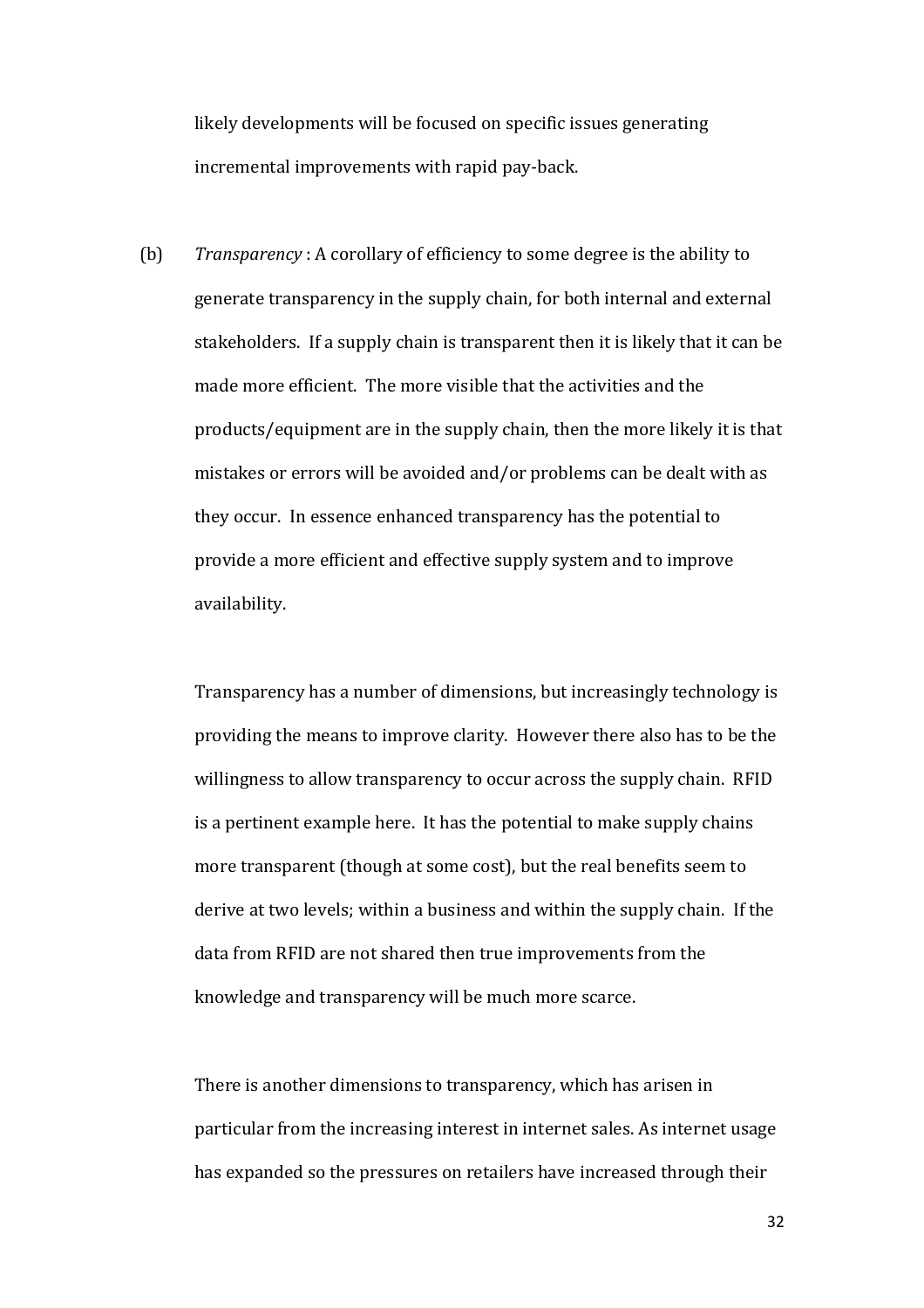need to be truly multi-channel. For example the increasing amount of "click and collect" style approaches, where the consumer reserves a product online and then drops down to the store to collect it, has made the requirement of a real-time stock holding system across all channels a necessity.

 For retailers there is also a consideration of the scope and scale of transparency. Is it appropriate to treat all suppliers the same? Can this really be achieved and managed? Or is the real benefit from focusing attention on selected partners and ensuring they can deliver what is needed? In the short term cost pressures could drive transactional priorities, but partnership-based transparency is likely to provide more benefits in the long term.

- (c) *Flexibility :* As with debates about lean and agile, there is a sense in which too much focus on efficiency from a cost point of view can tie retailers into situations that are undesirable in a volatile world. When the recession hit in the UK in late 2008, some retailers got into trouble not because they could not sell products, but because they were unable to switch off their pipeline of supply quickly enough. Retailers are increasingly going to have to consider more flexible arrangements in all their logistical activities.
- (d) *Sustainability* : Probably the most fundamental change in recent years has been the recognition that supply chains and logistics are critically important in terms of green logistics and sustainability (McKinnon 2006).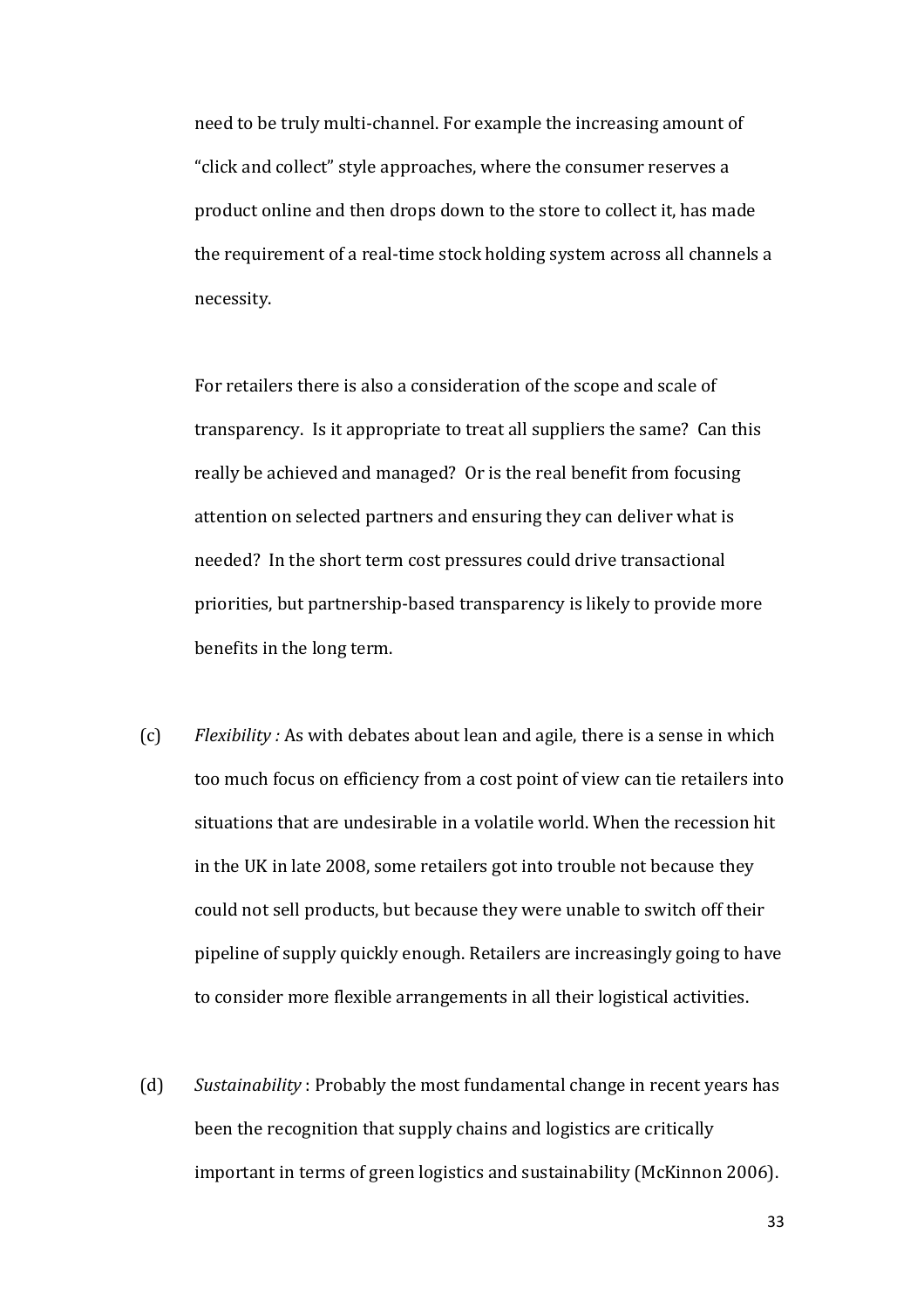The global issue of climate change has become so important generally that it has forced governments and businesses to consider anew practices and operations that had become entrenched. Climate change has direct effects on logistics and supply practices in many ways, but primarily it has meant that the ideas of green logistics and sustainable distribution have emerged as practical business concerns rather than fringe operational worries (Evans et al 2009).

 As climate change has focused concern it has been overlaid by other concerns such as food security. There are clear links here to sustainability and the issues raised may cause some re-thinking about what can and cannot be achieved in this regard. It is still too early to be certain about the evidence in many areas of these topics. The debates about the wisdom or otherwise of biofuels and the difficulties of totally accurate life-cycle analysis are practical illustrations of the problems. At a macrolevel the debates about the style and impact of some local production as opposed to the benefits of production for developing countries, also hint at the difficulties in this area. What seems to be certain is that all practices are being challenged by the new realities. What is less clear is what the best practices are to meet the new demands and/or how we transition between these states of activities. In some cases it might be possible to see small scale changes having major impacts (eg. packaging reduction) but it might also be the case that radical rethinking and transformation of activities might be required (eg. the abandonment of air freight).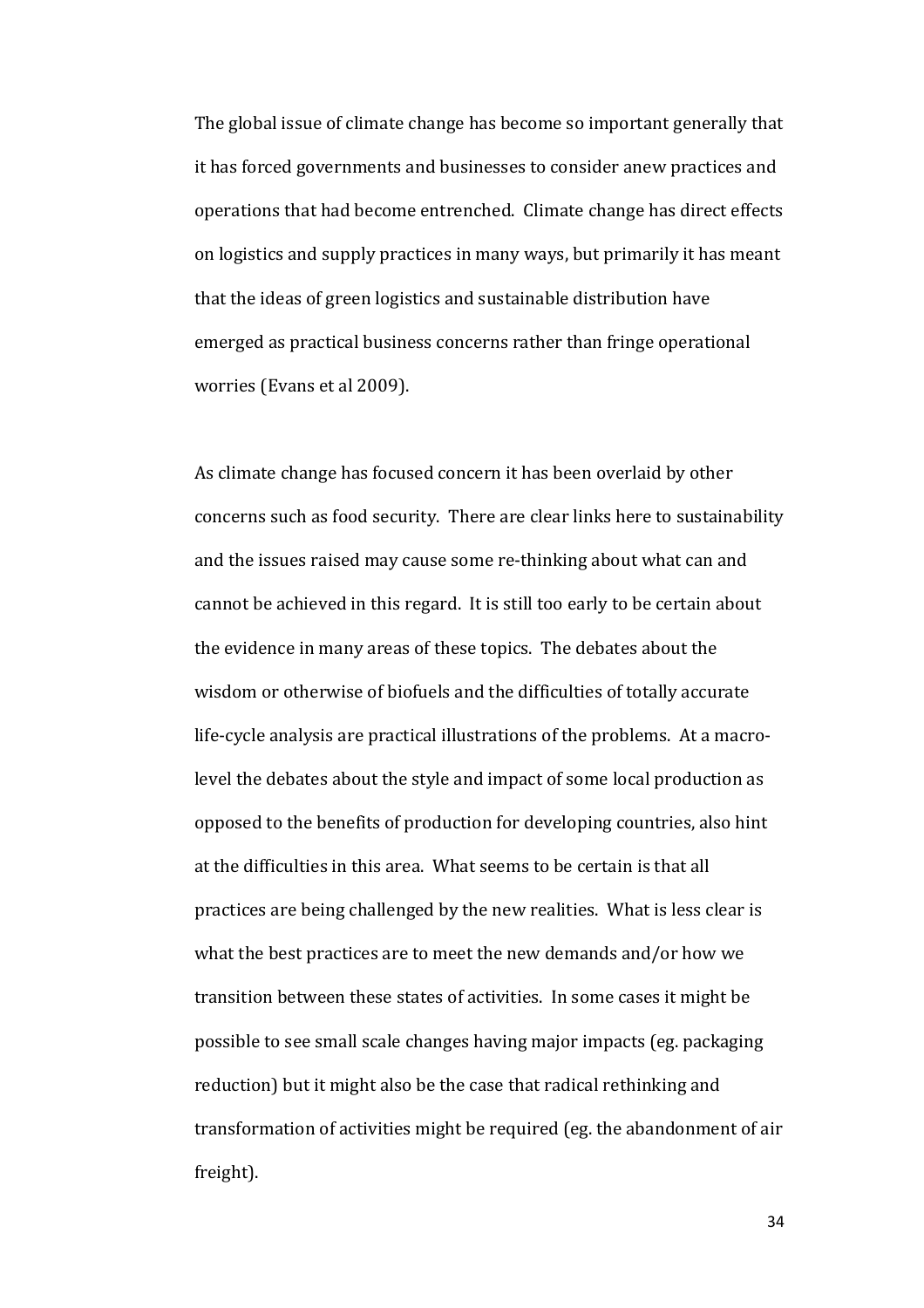The impacts of many logistics and supply chain practices are going to come under harsh scrutiny at many levels. The cost and environmental impact of road transport or air freight are examples where serious questions will be asked about their sustainability. If costing regimes force businesses to internalise environmental impact costs, then the viability of such behaviour will be questioned. What will be important however, and likely to become even more important, are questions of efficiency. It will make no sense to anyone to send lorries on long distance journeys half full. It will possibly even become morally impossible. As such the aspects of efficiency and transparency will be used to meet the problems thrown up by sustainability.

There will of course be many dimensions to sustainability. A critical aspect in the use of resources will be the need for retailers to reduce packaging and other handling inputs and to enable re-use and re-cycling of packaging, product and other components. Retailers will increasingly have to demonstrate not only that they have done all they can to minimise such impacts but also that they have done all they can to maximise consumer opportunities in recycling. McKinnon and Edwards (2009) have produced an analytical framework (Figure 2) to illustrate the measures that can be taken to reduce environmental impact of retail deliveries. It needs to be accepted that some aspects will require investment by retailers, but that in many instances they benefit as well, both directly in cost terms and indirectly through customer recognition of their activities.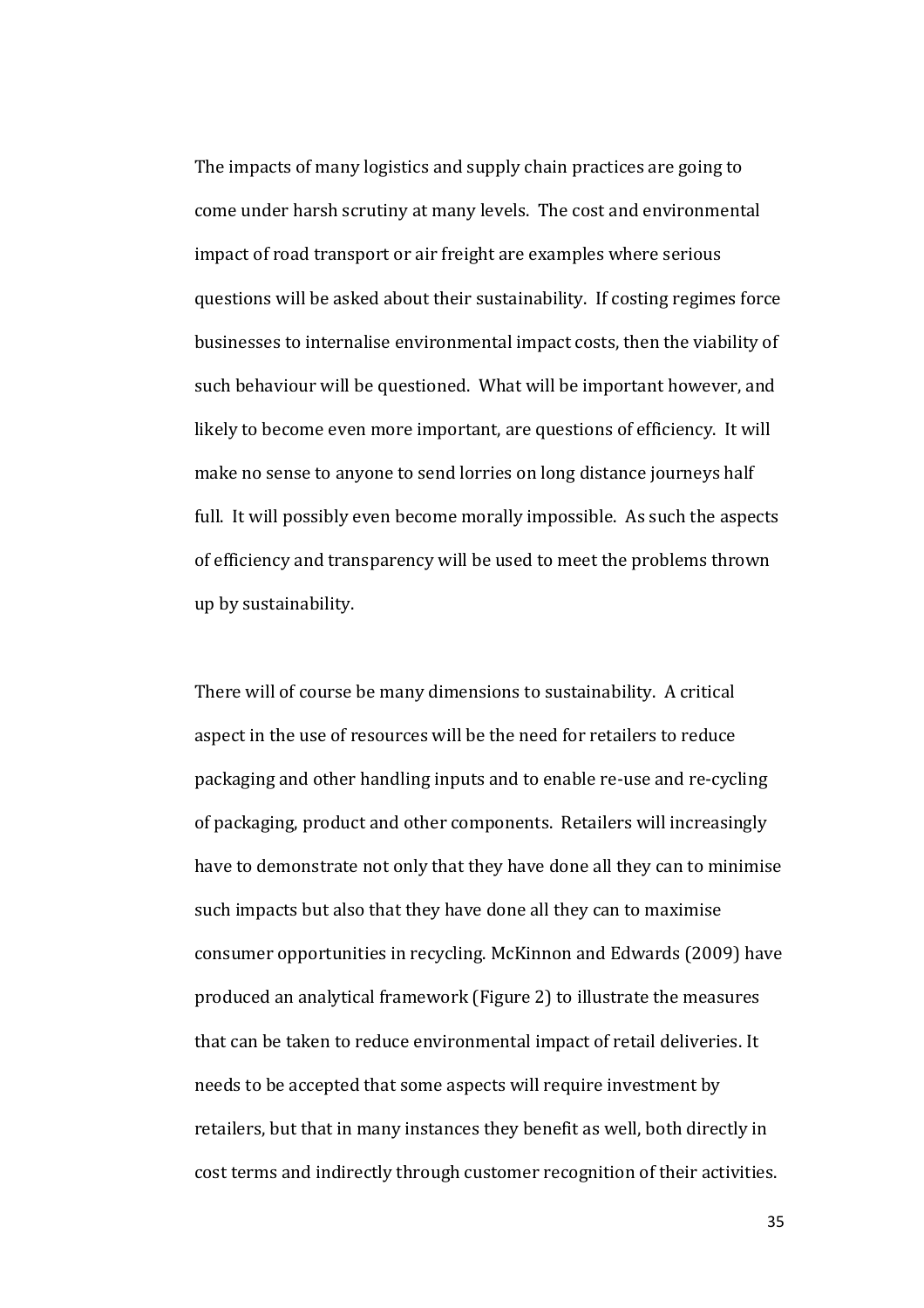#### INSERT FIGURE 2 HERE

There are other challenges that will undoubtedly face the retail logistics industry in the coming years. However we believe that looking forward, the key challenges are to make supply chains visible to aid efficiency and flexibility and to rethink existing and new activities to provide as green a solution as possible, based on sound practices and efficient operations. Making supply chains and logistics work in such a turbulent and different environment is a real challenge, compounded by the new realities of what is acceptable and possible.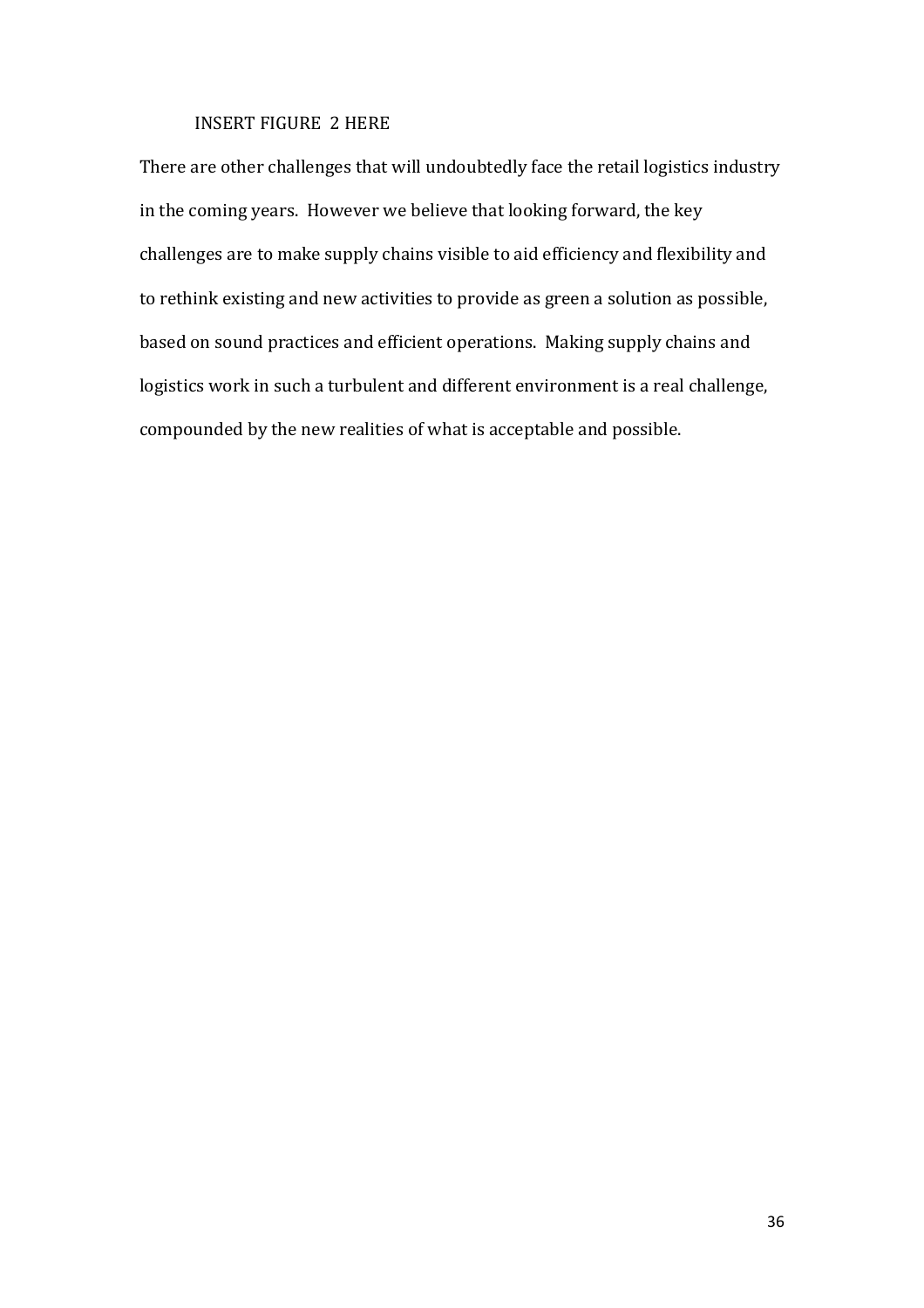#### **References**

Aastrup, J. and Kotzab, H. (2010) 'Forty years of Out-of-Stock research - and shelves are still empty', *International Review of Retail, Distribution and Consumer Research*, 20, 147-164.

Agarwal, A., Shankar, R. and Tiwari, M.K. (2006) ' Modelling the metrics of lean, agile and leagile supply chain: an ANP-based approach', *European Journal of Operational Research*, 173, 211-225.

Aldridge, D. and Harrison, A. (2000) ' Implementing Agile Methods in Retail Supply Chains: a scenario for the future ', *International Journal of Agile Manufacturing,* 3, (2), 37-44.

Auton, B. (2005) What's Driving European Logistics? Presentation available at http://www.ciltuk.org.uk/download/Emerging\_Technologies\_in\_Retail\_Logistics .pdf

Barnes, L. and Lea-Greenwood, G. (2006) 'Fast fashioning the supply chain: shaping the research agenda ', *Journal of Fashion Marketing and Management,* 10, (3), 259-271

Barratt, M. and Oke, A. (2007). 'Antecedents of supply chain visibility in retail supply chains: A resource-based theory perspective', *Journal of Operations Management*, 25, 1217 – 1233.

Bhardwaj, V. and Fairhurst, A. (2010) 'Fast fashion – responses to change in the fashion industry', *International Review of Retail, Distribution and Consumer Research*, 20, 165-173.

Birtwistle, G., Siddiqui, N. and Fiorito, S. (2003) 'Quick response: perceptions of UK fashion retailers ', *International Journal of Retail & Distribution Management*, 31, (2), 118 - 128

Bruce, M., Daly, L. and Towers, N. (2004) 'Lean or Agile: A solution for supply chain management in the textiles and clothing industry', *International Journal of Operations & Production Management,* 23,( 2), 151-170

Burt, S.L., Dawson, J.A. and Larke, R. (2006) Inditex-Zara: rewriting the rules of apparel retailing, in Dawson, J.A., Larke R., and Mukoyama, M. (eds) *Strategic Issues in International Retailing* Routledge, London.

Canever, M.D., Van Trijp, H.C.M. and Beers, G. (2008) 'The emergent demand chain management: key features and illustration from the beef business', *Supply Chain Management*, 13, (2), 104-115.

Christopher, M. (2000) 'The Agile Supply Chain', *Industrial Marketing Management,* 29, 37-44.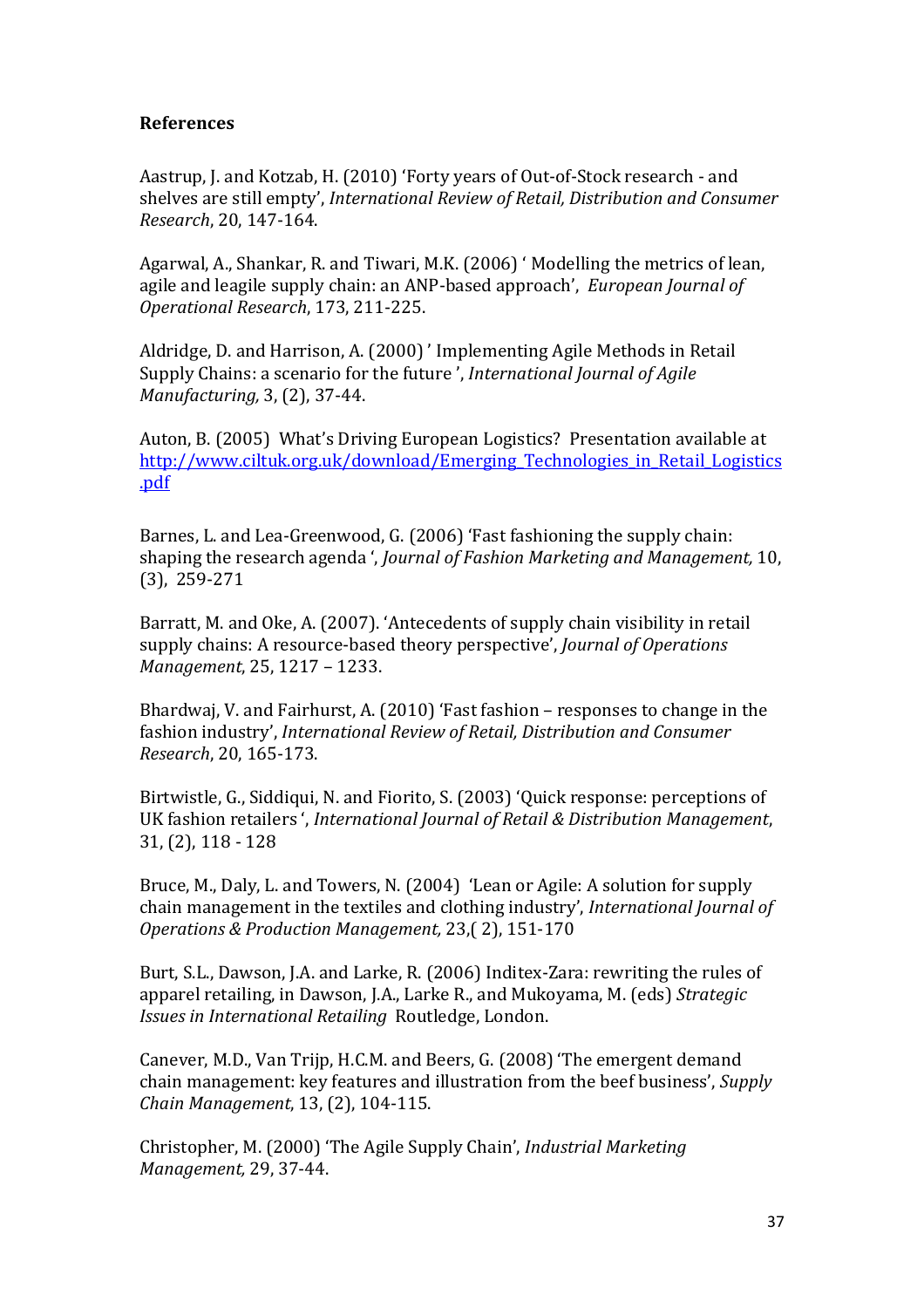Christopher, M. and Peck, H. (2003) *Marketing Logistics*, Butterworth-Heineman, Oxford, 2nd Edition.

Christopher, M., Lowson, R. and Peck, H. (2004) 'Creating agile supply chains in the fashion industry', *International Journal of Retail and Distribution Management,* 32, (8), 367-376

Christopher, M. and Towill, D. (2001) ' An integrated model for the design of agile supply chains', *International Journal of Physical Distribution and Logistics Management*, 31, (4) , 235-46.

Cooper, M.C., Lambert, D.M., and Pagh, J.D. (1997) 'Supply chain management: more than a new name for logistics', *The International Journal of Logistics Management*, 8, (1), 1-14

Drucker, P. (1962) ' The Economy's Dark Continent', *Fortune,* April, 265-270.

Evans, W., Jacobs, H., Sparks, L., Denny, M., Webb, K. and Vilanova, M. (2009) *Greening Retail: Volume 2 – Best Environmental Practices of Leading Retailers from around the world*. CSCA*:* Ryerson, Toronto*.*

Fernie, J. (1990) *Retail Distribution Management*, Kogan Page, London.

Fernie, J. (1994) 'Quick Response: An International Perspective', *International Journal of Physical Distribution & Logistics Management*, 24,(6), 38-46

Fernie, J. (1997) ' Retail change and retail logistics in the United Kingdom: past trends and future prospects', *Service Industries Journal*, 17,(3), 383-396

Fernie, J (2006) Retail Logistics, chapter 18 in Waters, D., *Global Logistics: New Directions in Supply Chain Managemen*t, Fifth Edition, Kogan Page, London

Fernie, J. and Azuma, N. (2004) 'The changing nature of Japanese fashion. Can quick response improve supply chain efficiency?', *European Journal of Marketing*, 38, (7), 749-69.

Fernie, J. and Grant, D.B. (2008) 'On shelf availability: the case of a UK grocery retailer', *The International Journal of Logistics Management*, 19,(3), 293-308

Fernie, J., Pfab, F. and Marchant, C. (2000)' Retail Grocery Logistics in the UK', *International Journal of Logistics Management*, 11,( 2), 83-90.

Fernie, J. and Sparks, L. (1998) *Logistics and Retail Management*, Kogan Page, London.

Fernie, J. and Sparks, L. (2004) *Logistics and Retail Management*, Kogan Page, London, 2nd Edition.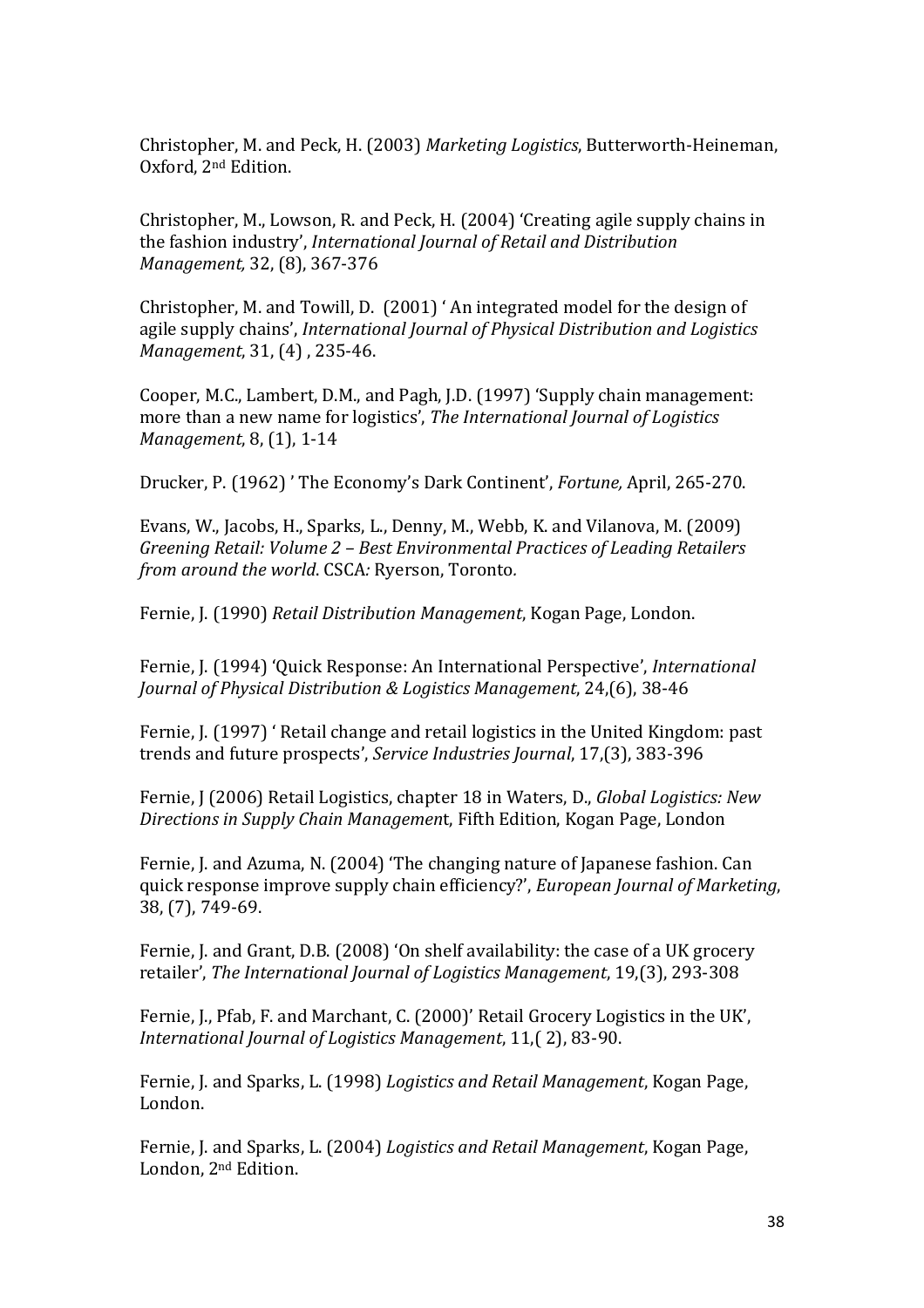Fernie, J and Sparks, L. (2009) Logistics & Retail Management; emerging issues and challenges in the retail supply chain, Kogan Page: London , 3rd Edition

Fiorito, S., May, E. and Straughn, K. (1995)' Quick response in retailing: components and implementation', *International Journal of Retail & Distribution Management* ,  $23(5), 12-2$ 

Foley, P., Alfonso, X., Brown, K, Palmer, A., Lynch, D. and Jackson, M. (2003) *The Home Delivery Sector in the UK 1995 to 2010*, De Montfort University / Freight Transport Association, Leicester.

Forza, C., Vinelli, A. (1997) 'Quick response in the textile-apparel industry and the support of information technologies', *Integrated Manufacturing Systems*, 8, (3), 125-36

Fraunhofer Institute (2002) *Consumer Direct Logistics*, ECR- Europe, Brussels.

Grant, D.B. and Fernie, J. (2008) 'Exploring out-of-stock and on-shelf availability in non-grocery, high street retailing', *International Journal of Retail & Distribution Management*, 36,( 8), 661-672

Harrison, A., Christopher, M. and van Hoek, R. (1999) *Creating the Agile Supply Chain*, Institute of Logistics and Transport, Corby.

IMRG (2006) *E-tail Delivery Cost Benefit Analysis*. (www.imrg.org)

Jones, DT (2002) Rethinking the grocery supply chain, in Grievink J-W, Josten L and C Valk (eds) *State of the Art in Food*. Elsevier, Rotterdam. (Available from www.leanuk.org/articles.htm - downloaded 30.10.03).

Langabeer, J. and Rose, J. (2002) *Creating Demand Driven Supply Chains*. Chandos, Oxford.

Langley, C.J. (1986) 'The Evolution of the Logistics Concept', *Journal of Business Logistics,* 7(2), 1-13.

Lowson, B. King, R. and Hunter, A. (1999) *Quick Response: managing the supply chain to meet consumer demand.* Chichester, Wiley.

Mandeville, L. (2000) *Prospects for Home Shopping in Europe*, FT Management Report, Pearson, London.

Miniwatts Marketing Group (2010) World Internet Usage Statistics, MMG, Bogota, D.C. Colombia

Mason-Jones R, Naylor B and D.R. Towill (2000) ' Lean, agile or leagile? Matching your supply chain to the marketplace', *International Journal of Production Research*, 38, (17), 4061-4070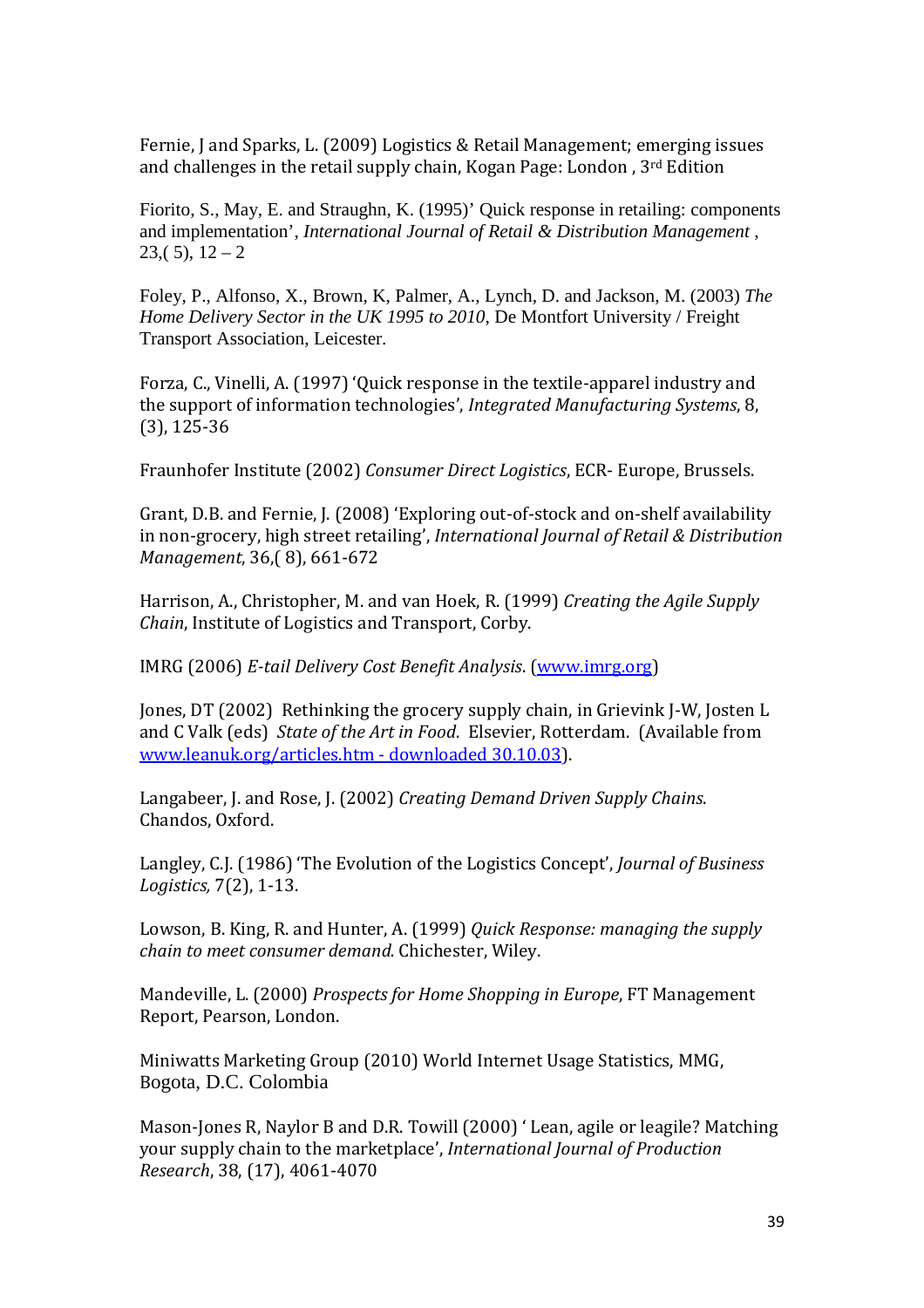Mees, M.D. (2000) 'The Place of the Food Industry in the Global E-commerce Universe: Ahold's Experience' paper presented to the CIES conference on 'Supply Chain for E-commerce and Home Delivery in the Food Industry', Berlin.

McClellan, J. (2003) 'Sweet Smell of Success' *The Guardian*, 4th September

McMichael, H., Mackay, D. and Altman, G. (2000) 'Quick response in the Australian TCF industry: a case study of supplier response', *International Journal of Physical Distribution & Logistics Management,* 30, (7/8), pp.611-26

McKinnon, A.C. (1996) The Development of Retail Logistics in the UK: A Position Paper, *Technology Foresight: Retail and Distribution Panel*, Edinburgh, Heriot-Watt University.

McKinnon, A.C. (2006) A short history of Green Logistics Research in the UK. Presentation at the launch of the Green Logistics Project, Birmingham, Available at www.greenlogistics.org (Downloaded 9.12.09)

McKinnon, A.C. and Tallam, D. (2003) 'Unattended Delivery to the Home: An Assessment of the Security Implications', *International Journal of Retail and Distribution Management,* 31, (1), 30-4

McKinnon, A.C. and Edwards, J. (2009) The Greening of Retail Logistics, chapter 12 (p 253-273) in Fernie. J. and Sparks, L (eds) Logistics and Retail Management , London, Kogan Page

Morrell, L. (2001) 'Flexible Zara holds lessons for slowcoach competitors ', *Retail Week,* pp.10

Nairn, G. (2003) 'Not Many happy Returns', *Financial Times*, 5th February.

Naylor, J.B., Naim, M.M. and Berry, D. (1997) 'Leagility: integrating the lean and agile manufacturing paradigm in the total supply chain', *International Journal of Production Economics,* 62,107 -118.

Nockold, C. (2001) 'Identifying the real costs of home delivery', *Logistics & Transport Focus*, 3, (10), 70-71.

Oke, A. and Gopalakrishnan, M. (2009) 'Managing disruptions in supply chains: A case study of a retail supply chain', *International Journal Production Economics*, 118, 168-174.

Punakivi, M. and Tanskanen, K. (2002) 'Increasing the cost efficiency of efulfilment using shared reception boxes', *International Journal or Retail & Distribution Management*, 30, (10), 498-507.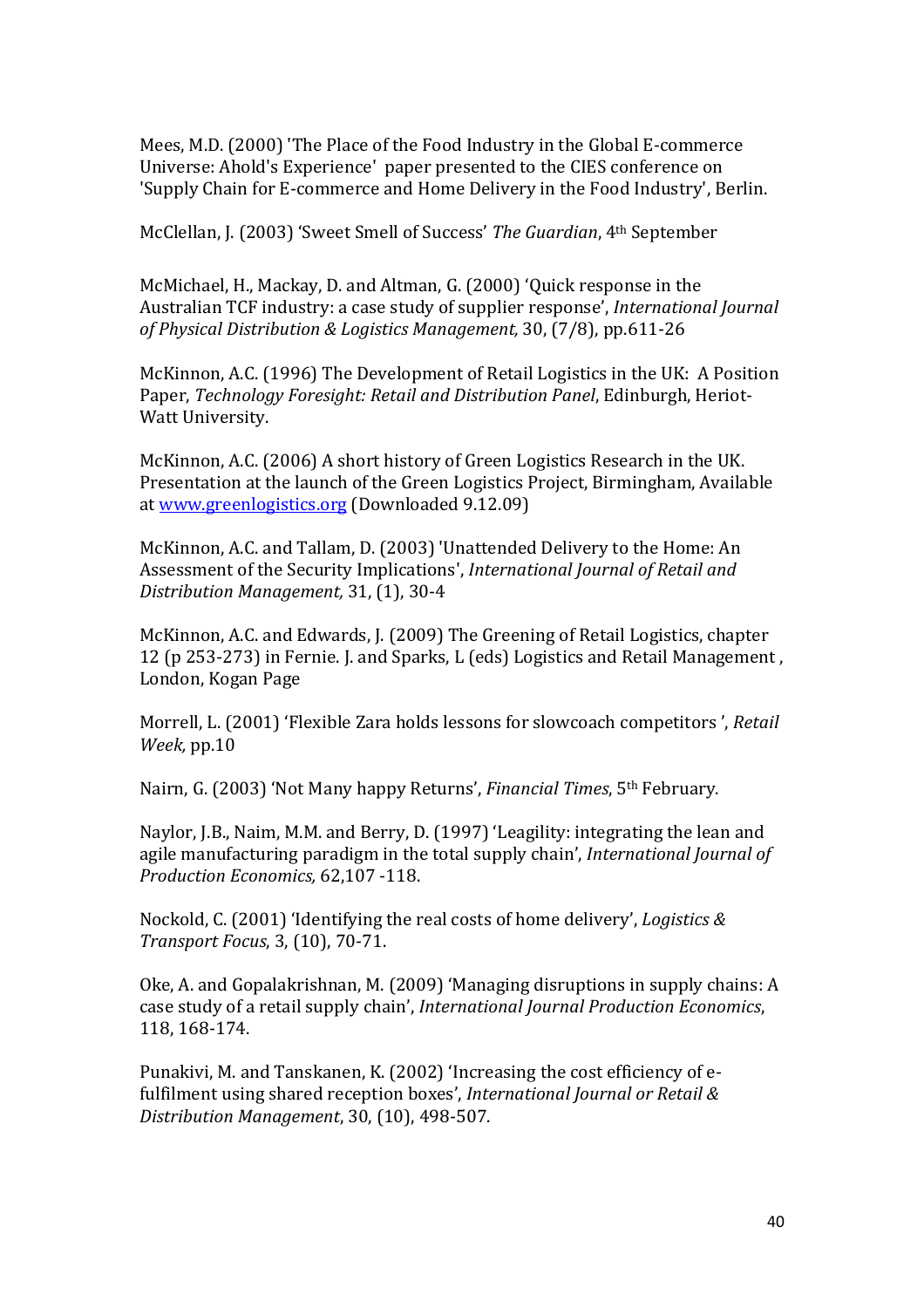Smith, D.L.G. (2006) *The Role of Retailers as Channel Captains in Retail Supply Chain Change: the example of Tesco*. Unpublished PhD Thesis, University of Stirling.

Smith, D.L.G. and Sparks, L. (1993) ' The transformation of physical distribution in retailing: the example of Tesco plc', *International Review of Retail, Distribution and Consumer Research,* 3, 35-64.

Smith, D.L.G. and Sparks, L. (2004) Logistics in Tesco: past, present and future, p101-120 (Chapter 6) of Fernie, J. and Sparks, L. (eds) *Logistics and Retail Management*. Kogan Page, London, 2nd Edition.

Smith, D.L.G. and Sparks, L. (2009) Tesco's supply chain management, p143-171 (Chapter 7) of Fernie, J. and Sparks, L. (eds) *Logistics and Retail Management*. Kogan Page, London, 3rd Edition.

Sparks, L. (1986) 'The changing structure of distribution in retail companies', *Transactions of the Institute of British Geographers,* 11(2), 147-154.

Sparks, L. (1998) The Retail Logistics Transformation, Chapter 1 (p1-22) of Fernie, J. and Sparks, L. (eds) (1998). *Logistics and Retail Management.* London, Kogan Page.

Towill, D. and Christopher, M. (2002) 'The Supply Chain Strategy Conundrum: to be lean or agile or to be lean and agile?', *International Journal of Logistics*, 5,(3), 299-309.

Verdict Research Consultancy (2008) 'No sign of an e-tail slowdown', Press Release, April 16.

Walters, D. (2006a) ' Effectiveness and efficiency: the role of demand chain management', *International Journal of Logistics Management*, 17, 75-94.

Walters, D. (2006b) ' Demand chain effectiveness – supply chain efficiencies', *Journal of Enterprise Information*, 19, 246-51.

Walters, D. and Rainbird, M. (2004) 'The demand chain as an integral component of the value chain', *Journal of Consumer Marketing*, 21, 465-75.

Williams, D.E. (2009) The evolution of e-tailing, *International Review of Retail, Distribution and Consumer Research*, 19, 219-249.

Womack, J. P., Jones, D. and Roos, D. (1990) *The Machine that Changed the World: The Story of Lean Production*, Harper-Collins, New York.

Womack, J.P. and Jones, D.T. (2005) *Lean Solutions*. Simon and Schuster, London.

Zentes, J., Marschett, D. and Schramm-Klein, H. (2007) *Strategic Retail Management*, *Sainsbury's*, Gabler: Weisbaden., 286-95.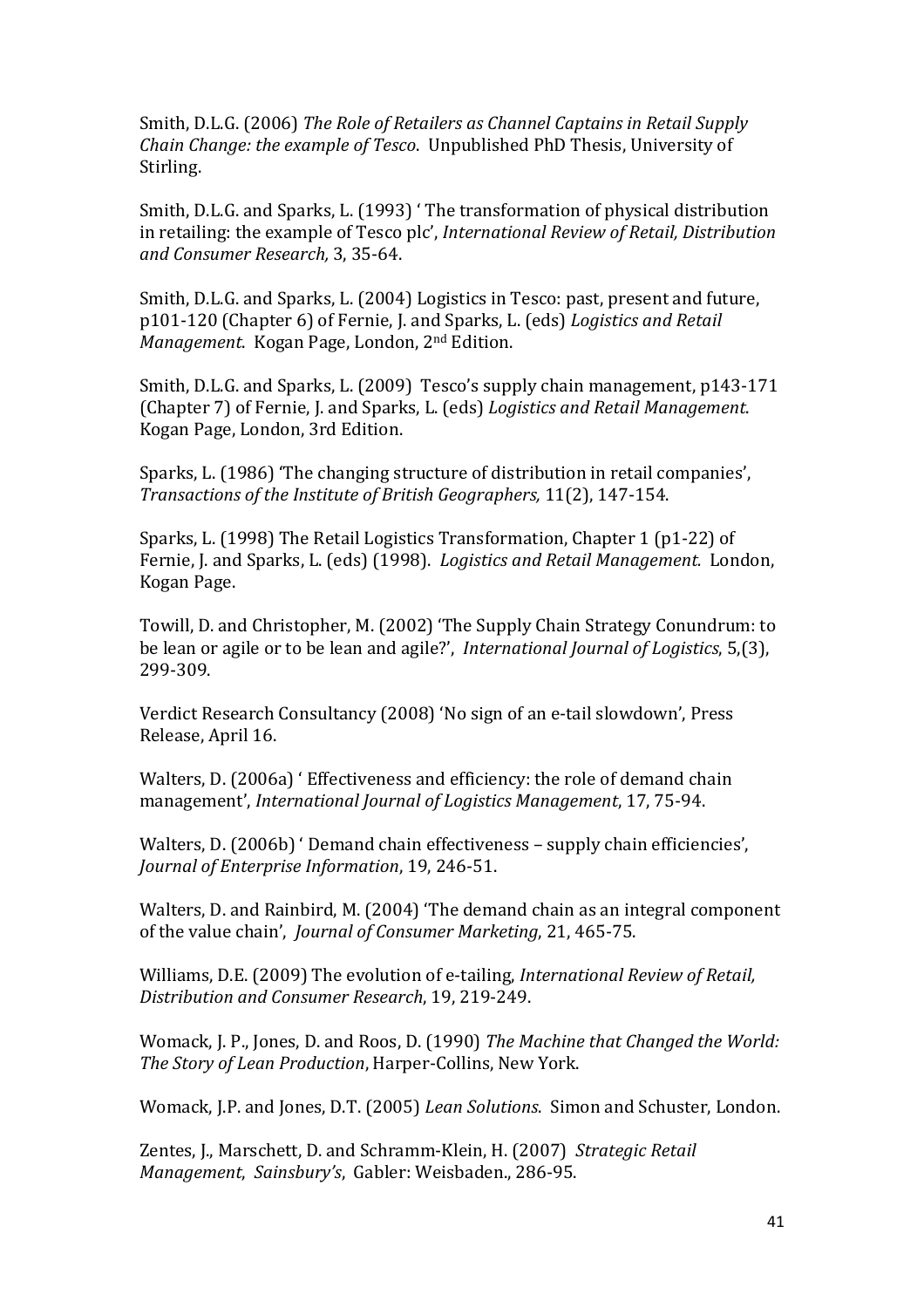Xing, Y. and Grant, D. (2006) 'Developing a Framework for Measuring Physical Distribution Service Quality of Multi-channel and 'Pure Player' Internet Retailers', *International Journal of Retail & Distribution Management*, 34, (4/5), 278-289.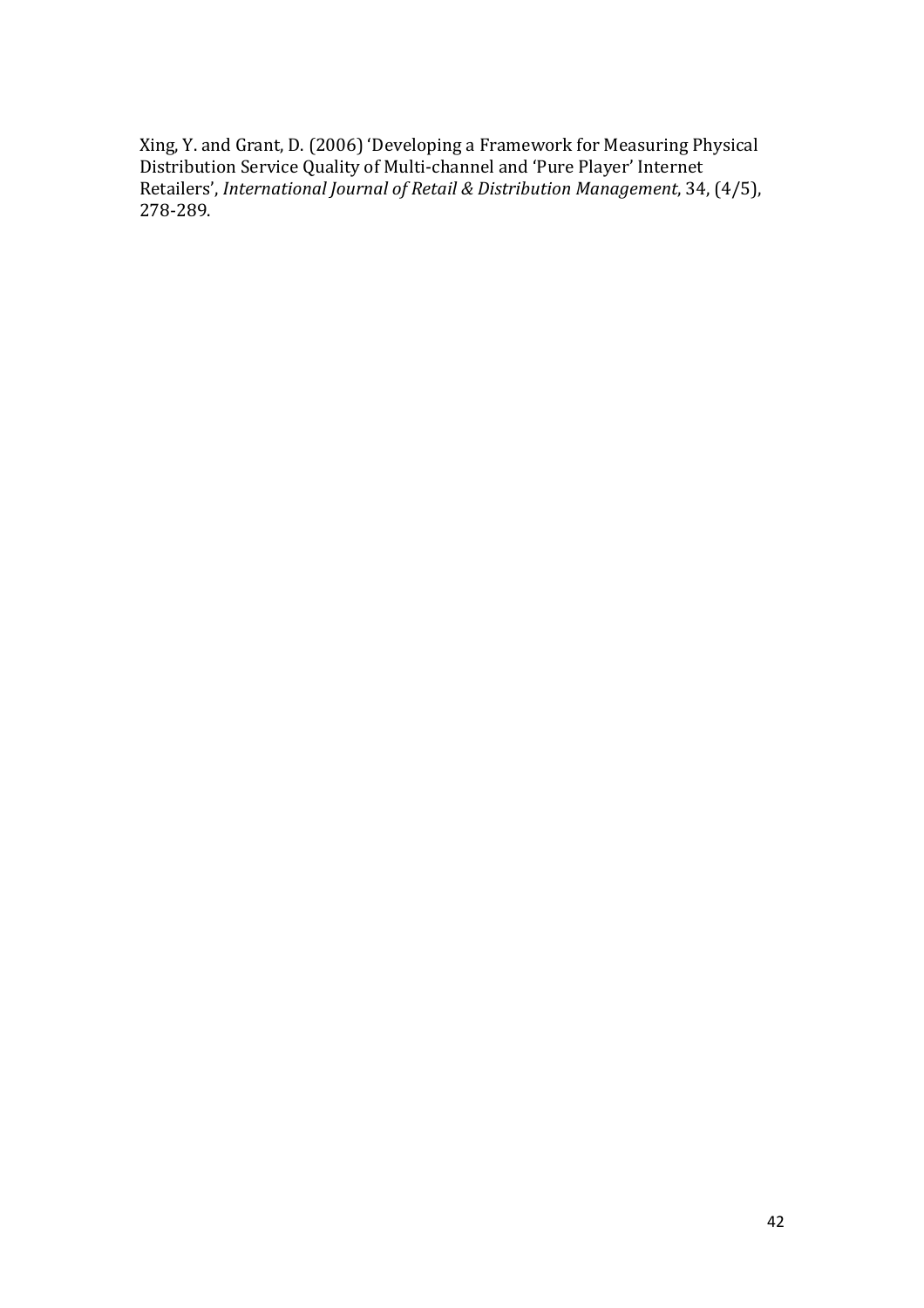Table 1: Comparison of lean, agile, and leagile supply chains

| Distinguishing      | Lean supply      | <b>Agile supply</b>  | Leagile supply     |
|---------------------|------------------|----------------------|--------------------|
| attributes          | chain            | chain                | chain              |
| Market demand       | Predictable      | Volatile             | Volatile and       |
|                     |                  |                      | unpredictable      |
| Product variety     | Low              | High                 | Medium             |
| Product life cycle  | Long             | Short                | Short              |
| Customer drivers    | Cost             | Lead-time and        | Service level      |
|                     |                  | availability         |                    |
| Profit margin       | Low              | High                 | Moderate           |
| Dominant costs      | Physical costs   | Marketability        | <b>Both</b>        |
|                     |                  | costs                |                    |
| Stock out penalties | Long term        | Immediate and        | No place for stock |
|                     | contractual      | volatile             | out                |
| Purchasing policy   | Buy goods        | Assign capacity      | Vendor managed     |
|                     |                  |                      | inventory          |
| Information         | Highly desirable | Obligatory           | Essential          |
| enrichment          |                  |                      |                    |
| Forecast            | Algorithmic      | Consultative         | Both/either        |
| mechanism           |                  |                      |                    |
| Typical products    | Commodities      | <b>Fashion goods</b> | Product as per     |
|                     |                  |                      | customer demand    |
| Lead time           | Essential        | Essential            | Desirable          |
| compression         |                  |                      |                    |
| Eliminate muda      | Essential        | Desirable            | Arbitrary          |
| Rapid               | Desirable        | Essential            | Essential          |
| reconfiguration     |                  |                      |                    |
| Robustness          | Arbitrary        | Essential            | Desirable          |
| Quality             | Market qualifier | Market qualifier     | Market qualifier   |
| Cost                | Market winner    | Market qualifier     | Market winner      |
| Lead-time           | Market qualifier | Market qualifier     | Market qualifier   |
| Service level       | Market qualifier | Marker winner        | Market winner      |

Source: Agarwal et al (2006), p212.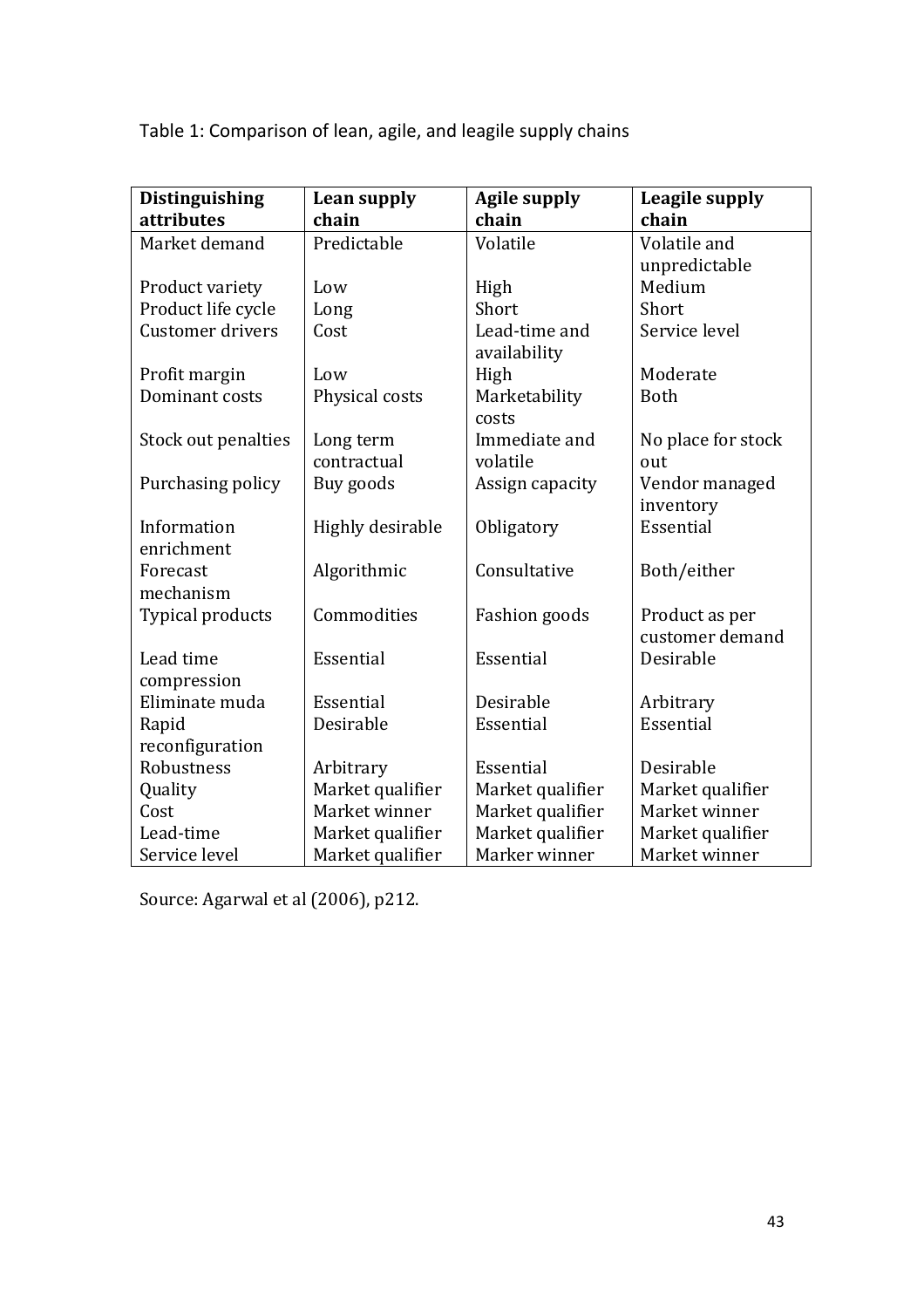# **Table 2: Supply and Demand Chain Comparison**

| Supply chain                            | <b>Demand chain</b>                     |
|-----------------------------------------|-----------------------------------------|
| Efficiency focus; cost per item         | Effectiveness focus; customer-focused,  |
|                                         | product-market fit                      |
| Processes are focused on execution      | Processes are focused more on           |
|                                         | planning and delivering value           |
| Cost is the key driver                  | Cash flow and profitability are the key |
|                                         | drivers                                 |
| Short-term oriented, within the         | Long-term-oriented, within the next     |
| immediate and controllable future       | planning cycles                         |
| Typically the domain of tactical        | Typically the domain of marketing,      |
| manufacturing and logistics personnel   | sales and strategic operations          |
|                                         | managers                                |
| Focuses on immediate resource and       | Focuses on long term capabilities, not  |
| capacity constraints                    | short term constraints                  |
| Historical focus on operations planning | Historical focus on demand              |
| and controls                            | management and supply chain             |
|                                         | alignment                               |

Source: Langabeer and Rose (2001) in Walters (2006b)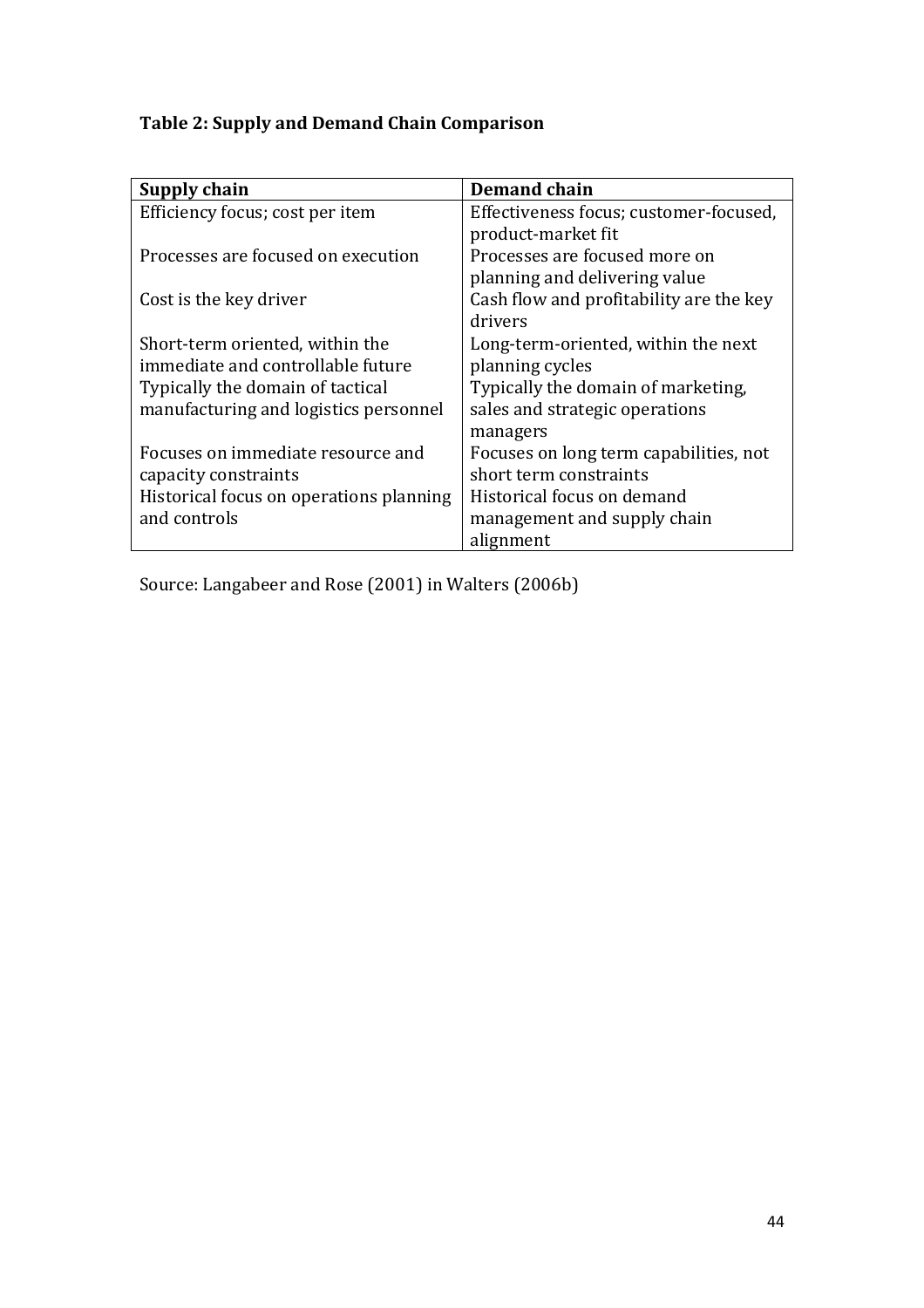## **Figure 1: Classification of Unattended Delivery Systems**



Source: McKinnon and Tallam (2003)